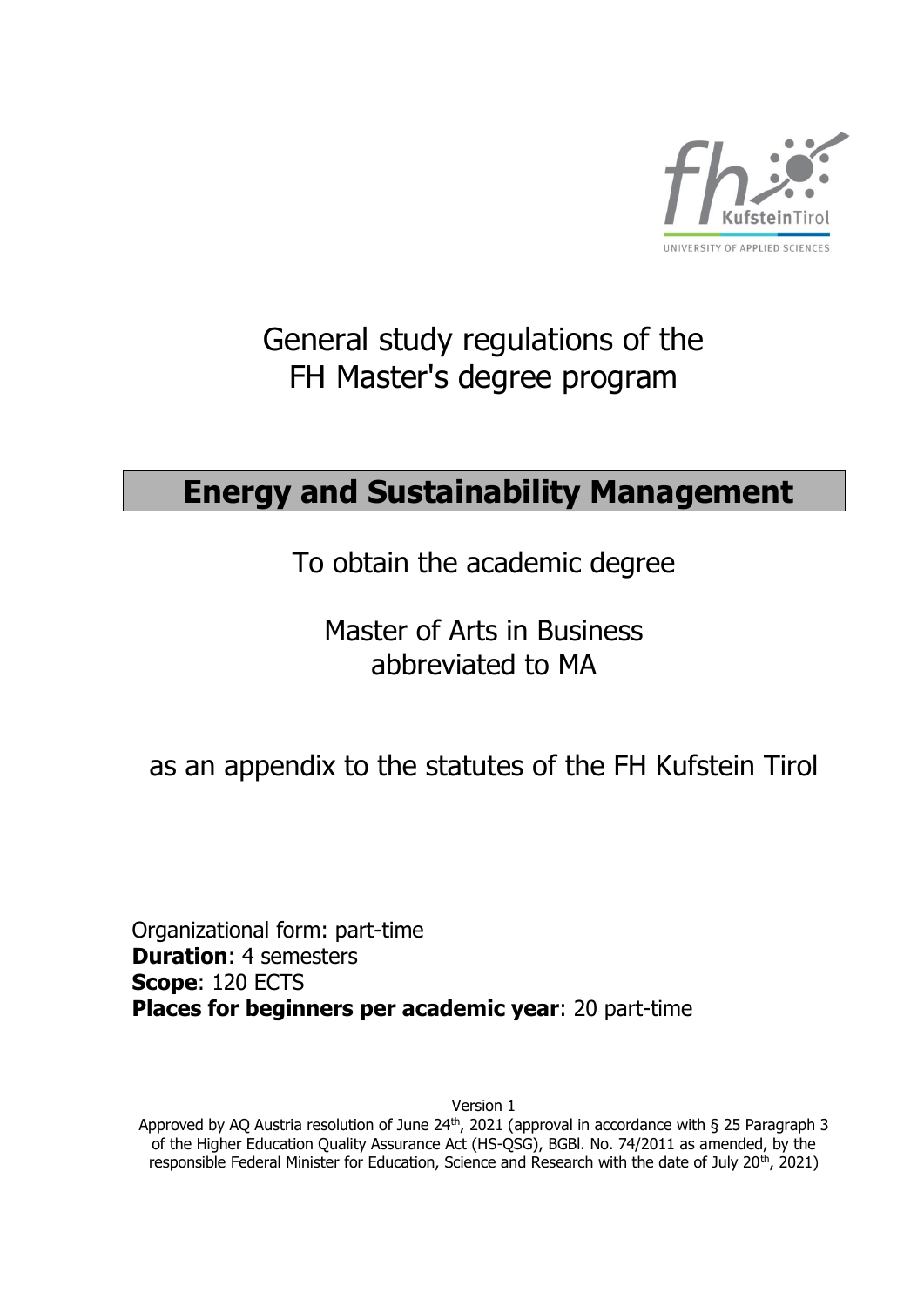

## **Content**

| 1.1           |  |
|---------------|--|
| $1.2^{\circ}$ |  |
|               |  |
| 2.1           |  |
| 2.3           |  |
| 2.4           |  |
| 2.5           |  |
| 2.6           |  |
|               |  |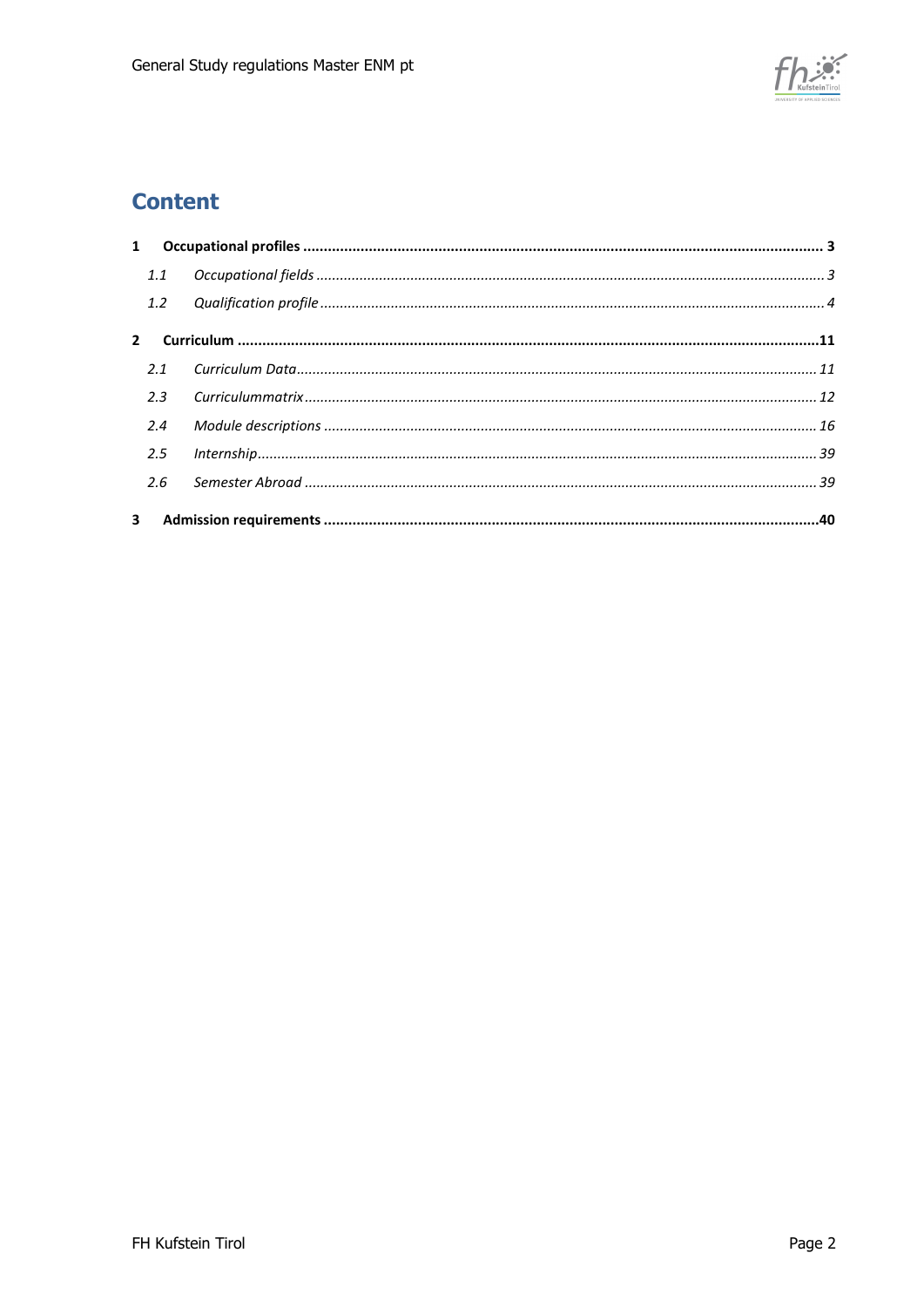

# <span id="page-2-0"></span>**1 OCCUPATIONAL PROFILES**

### <span id="page-2-1"></span>**1.1 Occupational fields**

Students have access to a wide variety of professional fields of activity thanks to the wide range of subjects covered by the qualification profile. The following fields of activity describe selected areas of application and tasks for which graduates of the Energy and Sustainability Management degree program qualify.

### **Strategic energy trading**

The increasing trading volumes and the complexity of new business models point to the relevance of strategy development in energy trading. In the course of strategic energy trading, the management of risks in the trading portfolio, the preparation of market reports and market forecasts and the optimized marketing of power plant capacities form the most important areas of responsibility. Risk management deals with the diversification and monitoring of trading positions. The analytical evaluation of the different market sectors as well as an overall view of the trading markets enables the preparation of market reports and market forecasts. The graduates derive a procurement and trading strategy for the company in order to realize a risk-minimized and cost-effective energy procurement. The marketing of supra-regional power plant capacities supports the diversification of trading risk. In this context, special attention should be paid to new emerging structures for the marketing of renewable energies with regulated support tools and the marketing of business models of regional energy communities and virtual power plants.

### **Strategic product development for energy and sustainability**

Strategic product development is a central task of an energy supply company to expand its product range and develop into an energy service provider. Increasing digitalization, the rising share of regional renewable power generation plants and competition for end customers for the supply of electricity, gas, heating, cooling and mobility are driving factors. Key aspects of this field of activity are the development of innovative and sustainable business models, as well as new products and financing models for customers. The professional field of product development in the energy industry and sustainability focuses on identifying the problems and needs of customers in addition to marketing new technical trends such as sector coupling and regional supply solutions. Often these are customer needs which are promoted with the marketing of a product. Empathy for the customer and a feel for new market developments form the starting point for all further steps in this professional field. Methodically, strategic product development is based on evaluating market trends, testing them in prototypes and consistently transferring them to commercial marketing.

### **Strategic Energy and Sustainability Consulting**

The development of a strategic orientation with regard to renewable energies, energy efficiency and sustainability is becoming increasingly important in the energy sector and industry. The energy targets of the national states and the European Union with regard to energy efficiency and renewable energies make an important contribution to this. The UN Sustainable Development Goals of the United Nations contribute to this in terms of sustainability goals. Within the scope of the strategic energy and sustainability consulting field of activity, graduates deal as consultants with the creation of energy and sustainability strategies for companies. The focus is on the development of a strategy to define the sustainability goals of a company and to implement them in a quality-assured manner. Furthermore, the energy efficiency of technical installations is checked and concepts for the optimal use of energy are developed. In general, the activities also include areas covered by Corporate Social Responsibility (CSR), change processes in the company as well as communication tasks. In detail, this involves the formulation of goals and the development of a mission statement as well as the determination of corporate values in the area of energy use and sustainability.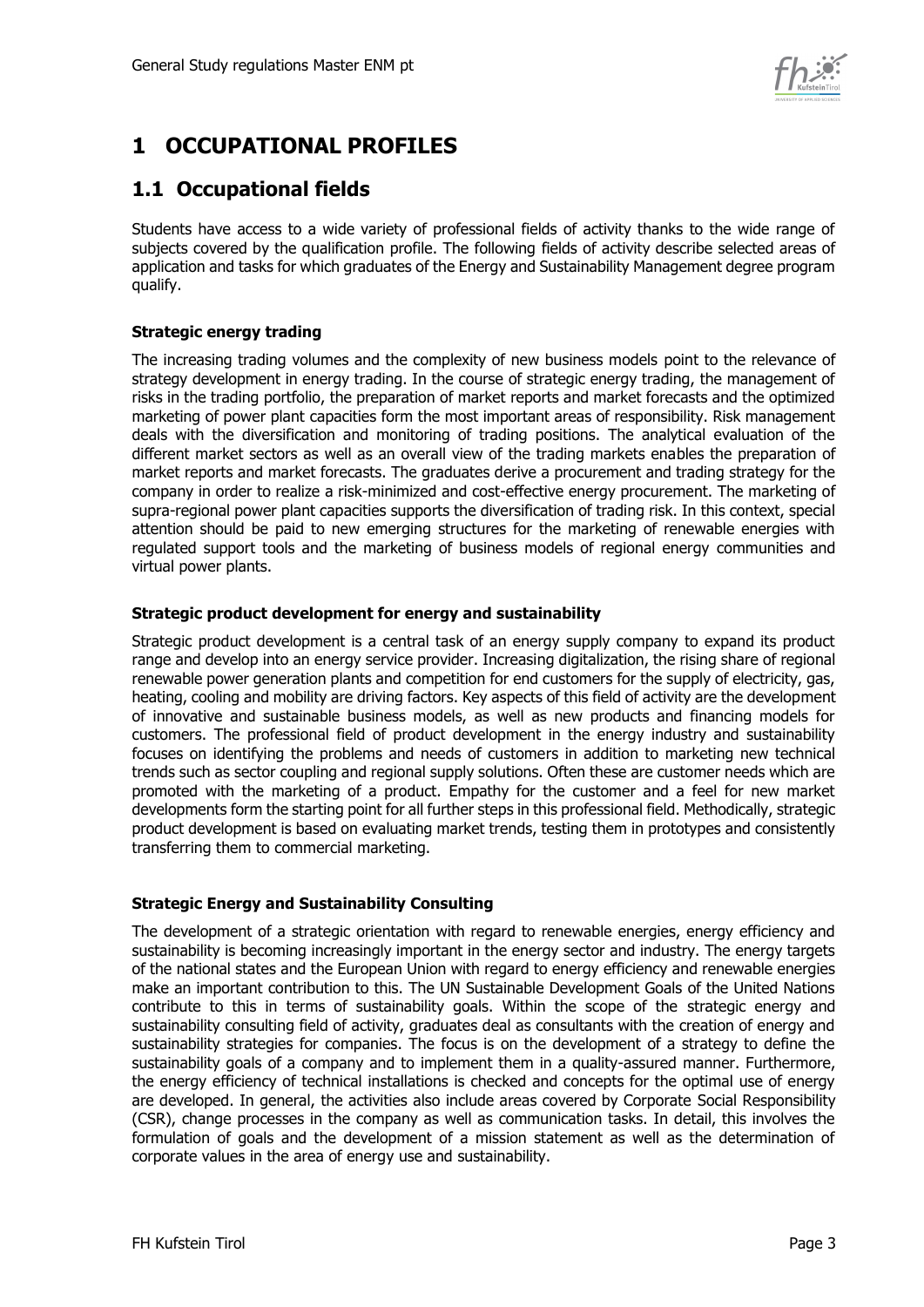

### **Corporate and municipal sustainability strategies**

Due to the increasing regionalization of energy generation, the sector coupling of secondary energy carriers electricity, heat and hydrogen, as well as the expansion of the business areas of municipal companies beyond electricity and heat to include IT services and mobility services, the strategic orientation must be continuously developed. Here, new concepts of smart cities, smart grids and energy cooperatives as well as renovation concepts in the building sector must be coordinated. From the point of view of sustainability, holistic concepts are developed and accompanied. Energy cooperatives, often in the form of citizen participation or crowdfunding, are driving the large and industrial-scale expansion of renewable energy, such as wind turbines or photovoltaic systems. This needs to be managed and strategies developed to provide a holistic energy supply for businesses and communities.

#### **Innovation Management Energy and Sustainability**

In the field of innovation management for energy and sustainability, companies are concerned with constantly developing their innovative strength. Starting with technology scouting, through the technical assessment of the maturity of products and technologies, to the development of business models, the entire innovation process must be managed. Company-wide information and knowledge management enables the initiation of innovations by bundling and linking already existing knowledge and information. Innovation management is responsible for the future of an energy supply company. It includes the necessary tasks of planning, organization and management. In contrast to product development, innovation management does not focus on products, but mostly on intangible objects - such as internal procedures, manufacturing processes, management processes, organizational structures or even the development of new business models. The goal of innovation management is to develop the effectiveness, efficiency and sustainability of a company and thus create added value and market advantages.

### <span id="page-3-0"></span>**1.2 Qualification profile**

The qualification aims and learning outcomes of the Master degree program in Energy and Sustainability Management correspond both to the academic and professional requirements and to *ISCED level 0788<sup>1</sup>* (International Standard Classification of Education). The contents taught qualify the graduates for the specified professional fields of activity. The main focus of the degree program lies in the fundamental technical, economic and legal contexts of the industry as well as in imparting knowledge of quantitative and qualitative approaches in the field of scientific methods for the implementation and application of business and academic problems, analyses and research work. In particular, methods and concepts that are generally necessary for solving problems in the energy industry, energy technology and in the sustainability sector are dealt with. In addition, there are complementary skills in the in-depth knowledge and strategic content modules.

The following matrix is intended to serve as a graphic representation for Table 1, which lists the occupational fields of activity with the required skills (black fields).

-

<sup>1</sup> Example 4: A program consisting of 40% engineering (071), 30% business (041) and 30% languages (023) should be classified as 0788 ("Inter-disciplinary programs and qualifications involving engineering, manufacturing and construction") as no field predominates but 07 is the leading broad field. If engineering and business were equally important and greater than languages (e.g. 40%, 40% and 20%), the program would be classified as either 0788 or 0488 depending on which program, engineering (071) or business (041), is listed first in the program title (or, if not in the title, in the curriculum or syllabus).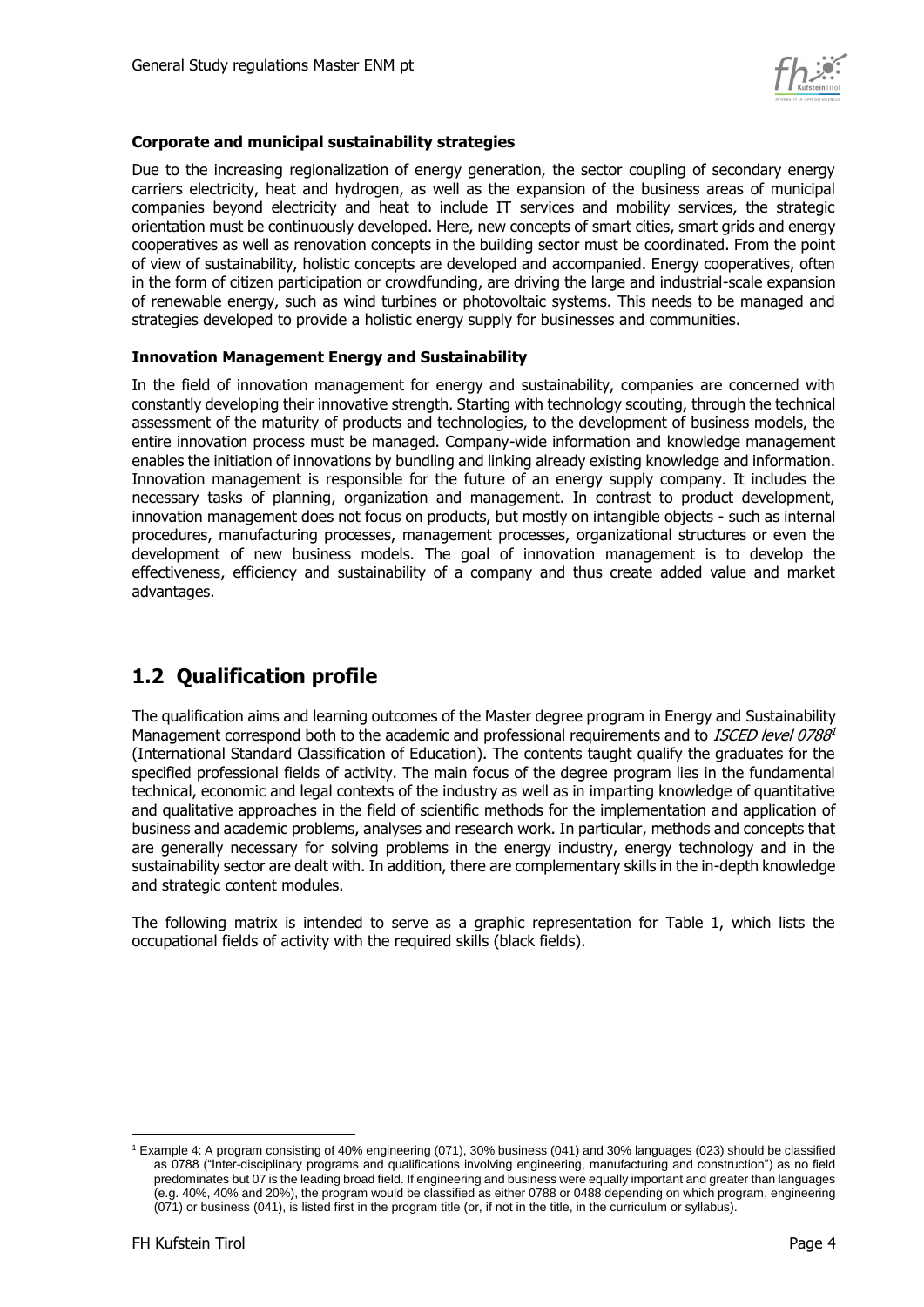



|  |  |  |  |  | Table 1: Competence descriptions according to occupational fields of activity |
|--|--|--|--|--|-------------------------------------------------------------------------------|
|--|--|--|--|--|-------------------------------------------------------------------------------|

|                                                                                                                                                                                                                                                                                                                                                                 | <b>Occupational fields</b>                                                                           |                           | Core Skills | Innovative business models                                        | Sustainability & Environmental Controlling                                       | Market and trading strategies | Innovative energy concepts                                  | Smart Cities & Communities | Energy Trading & Market Processes | Investment and Risk Management                                                                                                                                                                                                                            | Strategic Business Management and HRM |
|-----------------------------------------------------------------------------------------------------------------------------------------------------------------------------------------------------------------------------------------------------------------------------------------------------------------------------------------------------------------|------------------------------------------------------------------------------------------------------|---------------------------|-------------|-------------------------------------------------------------------|----------------------------------------------------------------------------------|-------------------------------|-------------------------------------------------------------|----------------------------|-----------------------------------|-----------------------------------------------------------------------------------------------------------------------------------------------------------------------------------------------------------------------------------------------------------|---------------------------------------|
|                                                                                                                                                                                                                                                                                                                                                                 | Strategic energy trading                                                                             |                           |             |                                                                   |                                                                                  |                               |                                                             |                            |                                   |                                                                                                                                                                                                                                                           |                                       |
| Strategic product development for energy and sustainability                                                                                                                                                                                                                                                                                                     |                                                                                                      |                           |             |                                                                   |                                                                                  |                               |                                                             |                            |                                   |                                                                                                                                                                                                                                                           |                                       |
|                                                                                                                                                                                                                                                                                                                                                                 | Strategic Energy and Sustainability Consulting                                                       |                           |             |                                                                   |                                                                                  |                               |                                                             |                            |                                   |                                                                                                                                                                                                                                                           |                                       |
|                                                                                                                                                                                                                                                                                                                                                                 | Corporate and municipal sustainability strategies<br>Innovation Management Energy and Sustainability |                           |             |                                                                   |                                                                                  |                               |                                                             |                            |                                   |                                                                                                                                                                                                                                                           |                                       |
|                                                                                                                                                                                                                                                                                                                                                                 |                                                                                                      |                           |             |                                                                   |                                                                                  |                               |                                                             |                            |                                   |                                                                                                                                                                                                                                                           |                                       |
| The following Table 1 shows the respective occupational fields of activity and their defined tasks as well<br>as the associated skills. The focus in Table 2 is on the core skills listed in the matrix above. The<br>corresponding modules are assigned to the listed skills.<br>Table 1: Competence descriptions according to occupational fields of activity |                                                                                                      |                           |             |                                                                   |                                                                                  |                               |                                                             |                            |                                   |                                                                                                                                                                                                                                                           |                                       |
| <b>Occupational field of</b><br>activity                                                                                                                                                                                                                                                                                                                        | <b>Task</b>                                                                                          | <b>Skills description</b> |             |                                                                   |                                                                                  |                               | <b>Skills allocation</b>                                    |                            | es                                |                                                                                                                                                                                                                                                           |                                       |
|                                                                                                                                                                                                                                                                                                                                                                 | Risk management                                                                                      |                           |             |                                                                   | Can manage market risk correlations                                              |                               | Technical-scientific<br>skills/ economics and<br>management |                            |                                   |                                                                                                                                                                                                                                                           |                                       |
|                                                                                                                                                                                                                                                                                                                                                                 | Procurement and                                                                                      |                           |             | the basis of the merit order                                      | Can describe factors influencing price<br>formation in the electricity market on |                               | Technical-scientific<br>skills/ economics and<br>management |                            |                                   |                                                                                                                                                                                                                                                           |                                       |
| <b>Strategic energy</b><br>trading                                                                                                                                                                                                                                                                                                                              | trade strategy                                                                                       |                           |             | optionalities in the energy market                                | Can take into account volatilities and                                           |                               | Technical-scientific<br>skills/ economics and<br>management |                            |                                   |                                                                                                                                                                                                                                                           |                                       |
|                                                                                                                                                                                                                                                                                                                                                                 | Market reports and<br>market forecasts                                                               |                           |             | factors influencing wholesale<br>electricity and gas prices       | Can take into account fundamental                                                |                               | Technical-scientific<br>skills/ economics and<br>management |                            |                                   |                                                                                                                                                                                                                                                           |                                       |
|                                                                                                                                                                                                                                                                                                                                                                 |                                                                                                      |                           |             |                                                                   |                                                                                  |                               |                                                             |                            |                                   | Curriculum/modul<br>Investment and Risk<br>Management<br>Energy Trading &<br>Market Processes<br>Energy Trading &<br><b>Market Processes</b><br>Energy Trading &<br>Market Processes<br>Market and trading<br>strategies<br>Innovative business<br>models |                                       |
|                                                                                                                                                                                                                                                                                                                                                                 | Marketing of power<br>plant capacities                                                               | trading                   |             | Can develop and implement<br>corporate strategies for energy      |                                                                                  |                               | Technical-scientific<br>skills/ economics and<br>management |                            |                                   |                                                                                                                                                                                                                                                           |                                       |
| <b>Strategic product</b><br>development for                                                                                                                                                                                                                                                                                                                     | Develop business<br>models and products                                                              |                           |             | Can develop business models for<br>innovative energy applications |                                                                                  |                               | Professional-Academic<br>Competencies/<br>Technology        |                            |                                   |                                                                                                                                                                                                                                                           |                                       |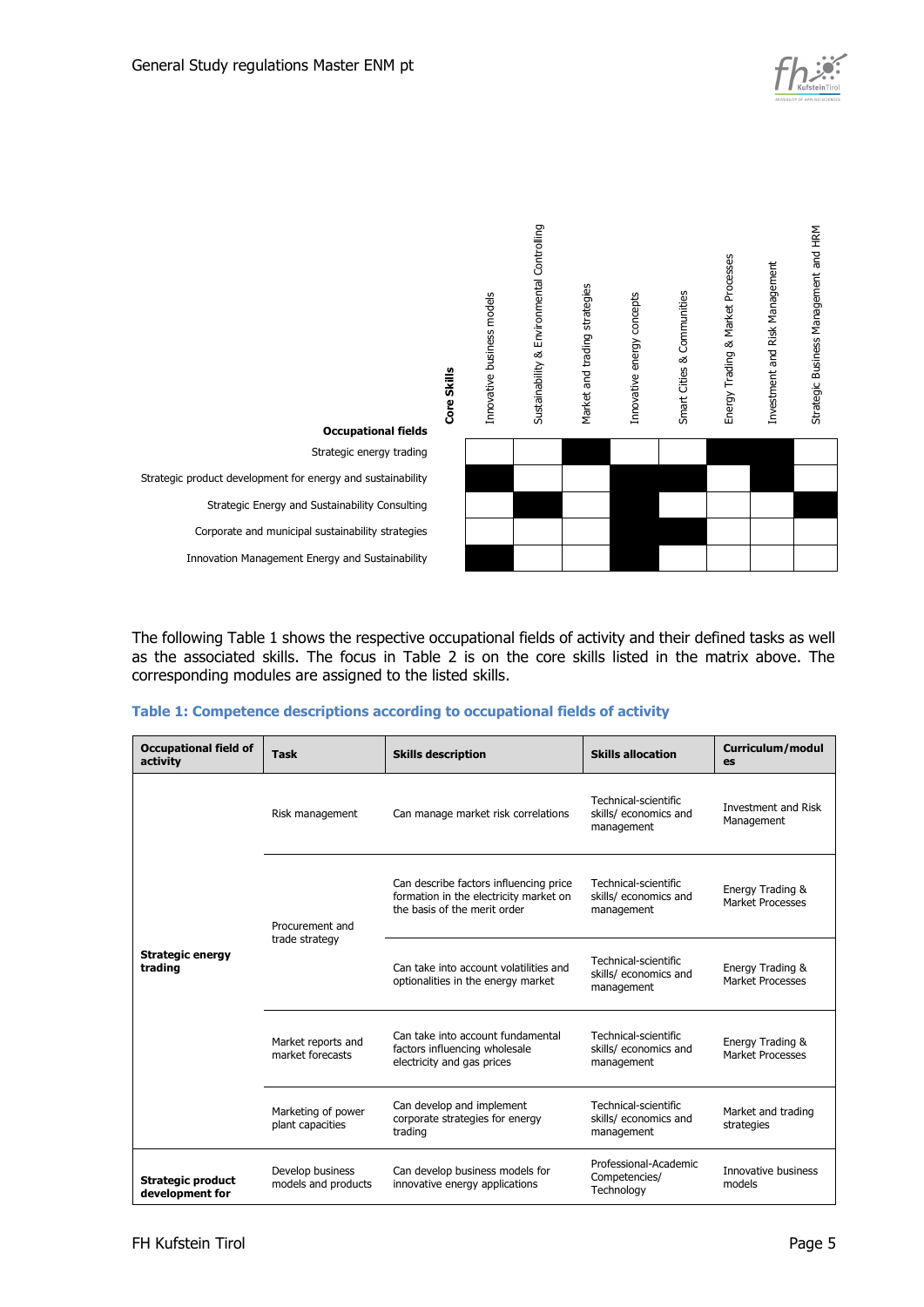

| energy and<br>sustainability                                        |                                                        | Can analyze innovative energy<br>concepts and develop products                                                                                                                                                                         | Professional-Academic<br>Competencies/<br>Technology        | Innovative energy<br>concepts                                                                                                                                                                                             |
|---------------------------------------------------------------------|--------------------------------------------------------|----------------------------------------------------------------------------------------------------------------------------------------------------------------------------------------------------------------------------------------|-------------------------------------------------------------|---------------------------------------------------------------------------------------------------------------------------------------------------------------------------------------------------------------------------|
|                                                                     | Develop financing<br>models                            | Know financing methods and can<br>apply them                                                                                                                                                                                           | Technical-scientific<br>skills/ economics and<br>management | Investment and Risk<br>Management                                                                                                                                                                                         |
|                                                                     | Marketing sector<br>coupling                           | Can discuss the supply of electricity,<br>heating and cooling as well as the<br>logistics of energy sources and<br>classify them in terms of their effects                                                                             | Professional-Academic<br>Competencies/<br>Technology        | Innovative energy<br>concepts                                                                                                                                                                                             |
|                                                                     |                                                        | Know and can assess impacts and<br>interactions between relevant sectors                                                                                                                                                               | Professional-Academic<br>Competencies/<br>Technology        | Smart Cities &<br>Communities                                                                                                                                                                                             |
|                                                                     |                                                        | Know key players<br>and relevant sectors of smart cities                                                                                                                                                                               | Professional-Academic<br>Competencies/<br>Technology        | <b>Smart Cities &amp;</b><br>Communities                                                                                                                                                                                  |
| <b>Corporate and</b><br>municipal                                   | Concept of Smart<br><b>Cities</b>                      | Can assess impacts and interactions<br>between relevant sectors                                                                                                                                                                        | Professional-Academic<br>Competencies/<br>Technology        | <b>Smart Cities &amp;</b><br>Communities                                                                                                                                                                                  |
| sustainability<br>strategies                                        |                                                        | Can evaluate and classify the<br>advantages and disadvantages of<br>centralized and decentralized supply<br>structures                                                                                                                 | Professional-Academic<br>Competencies/<br>Technology        | Innovative energy<br>concepts                                                                                                                                                                                             |
|                                                                     | Strategies for energy<br>cooperatives                  | Can develop recommendations for<br>action from smart city projects<br>implemented to date                                                                                                                                              | Professional-Academic<br>Competencies/<br>Technology        | Smart Cities &<br>Communities                                                                                                                                                                                             |
|                                                                     | Energy and<br>sustainability strategy<br>for companies | Can prepare and evaluate an energy<br>and sustainability report                                                                                                                                                                        | Technical-scientific<br>skills/ economics and<br>management | Sustainability &<br>Environmental<br>Controlling                                                                                                                                                                          |
| <b>Strategic energy and</b><br>sustainability                       | Concept for optimal<br>energy use                      | Know the advantages and<br>disadvantages of centralized and<br>decentralized supply structures                                                                                                                                         | Professional-Academic<br>Competencies/<br>Technology        | Innovative energy<br>concepts<br><b>Strategic Business</b><br>Management and<br><b>HRM</b><br><b>Strategic Business</b><br>Management and<br><b>HRM</b><br>Innovative energy<br>concepts<br>Innovative business<br>models |
| consulting                                                          | Develop mission<br>statement and<br>change process     | Can develop a corporate strategy and<br>design the corresponding<br>implementation process                                                                                                                                             | Technical-scientific<br>skills/ economics and<br>management |                                                                                                                                                                                                                           |
|                                                                     | <b>CSR</b> strategy                                    | Can perform and communicate<br>strategic analysis and planning using<br>appropriate management tools                                                                                                                                   | Technical-scientific<br>skills/ economics and<br>management |                                                                                                                                                                                                                           |
| <b>Innovation</b><br><b>Management Energy</b><br>and Sustainability | <b>Technology Scouting</b>                             | Can discuss current development<br>trends in the supply of electricity,<br>heating and cooling as well as the<br>logistics of energy sources and<br>classify these with regard to their<br>effects and potentials at an early<br>stage | Professional-Academic<br>Competencies/<br>Technology        |                                                                                                                                                                                                                           |
|                                                                     | Controlling the<br>innovation process                  | Know innovation processes and<br>technology trends in the energy<br>industry and sustainability industry<br>and can evaluate them                                                                                                      | Professional-Academic<br>Competencies/<br>Technology        |                                                                                                                                                                                                                           |

The following table 6 shows the skills and their assigned modules as before, but these in-depth tasks as well as skills depend on the professional activities across the board and on the selected electives from the 2nd and 3rd semester. A total of six elective modules are offered, of which three modules must be chosen and successfully completed.

In the selection of the elective modules, 2x are available in the 2nd semester:

- Elective module 1: Mobility management or safety management
- Elective module 2: Recycling management and bioeconomy or asset and portfolio management

In the selection of elective modules, there is a choice of 2x in the 3rd semester:

• Elective module 3: Energy and building simulation or sustainable building certification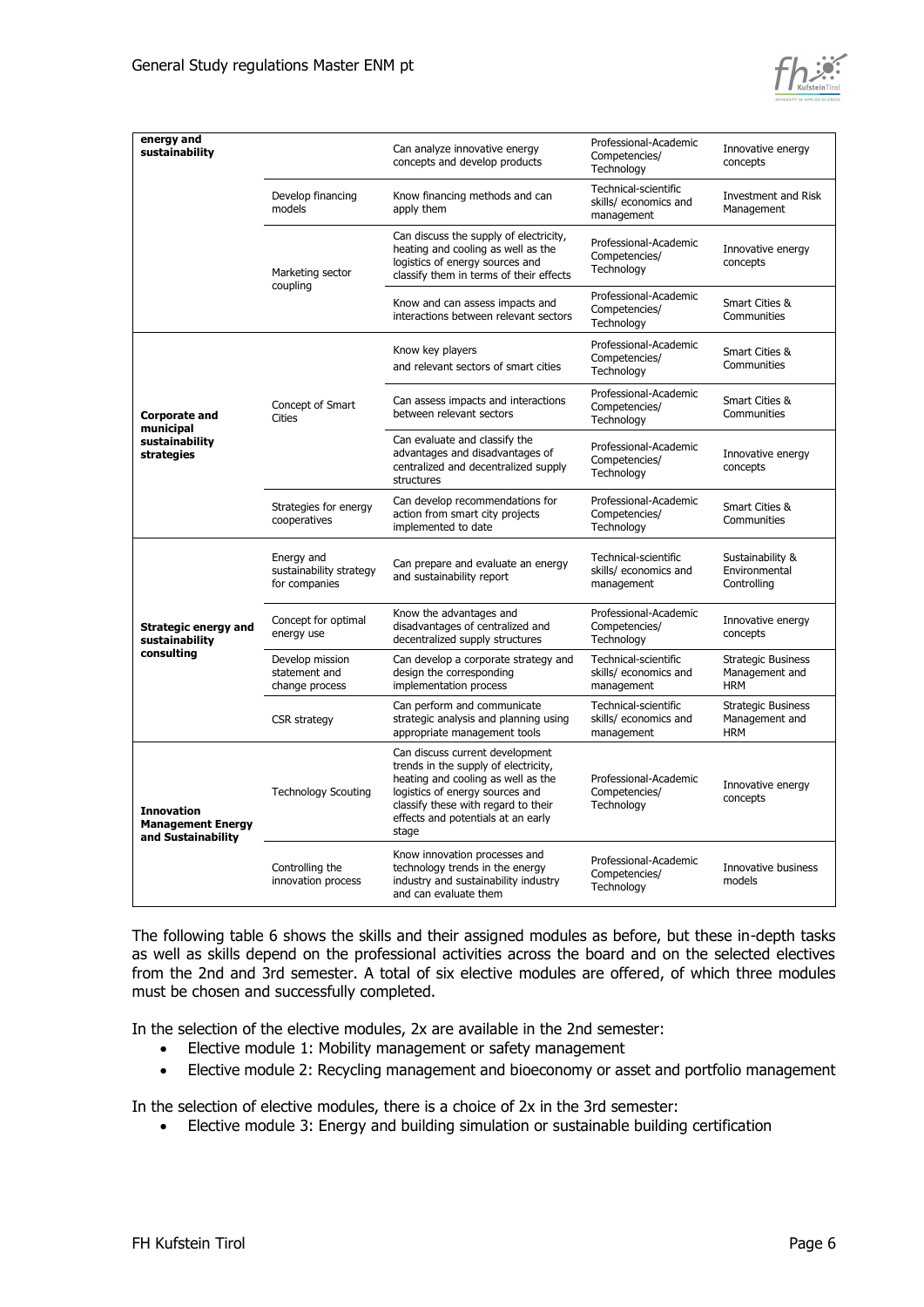

| Table 2: Competence descriptions depending on the elective modules selected |  |  |  |  |
|-----------------------------------------------------------------------------|--|--|--|--|
|-----------------------------------------------------------------------------|--|--|--|--|

| <b>Occupational field of</b><br>activity                                         | <b>Task</b>                                                      | <b>Skills description</b>                                                                                                                              | <b>Skills allocation</b>                                    | Curriculum/modul<br>es                                                                                                                                                                                                                             |  |
|----------------------------------------------------------------------------------|------------------------------------------------------------------|--------------------------------------------------------------------------------------------------------------------------------------------------------|-------------------------------------------------------------|----------------------------------------------------------------------------------------------------------------------------------------------------------------------------------------------------------------------------------------------------|--|
|                                                                                  | Mobility services                                                | Can identify the options and<br>requirements of infrastructure<br>(including energy supply) for<br>sustainable mobility and debate with<br>key figures | Professional-Academic<br>Competencies/<br>Technology        | Mobility Management                                                                                                                                                                                                                                |  |
|                                                                                  | Innovative mobility<br>strategies                                | Are able to analyze solution<br>approaches for economic and<br>strategic implementation and to<br>develop these independently                          | Professional-Academic<br>Competencies/<br>Technology        | Mobility Management                                                                                                                                                                                                                                |  |
| <b>Professional fields of</b><br>activity (depending<br>on elective module<br>1) | Mobility concepts                                                | Can analyze and create mobility<br>concepts and know strategies for<br>mobility avoidance                                                              | Professional-Academic<br>Competencies/<br>Technology        | <b>Mobility Management</b>                                                                                                                                                                                                                         |  |
|                                                                                  | Optimization of the<br>building stock                            | Knows the measures for preventive<br>building security                                                                                                 | Technical-scientific<br>skills/ economics and<br>management | Security Management                                                                                                                                                                                                                                |  |
|                                                                                  | <b>Building security</b>                                         | Can evaluate dangers and derive<br>safety measures                                                                                                     | Technical-scientific<br>skills/ economics and<br>management | Security Management                                                                                                                                                                                                                                |  |
|                                                                                  |                                                                  | Knows the connection between<br>sustainability goals and the circular<br>economy and bioeconomy                                                        | Technical-scientific<br>skills/ economics and<br>management |                                                                                                                                                                                                                                                    |  |
|                                                                                  | Develops the<br>efficiency and<br>sustainability of a<br>company | Knows the technical and biological<br>cycle for consumer products                                                                                      | Technical-scientific<br>skills/ economics and<br>management | Recycling<br>Management and<br>Bioeconomy<br>Recycling<br>Management and<br>Bioeconomy<br>Recycling<br>Management and<br>Bioeconomy<br>Asset and Portfolio<br>Management<br>Asset and Portfolio<br>Management<br>Asset and Portfolio<br>Management |  |
| <b>Occupational fields</b><br>of activity                                        |                                                                  | Can evaluate the life cycle of a<br>company's products                                                                                                 | Technical-scientific<br>skills/ economics and<br>management |                                                                                                                                                                                                                                                    |  |
| (depending on<br>elective module 2)                                              | Analysis of potentials                                           | Can identify value enhancement<br>potential and measures for real<br>estate portfolios                                                                 | Technical-scientific<br>skills/ economics and<br>management |                                                                                                                                                                                                                                                    |  |
|                                                                                  | Analysis of<br>optimization                                      | Can prepare investment and potential<br>analyses                                                                                                       | Technical-scientific<br>skills/ economics and<br>management |                                                                                                                                                                                                                                                    |  |
|                                                                                  | potentials                                                       | Can collect and evaluate key<br>performance indicators for measuring<br>performance                                                                    | Technical-scientific<br>skills/ economics and<br>management |                                                                                                                                                                                                                                                    |  |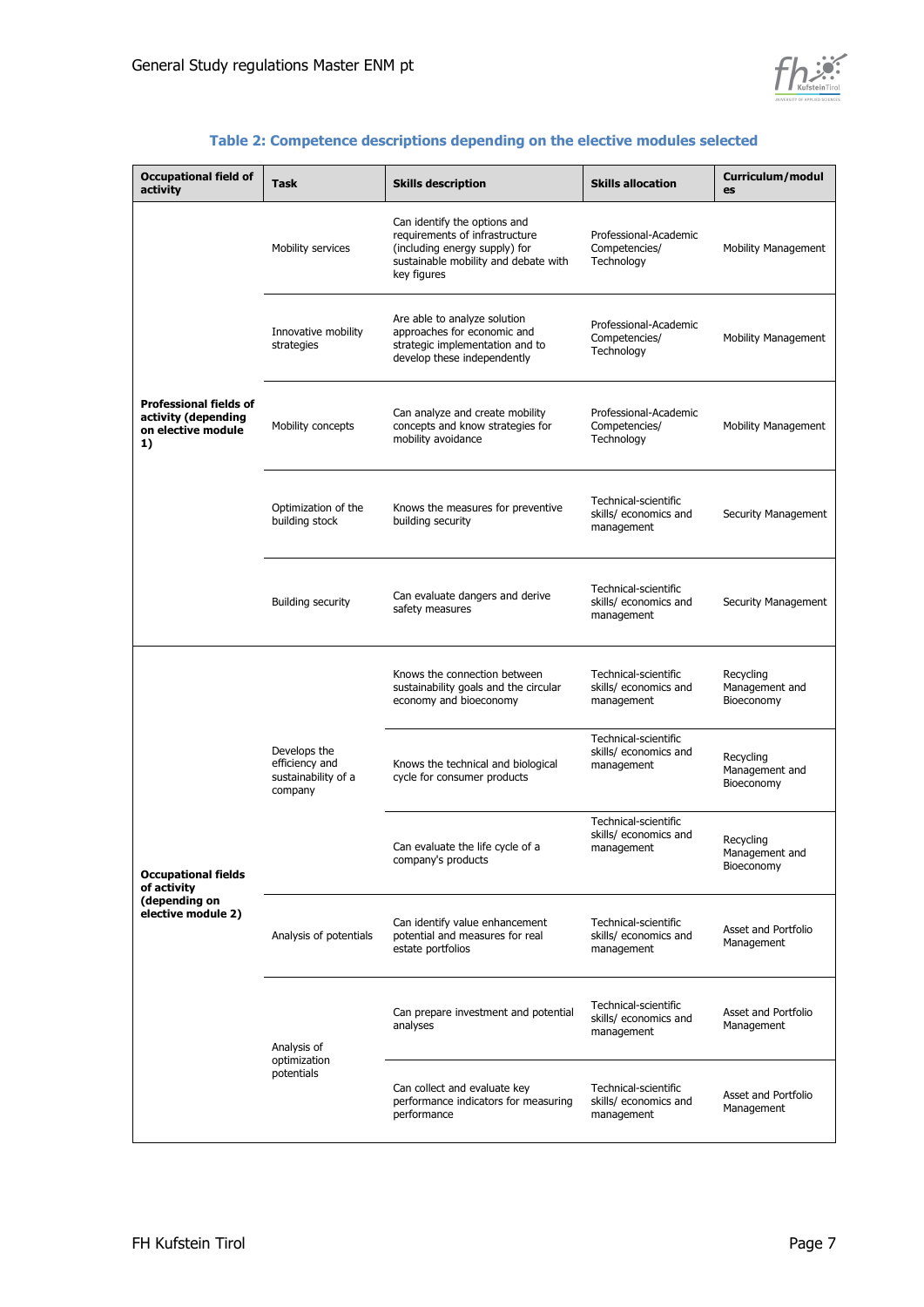

|                                           | Recovery activities                                | Can analyze objects within the scope<br>of due diligence                                                                                  | Technical-scientific<br>skills/ economics and<br>management | Asset and Portfolio<br>Management                                          |
|-------------------------------------------|----------------------------------------------------|-------------------------------------------------------------------------------------------------------------------------------------------|-------------------------------------------------------------|----------------------------------------------------------------------------|
|                                           | Occupancy planning<br>and letting of<br>properties | Can carry out vacancy analyses and<br>know measures to reduce vacancies                                                                   | Technical-scientific<br>skills/ economics and<br>management | Asset and Portfolio<br>Management                                          |
|                                           | Energy concepts in<br>the building sector          | Can understand, analyze, compare<br>and critically question complex<br>energy and building technology<br>systems under dynamic conditions | Professional-Academic<br>Competencies/<br>Technology        | Energy and Building<br>Simulation                                          |
| <b>Occupational fields</b><br>of activity | <b>Building simulation</b>                         | Can understand and apply the<br>methods of a building simulation                                                                          | Professional-Academic<br>Competencies/<br>Technology        | Energy and Building<br>Simulation<br>Sustainable Building<br>Certification |
| (depending on<br>elective module 3)       |                                                    | Know national and international<br>certification systems                                                                                  | Professional-Academic<br>Competencies/<br>Technology        | Sustainable Building<br>Certification                                      |
|                                           | Life cycle assessment                              | Can present life cycle analyzes (costs<br>and ecology)                                                                                    | Professional-Academic<br>Competencies/<br>Technology        |                                                                            |

The following table 7 shows, as before, the skills and their associated modules, but these tasks, like skills, extend beyond vocational activities and therefore concern all fields of activity. In comparison to Tables 5 and 6, Table 7 lists all the remaining modules and skills from the curriculum and enables a holistic and objective perspective on the professional fields of activity.

| <b>Occupational field of</b><br>activity | <b>Task</b>                                  | <b>Skills description</b>                                                                                                                                                                | <b>Skills allocation</b>                                         | Curriculum/m<br>odules                                  |  |
|------------------------------------------|----------------------------------------------|------------------------------------------------------------------------------------------------------------------------------------------------------------------------------------------|------------------------------------------------------------------|---------------------------------------------------------|--|
|                                          |                                              | Are able to derive the main features<br>of national and European energy and<br>environmental policy from<br>sustainability goals                                                         | Technical-scientific<br>skills/ economics and<br>management      | Compendium<br><b>Energy Economy</b><br>& Sustainability |  |
|                                          | Energy & Environmental<br>Policy             | Can evaluate support mechanisms<br>and marketing concepts for<br>renewable energies and efficiency<br>measures from the company's point<br>of view                                       | Technical-scientific<br>skills/ economics and<br>management      | Compendium<br>Energy Economy<br>& Sustainability        |  |
|                                          | Renewable electricity and<br>heat generation | Are able to describe technologies and<br>procedures for the use of<br>regenerative heat and electricity, as<br>well as to name individual processes<br>and present characteristic values | Professional-Academic<br>Competencies/<br>Technology             | Compendium of<br>energy<br>technologies                 |  |
|                                          |                                              | Can discuss and evaluate<br>requirements for the system<br>integration of renewable energies<br>into the general energy supply<br>system                                                 | Professional-Academic<br>Competencies/<br>Technology             | Compendium of<br>energy<br>technologies                 |  |
|                                          | Communication with<br>experts                | Can name and apply marketing tools<br>and communication concepts                                                                                                                         | Technical-scientific<br>skills/ economics and<br>management<br>& | Marketing and<br>Communications                         |  |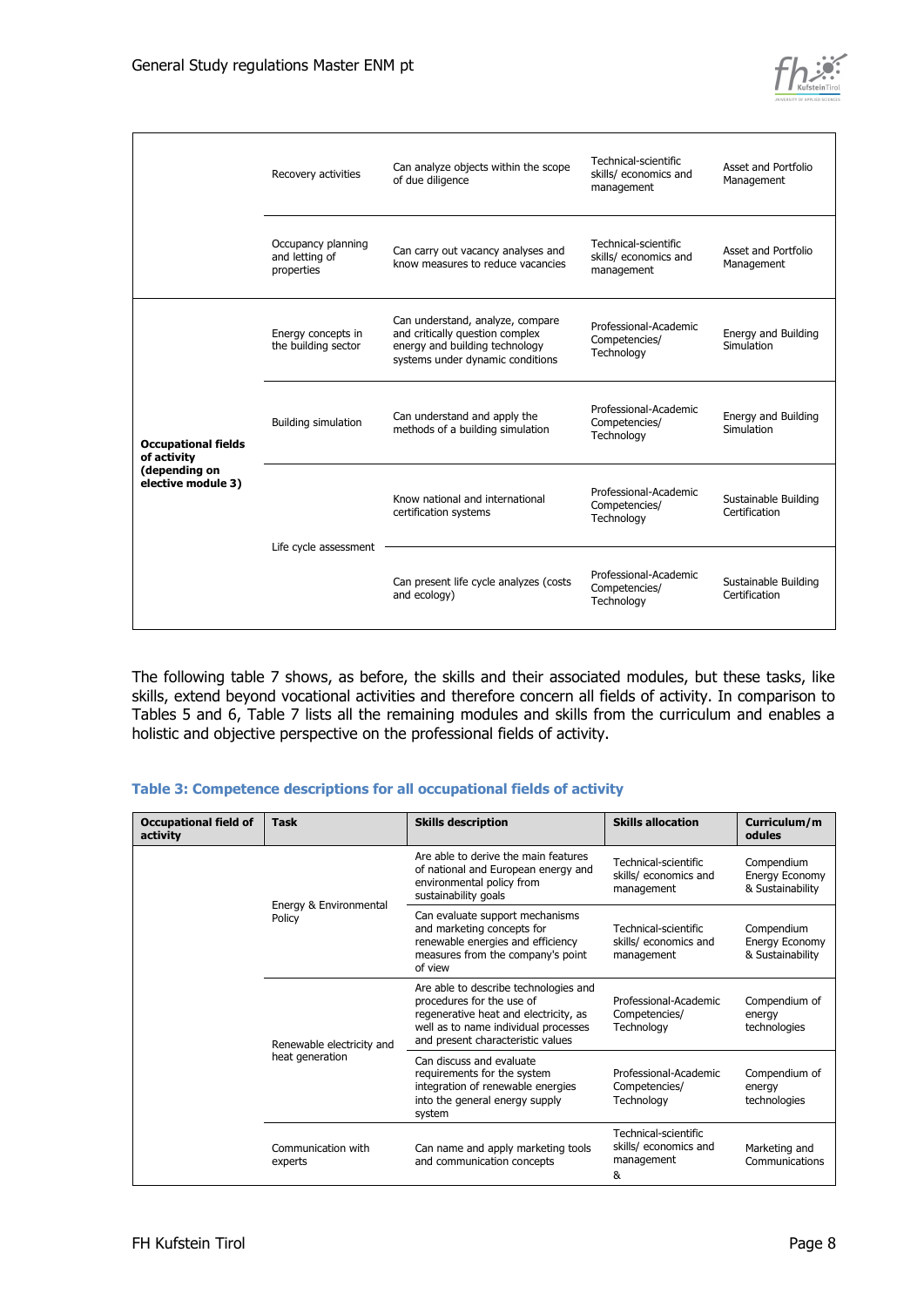

| <b>Concerns all</b><br>professional fields of             |                                         |                                                                                                                                                                           | Personal and social<br>skills / social skills                                                                                                                               |                                                                        |
|-----------------------------------------------------------|-----------------------------------------|---------------------------------------------------------------------------------------------------------------------------------------------------------------------------|-----------------------------------------------------------------------------------------------------------------------------------------------------------------------------|------------------------------------------------------------------------|
| activity                                                  | Work out problems                       | Can develop specialist knowledge to<br>solve specific problems and<br>implement specialist knowledge in a<br>situation-appropriate manner                                 | technical-scientific<br>competences/ practical<br>transfer<br>&<br>Personal and social<br>skills / social skills                                                            | Practical Project                                                      |
|                                                           | Participation in internal<br>procedures | Know methods and solution<br>strategies in personnel management<br>and are able to apply and implement<br>them in organizational and personnel<br>development             | Technical-scientific<br>skills/ economics and<br>management                                                                                                                 | Strategic<br><b>Business</b><br>Management<br>and HRM                  |
|                                                           |                                         | Can develop corporate strategies and<br>design the corresponding<br>implementation process                                                                                | Technical-scientific<br>skills/ economics and<br>management                                                                                                                 | Strategic<br><b>Business</b><br>Management<br>and HRM                  |
|                                                           |                                         | Can independently work out<br>problems and solutions in a practical<br>environment and implement technical<br>knowledge in a situation-appropriate<br>manner              | technical-scientific<br>competences/ practical<br>transfer<br>&<br>Personal and social<br>skills / social skills                                                            | Practical Project                                                      |
|                                                           | Project management                      | Can independently create project<br>plans and define and structure<br>project organizations                                                                               | Technical-scientific<br>skills/ economics and<br>management<br>&<br>Personal and social<br>skills/ practical transfer                                                       | Project<br>Management                                                  |
|                                                           |                                         | Understands problems and can<br>independently develop solutions in<br>the practical environment as well as<br>in research and development                                 | technical-scientific<br>competences/ practical<br>transfer                                                                                                                  | Practice and<br>Research<br>Transfer                                   |
|                                                           |                                         | Can work on projects with<br>interdisciplinary content in an<br>interdisciplinary manner                                                                                  | Professional-Academic<br>Competencies/<br>Technology<br>&<br>Personal and Social<br>Skills / Practice<br><b>Transfer and Social</b><br>Skills & International<br>Competence | International<br>Energy &<br>Sustainability<br>Management -<br>Project |
|                                                           | Research activities                     | Are able to assess the strengths and<br>areas of application of qualitative and<br>quantitative methods of empirical<br>research and apply them in an<br>exemplary manner | technical-scientific<br>competences/ practical<br>transfer                                                                                                                  | Data Analysis<br>and Empirical<br>Methods                              |
| <b>Concerns all</b><br>professional fields of<br>activity |                                         | Can select and implement data<br>analysis in the context of a concrete<br>problem                                                                                         | technical-scientific<br>competences/ practical<br>transfer                                                                                                                  | Data Analysis<br>and Empirical<br>Methods                              |
|                                                           | Methods of data analysis                | Know scientific methods and can<br>describe and apply them                                                                                                                | technical-scientific<br>competences/ practical<br>transfer                                                                                                                  | Data Analysis<br>and Empirical<br>Methods                              |
|                                                           |                                         | Can apply methods of science and<br>research                                                                                                                              | technical-scientific<br>competences/ practical<br>transfer                                                                                                                  | Master Thesis<br>and colloquium                                        |
|                                                           | Internal corporate<br>communication     | Can use different forms and concepts<br>of communication                                                                                                                  | Technical-scientific<br>skills/ economics and<br>management<br>&<br>Personal and social<br>skills / social skills                                                           | Marketing and<br>Communications                                        |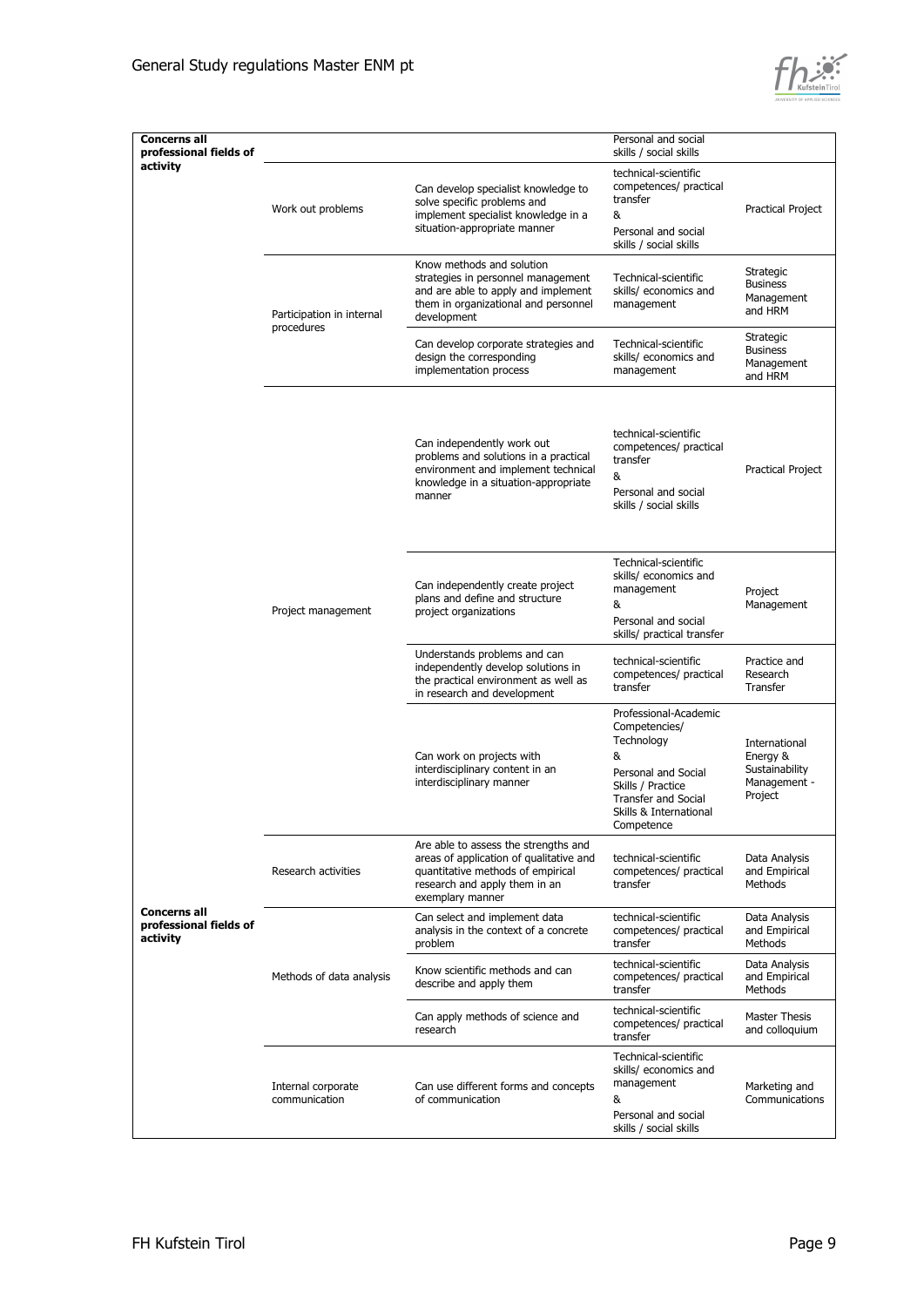

|                                               | Marketing strategies      | Know phases and solution<br>approaches for the implementation of<br>marketing strategies                            | Technical-scientific<br>skills/ economics and<br>management<br>&<br>Personal and social<br>skills / social skills                                   | Marketing and<br>Communications                                                                      |
|-----------------------------------------------|---------------------------|---------------------------------------------------------------------------------------------------------------------|-----------------------------------------------------------------------------------------------------------------------------------------------------|------------------------------------------------------------------------------------------------------|
|                                               |                           | Can explain conceptual foundations<br>and theoretical approaches of<br>strategic marketing                          | Technical-scientific<br>skills/ economics and<br>management<br>&<br>Personal and social<br>skills/ social skills                                    | Marketing and<br>Communications                                                                      |
|                                               | Intercultural work        | Can combine learned facts and<br>construct solution approaches to<br>problems                                       | technical-scientific<br>competences/ practical<br>transfer<br>&<br>Personal and Social<br>Skills/<br>Social Skills &<br><b>International Skills</b> | International<br>Energy &<br>Sustainability<br>Management -<br>Practice,<br>Research &<br>Study Trip |
|                                               |                           | Can discuss the knowledge acquired<br>in an international context                                                   | technical-scientific<br>competences/ practical<br>transfer<br>&<br>Personal and Social<br>Skills/<br>Social Skills &<br><b>International Skills</b> | International<br>Energy &<br>Sustainability<br>Management -<br>Practice,<br>Research &<br>Study Trip |
| <b>Concerns all</b><br>professional fields of |                           | Can independently develop and<br>elaborate specialist topics and test<br>and apply them using scientific<br>methods | technical-scientific<br>competences/ practical<br>transfer                                                                                          | Master Thesis<br>and colloquium                                                                      |
| activity                                      | Academic elaboration of a | Can apply scientific methods and<br>their empirical investigations                                                  | technical-scientific<br>competences/ practical<br>transfer                                                                                          | Data Analysis<br>and Empirical<br>Methods                                                            |
|                                               | topic                     | Can research and prepare problem<br>areas and findings                                                              | technical-scientific<br>competences/ practical<br>transfer                                                                                          | Data Analysis<br>and Empirical<br>Methods                                                            |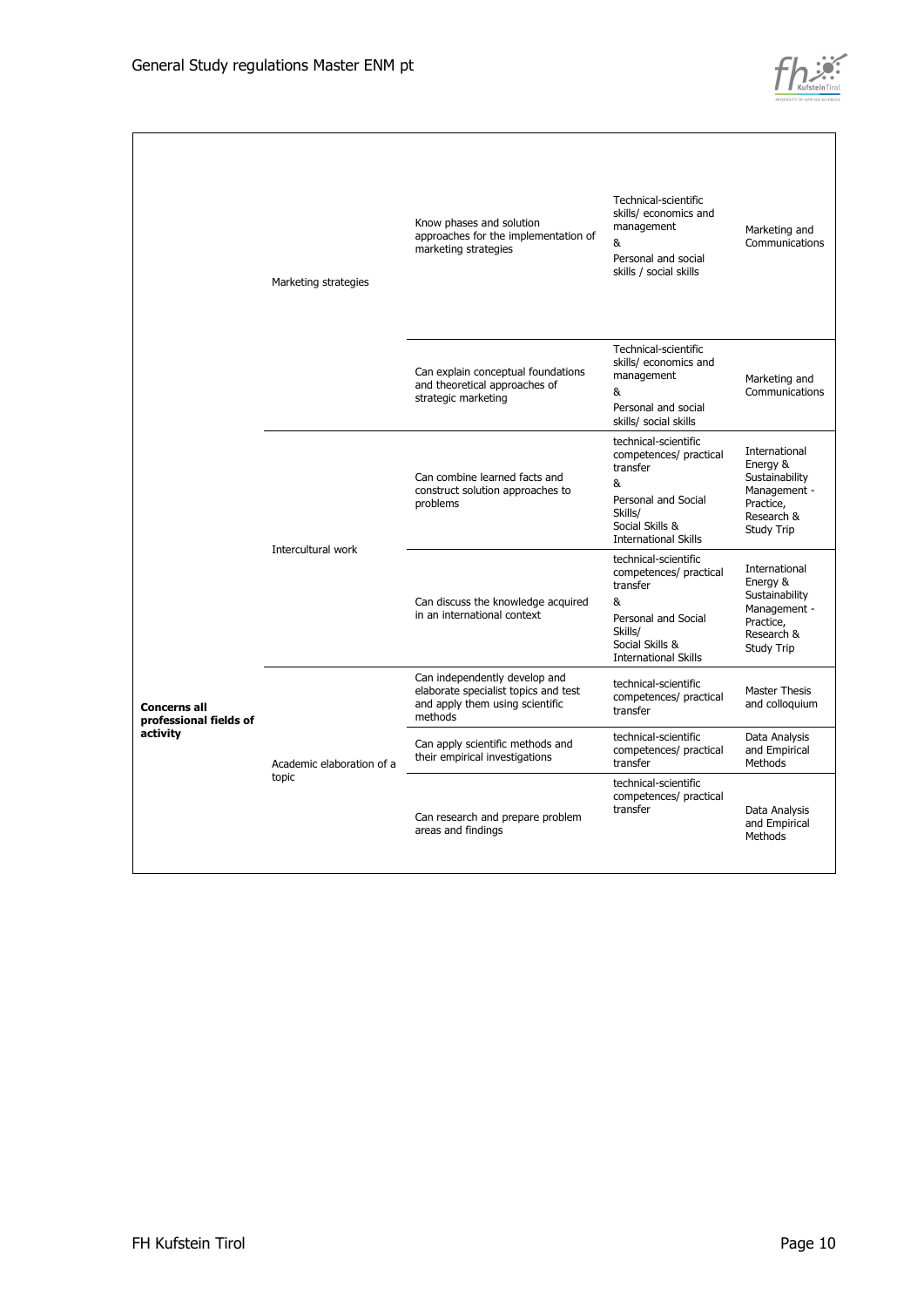

# <span id="page-10-0"></span>**2 CURRICULUM**

### <span id="page-10-1"></span>**2.1 Curriculum Data**

|                                                                                                                                                                | PT              | <b>Comment if applicable</b>                                                                     |
|----------------------------------------------------------------------------------------------------------------------------------------------------------------|-----------------|--------------------------------------------------------------------------------------------------|
| <b>First year of study</b><br>$(YYY/YY_{+1})$                                                                                                                  | 2021/2022       |                                                                                                  |
| <b>Standard duration of study</b><br>(number of semesters)                                                                                                     | $\overline{4}$  |                                                                                                  |
| <b>Obligatory WSH</b><br>(Total number for all sem.)                                                                                                           | 49.5            |                                                                                                  |
| Course weeks per semester (number of<br>weeks)                                                                                                                 | 15              |                                                                                                  |
| <b>Obligatory course hours</b><br>(Total for all sem.)                                                                                                         | 817.5           |                                                                                                  |
| <b>Obligatory ECTS</b><br>(Total for all sem.)                                                                                                                 | 120             |                                                                                                  |
| <b>WS start</b><br>(Date, comm.: poss. CW)                                                                                                                     | CW 40           |                                                                                                  |
| <b>WS end</b><br>(Date, comm.: poss. CW)                                                                                                                       | CW <sub>5</sub> |                                                                                                  |
| <b>SS start</b><br>(Date, comm.: poss. CW)                                                                                                                     | <b>CW 11</b>    |                                                                                                  |
| SS end<br>(Date, comm.: poss. CW)                                                                                                                              | <b>CW 28</b>    |                                                                                                  |
| <b>WS weeks</b>                                                                                                                                                | 15              |                                                                                                  |
| <b>SS weeks</b>                                                                                                                                                | 15              |                                                                                                  |
| <b>Obligatory semester abroad</b><br>(semester specification)                                                                                                  | No              |                                                                                                  |
| <b>Language of instruction</b><br>(specify)                                                                                                                    | German          | The proportion of<br>English-language<br>courses amounts to<br>[Company Address]% of<br>the WSH. |
| <b>Internship</b><br>(semester information, duration in weeks per<br>semester)                                                                                 | No.             |                                                                                                  |
| Resulting from the merging of the degree programs or from the<br>separation from the degree program<br>(StgKz; to be specified only for merging or separation) |                 |                                                                                                  |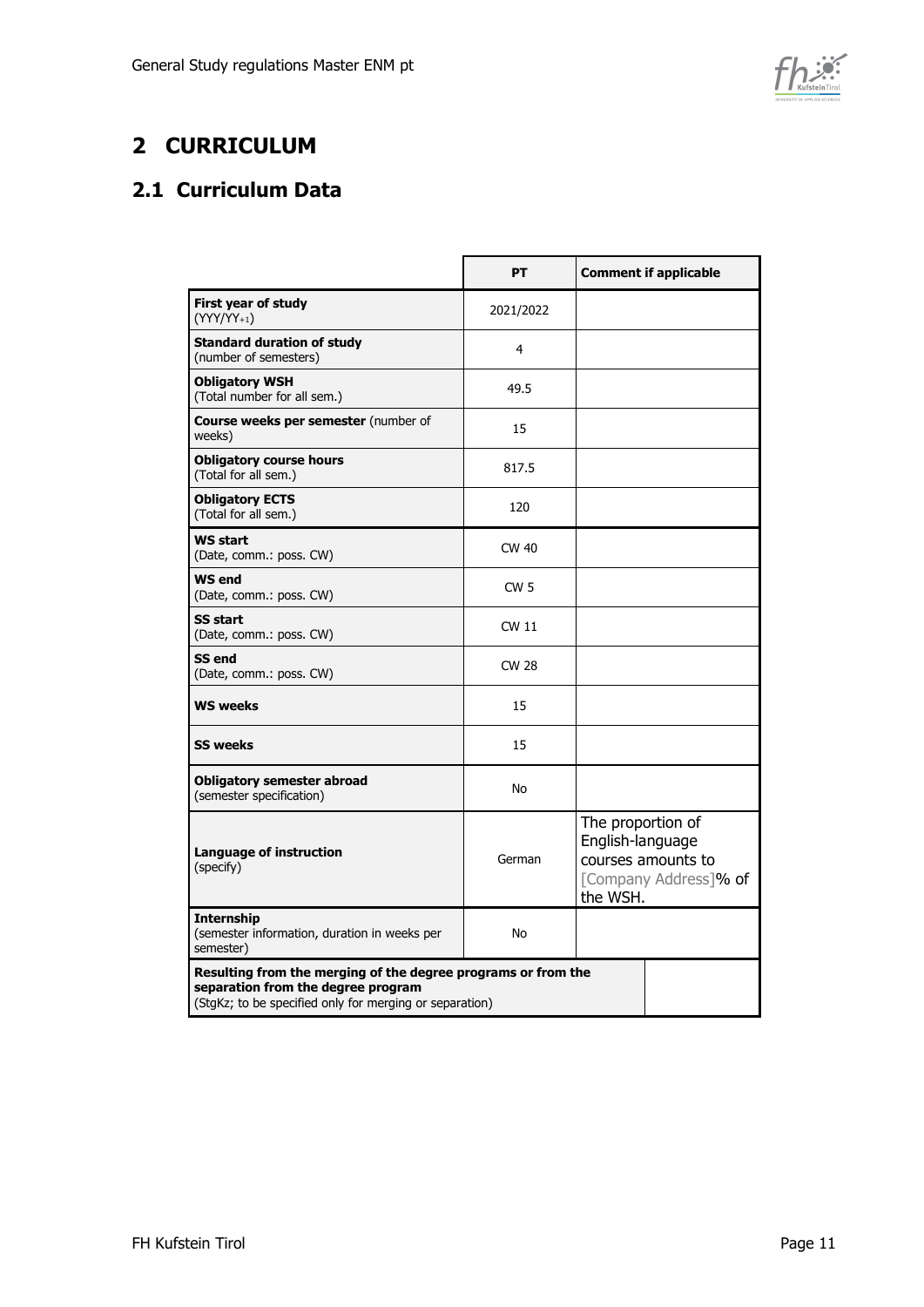

# <span id="page-11-0"></span>**2.3 Curriculum matrix**

#### **Module assignment overview**

|             | <b>Modul Module Title</b>                     | Course title                                                                                                                                | <b>WSH</b>     | <b>ECTS</b> | Sem.           |
|-------------|-----------------------------------------------|---------------------------------------------------------------------------------------------------------------------------------------------|----------------|-------------|----------------|
| ۱е<br>APM   | Asset and Portfolio Management                | Asset and Portfolio Management (elective)*                                                                                                  | 2.5            | 5           | 2              |
| <b>CEBE</b> | Recycling Management and Bioeconomy           | Environmental Services and Bioeconomy (elective)*                                                                                           | 2.5            | 5           | $\overline{2}$ |
| <b>DEM</b>  | Data Analysis and Empirical Methods           | Data Analysis and Empirical Methods                                                                                                         | 2.5            | 5           | $\overline{2}$ |
| EM          | Energy Trading & Market Processes             | Energy Trading & Market Processes                                                                                                           | 2.5            | 5           | 1              |
| <b>ENMK</b> | Compendium Energy Management & Sustainability | Compendium Energy Management & Sustainability                                                                                               | 2.5            | 5           | 1              |
| <b>ETK</b>  | Compendium of Energy Technologies             | Compendium of Energy Technologies                                                                                                           | 2.5            | 5           | $\mathbf{1}$   |
| IEK         | Innovative energy concepts                    | Innovative energy concepts                                                                                                                  | 2.5            | 5           | 1              |
| IGM         | Innovative business models                    | Innovative business models                                                                                                                  | 2.5            | 5           | $\overline{2}$ |
| IRM         | <b>Investment and Risk Management</b>         | Investment and Risk Management (E)                                                                                                          | 2.5            | 5           | 2              |
| МA          | Master Thesis and colloquium                  | Master Thesis and colloquium                                                                                                                | 1              | 24          | $\overline{4}$ |
| <b>MCO</b>  | Marketing and Communications                  | Marketing and Communication (E)                                                                                                             | 2.5            | 5           | 3              |
| <b>MHS</b>  | Market and trading strategies                 | Market and trading strategies                                                                                                               | 2.5            | 5           | $\overline{2}$ |
| <b>MOB</b>  | Mobility Management                           | Mobility Management (elective)*                                                                                                             | 2.5            | 5           | $\overline{2}$ |
| <b>NUC</b>  | Sustainability & Environmental Controlling    | Sustainability & Environmental Controlling                                                                                                  | 2.5            | 5           | 3              |
| <b>PFE</b>  | <b>Practice and Research Transfer</b>         | <b>Practice and Research Transfer</b>                                                                                                       | 1.5            | 3           | 4              |
| PJ          | <b>Practical Project</b>                      | <b>Practical Project</b>                                                                                                                    | 2.5            | 5           | 3              |
| PM          | Project management                            | Project management                                                                                                                          | 2.5            | 5           | $\mathbf{1}$   |
| <b>SBM</b>  | Strategic Business Management and HRM         | Strategic Business Management and HRM (E)                                                                                                   | 2.5            | 5           | 1              |
| <b>SIM</b>  | <b>Energy and Building Simulation</b>         | Energy and Building Simulation (elective)*                                                                                                  | 2.5            | 5           | 3              |
| <b>SM</b>   | Security Management                           | Security Management (elective)*                                                                                                             | 2.5            | 5           | $\overline{2}$ |
| <b>SMC</b>  | <b>Smart Cities &amp; Communities</b>         | <b>Smart Cities &amp; Communities</b>                                                                                                       | 2.5            | 5           | 3              |
| lsт         | Practice, Research & Study Trip               | International Energy & Sustainability Management -International Energy & Sustainability Management - Practice,<br>Research & Study Trip (E) | $\overline{2}$ | 3           | 4              |
| <b>WS</b>   | Project                                       | International Energy & Sustainability Management -International Energy & Sustainability Management - Project<br>(E)                         | 2.5            | 5           | 3              |
| ZERT        | Sustainable Building Certification            | Sustainable building certification (elective)*                                                                                              | 2.5            | 5           | 3              |
|             |                                               |                                                                                                                                             | 49.5           | 120         |                |

\*… A total of six elective modules are offered, of which three modules must be chosen and successfully completed.

In the selection of the elective modules, 2x are available in the 2nd semester:

- Elective module 1: Mobility management or safety management
- Elective module 2: Recycling management and bioeconomy or asset and portfolio management

In the selection of elective modules, there is a choice of 2x in the 3rd semester:

• Elective module 3: Energy and building simulation or sustainable building certification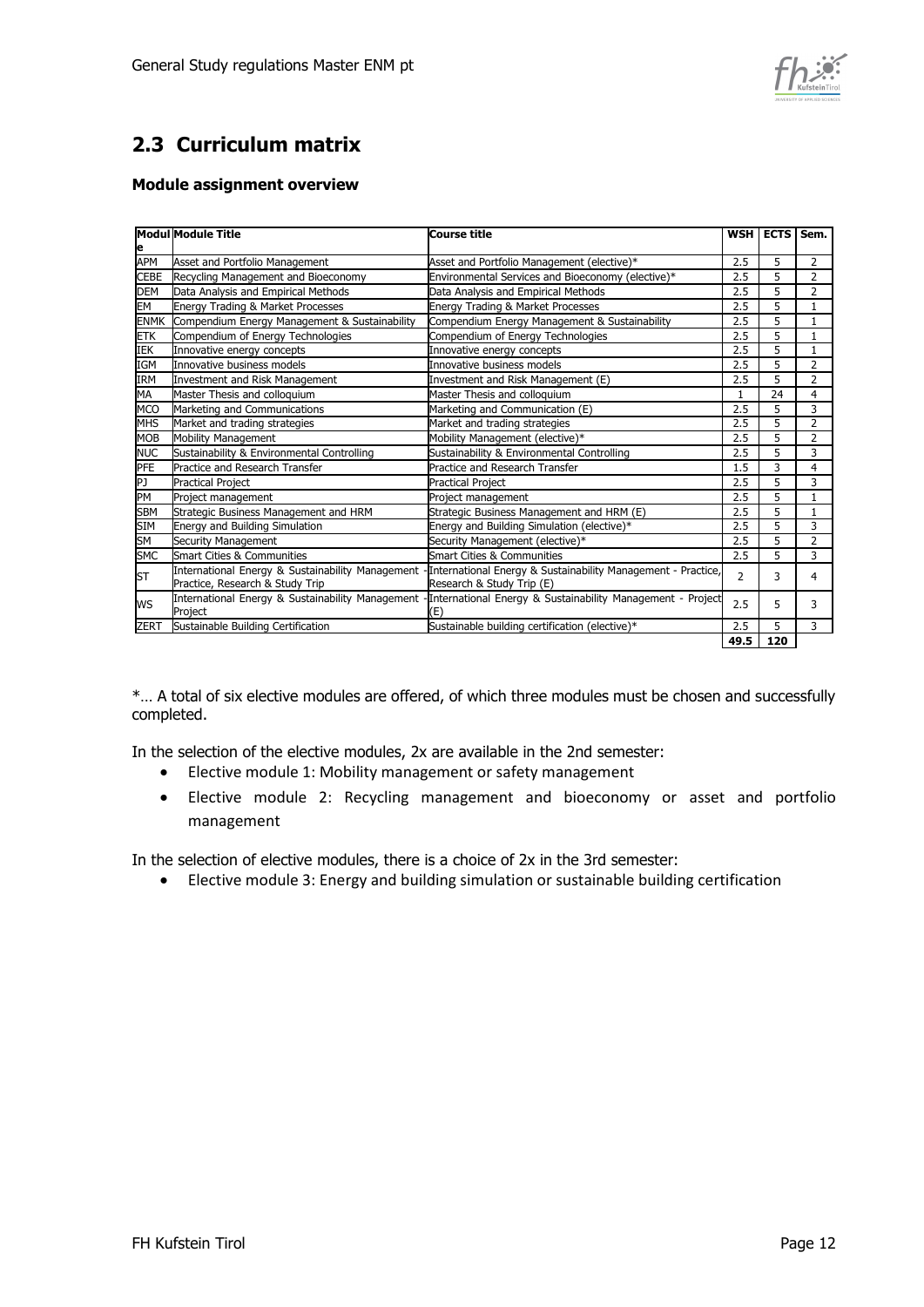

The following description of the courses does not include the work involved in supervising Master Theses. 0.6 weekly semester hours are planned per supervised thesis, i.e. for 20 students an additional 12 thesis weekly semester hours, which are incurred in the 4th semester. In total, an AWSH sum of 66.5 AWSH is achieved over all 4 semesters.

#### **1st semester**

|                                         | Module no. Module designation                    | Module<br>type |   | Е | eLV | <b>WSH</b> | No. of<br>groups | <b>AWSH</b> | <b>ALVS</b> | <b>MODULE</b> | <b>ECTS</b> |
|-----------------------------------------|--------------------------------------------------|----------------|---|---|-----|------------|------------------|-------------|-------------|---------------|-------------|
| <b>EM</b>                               | <b>Energy Trading &amp; Market Processes</b>     | ILV            |   |   | 30% | 2.5        | 1                | 2.5         | 37.5        | <b>EM</b>     | 5           |
| <b>ENMK</b>                             | Compendium Energy Management &<br>Sustainability | ILV            |   |   | 30% | 2.5        | 1                | 2.5         | 37.5        | <b>ENMK</b>   | 5           |
| <b>ETEK</b>                             | Compendium of Energy Technologies                | <b>ILV</b>     | X |   | 30% | 2.5        |                  | 2.5         | 37.5        | <b>ETK</b>    | 5.          |
| IEK                                     | Innovative energy concepts                       | ILV            | X |   | 30% | 2.5        | 1                | 2.5         | 37.5        | <b>IEK</b>    | 5           |
| <b>PM</b>                               | Project management                               | <b>ILV</b>     |   |   | 30% | 2.5        | 1                | 2.5         | 37.5        | <b>PM</b>     | 5           |
| <b>SM</b>                               | Strategic Business Management and HRM (E)        | ILV            |   | X | 30% | 2.5        | 1                | 2.5         | 37.5        | <b>SBM</b>    | 5.          |
| Total line:                             |                                                  |                |   |   |     | 15.0       |                  | 15.0        | 225.0       |               | 30          |
| Course hours = Total WSH x module weeks |                                                  |                |   |   |     | 225.0      |                  |             |             |               |             |

#### **2nd semester**

| Module no.                              | Module designation                                   | Module     |   | E | eLV  | <b>WSH</b> | No. of       | <b>AWSH</b> | <b>ALVS</b> | <b>MODULE</b> | <b>ECTS</b> |
|-----------------------------------------|------------------------------------------------------|------------|---|---|------|------------|--------------|-------------|-------------|---------------|-------------|
|                                         |                                                      | type       |   |   |      |            | groups       |             |             |               |             |
| APM                                     | Asset and Portfolio Management (elective)*           | ILV        |   |   | 30%  | 2.5        | 1            | 2.5         | 37.5        | <b>APM</b>    | 5           |
| <b>CEBE</b>                             | Environmental Services and Bioeconomy<br>(elective)* | <b>ILV</b> |   |   | 30%  | 2.5        | $\mathbf{1}$ | 2.5         | 37.5        | <b>CEBE</b>   | 5           |
| <b>DEM</b>                              | Data Analysis and Empirical Methods                  | <b>ILV</b> |   |   | 50 % | 2.5        | 1            | 2.5         | 37.5        | <b>DEM</b>    | 5           |
| IGM                                     | Innovative business models                           | ILV        |   |   | 30%  | 2.5        | 1            | 2.5         | 37.5        | <b>IGM</b>    | 5           |
| IRM                                     | Investment and Risk Management (E)                   | ILV        |   | X | 30%  | 2.5        | 1            | 2.5         | 37.5        | <b>IRM</b>    | 5           |
| <b>MHS</b>                              | Market and trading strategies                        | <b>ILV</b> |   |   | 30%  | 2.5        | $\mathbf{1}$ | 2.5         | 37.5        | <b>MHS</b>    | 5           |
| <b>MOB</b>                              | Mobility Management (elective)*                      | <b>ILV</b> | X |   | 30%  | 2.5        | $\mathbf{1}$ | 2.5         | 37.5        | <b>MOB</b>    | 5           |
| <b>SM</b>                               | Security Management (elective)*                      | ILV        | X |   | 30%  | 2.5        | 1            | 2.5         | 37.5        | <b>SM</b>     | 5           |
| Total line:                             |                                                      |            |   |   |      | 15.0       |              | 15.0        | 225.0       |               | 30          |
| Course hours = Total WSH x module weeks |                                                      |            |   |   |      | 225.0      |              |             |             |               |             |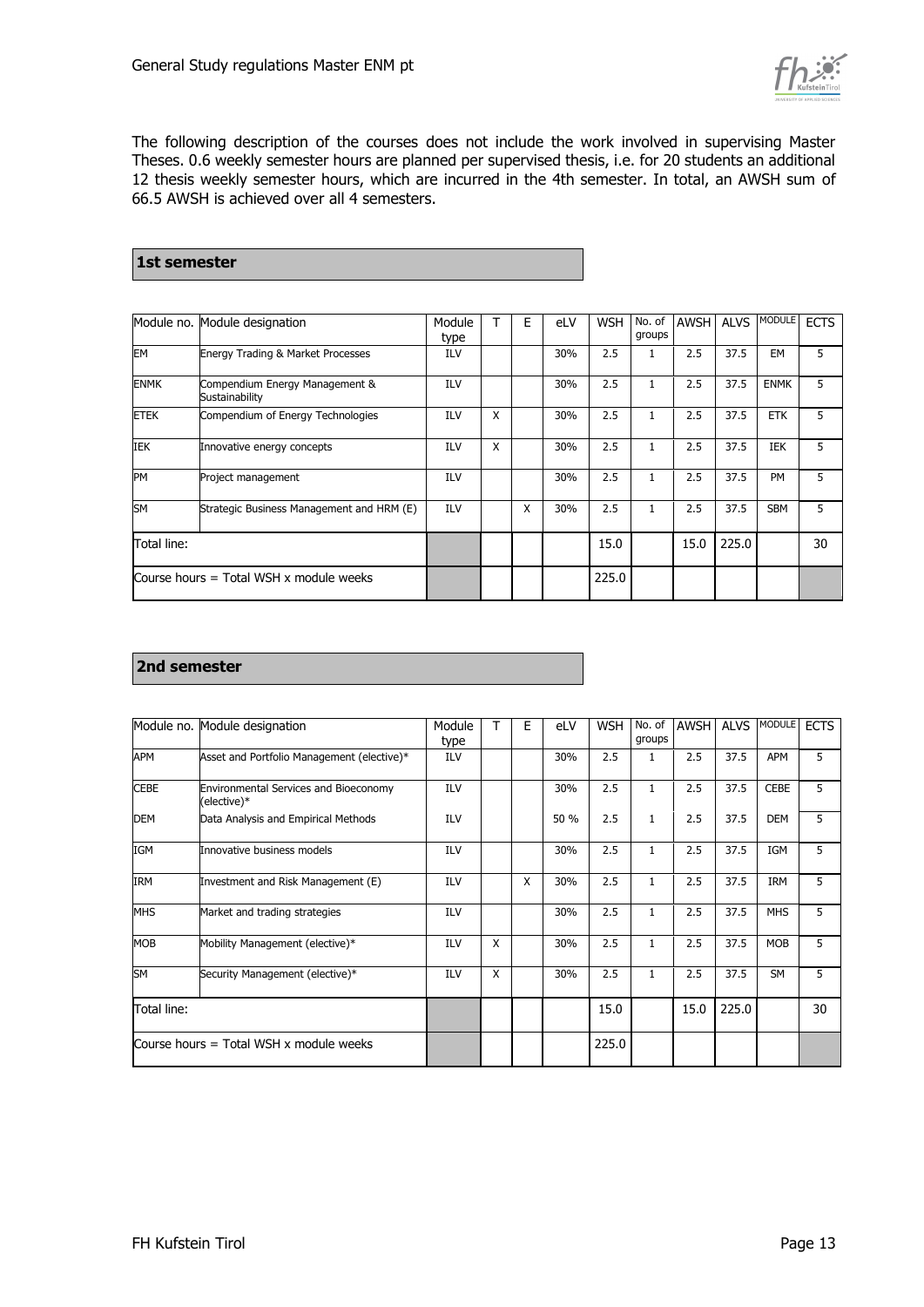

### **3rd semester**

|                                         | Module no. Module designation                                     | Module<br>type |   | E | eLV   | <b>WSH</b> | No. of<br>groups | <b>AWSH</b> | <b>ALVS</b> | <b>MODULE</b>  | <b>ECTS</b> |
|-----------------------------------------|-------------------------------------------------------------------|----------------|---|---|-------|------------|------------------|-------------|-------------|----------------|-------------|
| <b>MCO</b>                              | Marketing and Communication (E)                                   | ILV            |   | X | 30%   | 2.5        | 1                | 2.5         | 37.5        | <b>MCO</b>     | 5           |
| <b>NUC</b>                              | Sustainability & Environmental Controlling                        | ILV            |   |   | 30%   | 2.5        | 1                | 2.5         | 37.5        | <b>NUC</b>     | 5           |
| PJ                                      | <b>Practical Project</b>                                          | PT             |   |   | $0\%$ | 2.5        | $\overline{2}$   | 5.0         | 75.0        | P <sub>J</sub> | 5           |
| <b>SIM</b>                              | Energy and Building Simulation (elective)*                        | ILV            | X |   | 30%   | 2.5        | $\mathbf{1}$     | 2.5         | 37.5        | <b>SIM</b>     | 5           |
| <b>SMC</b>                              | <b>Smart Cities &amp; Communities</b>                             | <b>ILV</b>     | X |   | 30%   | 2.5        |                  | 2.5         | 37.5        | <b>SMC</b>     | 5           |
| WS                                      | International Energy & Sustainability<br>Management - Project (E) | <b>ILV</b>     | X | X | 30%   | 2.5        | $\overline{2}$   | 5.0         | 75.0        | <b>WS</b>      | 5           |
| <b>ZERT</b>                             | Sustainable building certification (elective)*                    | ILV            | X |   | 30%   | 2.5        | 1                | 2.5         | 37.5        | <b>ZERT</b>    | 5           |
| Total line:                             |                                                                   |                |   |   |       | 15.0       |                  | 20.0        | 300.0       |                | 30          |
| Course hours = Total WSH x module weeks |                                                                   |                |   |   |       | 225.0      |                  |             |             |                |             |

#### **4th semester**

| Module no.                                | Module designation                                                                          | Module<br>type | F | eLV  | <b>WSH</b> | No. of<br>groups | AWSH | <b>ALVS</b> | <b>MODULE</b> | <b>ECTS</b> |
|-------------------------------------------|---------------------------------------------------------------------------------------------|----------------|---|------|------------|------------------|------|-------------|---------------|-------------|
| MA                                        | Master Thesis and colloquium                                                                | <b>ILV</b>     |   | 50 % |            |                  |      | 15          | MA            | $24*$       |
| <b>PFE</b>                                | Practice and Research Transfer                                                              | ILV            |   | 30%  | 1.5        |                  | 1.5  | 22.5        | <b>PFE</b>    |             |
| lsт                                       | International Energy & Sustainability<br>Management - Practice, Research & Study Trip<br>E) | ILV            | X | 30%  | 2          |                  |      | 30          | ST            | 3           |
| Total line:                               |                                                                                             |                |   |      | 4.5        |                  | 4.5  | 67.5        |               | 30          |
| Course hours $=$ Total WSH x module weeks |                                                                                             |                |   |      | 67.5       |                  |      |             |               |             |

\* The 24 ECTS for the Master thesis and colloquium are divided into 20 ECTS for the Master thesis, 2 ECTS for the colloquium and 2 ECTS for the final examination.

| <b>Abbreviations</b> |                                            |
|----------------------|--------------------------------------------|
| eLV                  | E-learning proportion of course in percent |
| E                    | Lecture in English language                |
| <b>ECTS</b>          | ECTS - Credit points                       |
| LV                   | Course                                     |
| LVS                  | Course hour(s)                             |
| <b>WSH</b>           | Weekly semester hour(s)                    |
|                      | Lecture with technical background          |
| <b>WP</b>            | Elective subject                           |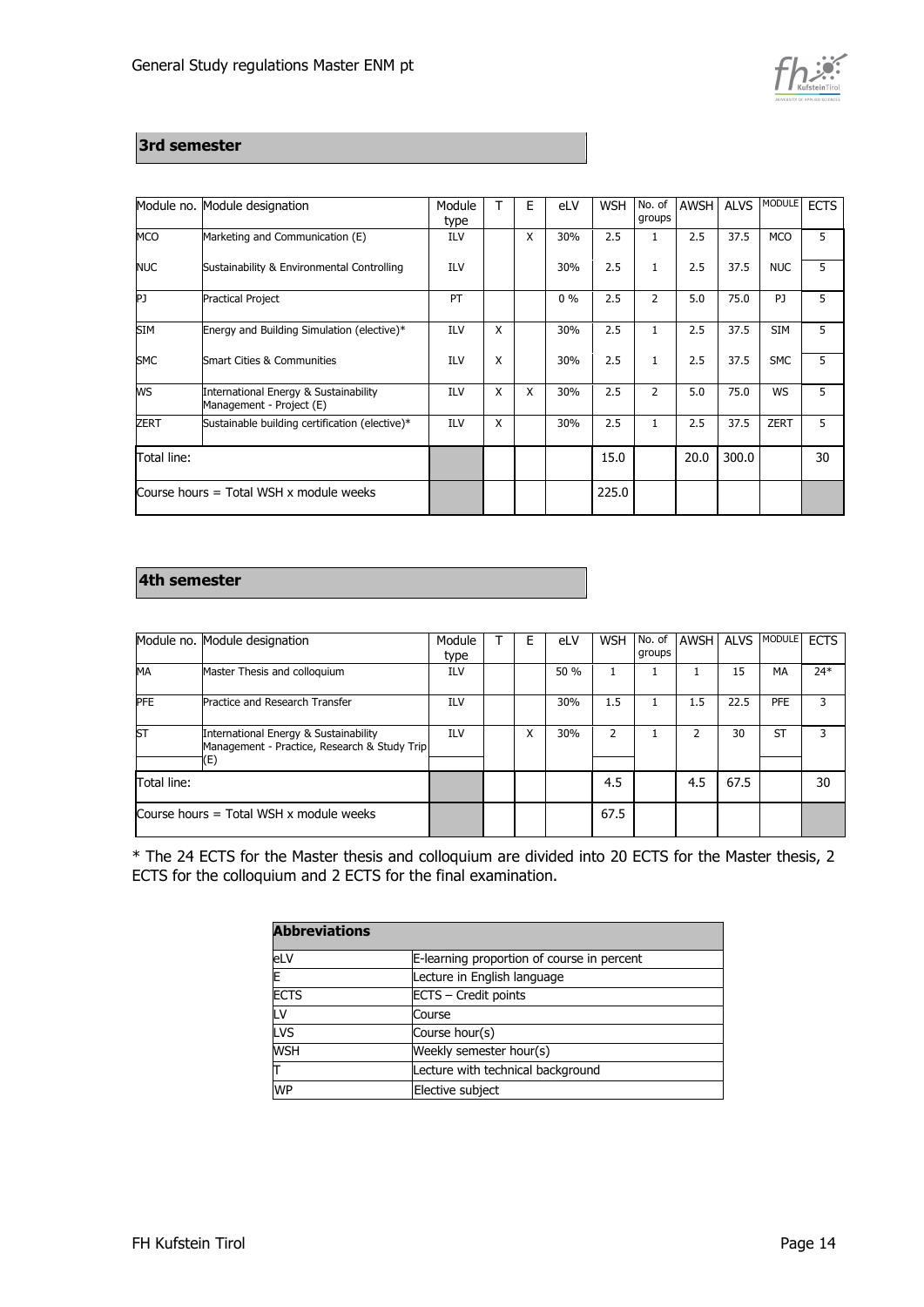

### **Summary of curriculum data**

| <b>Description</b>                                                         | <b>WSH</b> | <b>AWSH</b> | <b>ALVS</b> | <b>ECTS</b> |
|----------------------------------------------------------------------------|------------|-------------|-------------|-------------|
| Total number of courses over all semesters                                 | 49.5       | 54.5        | 817.5       | 120         |
| Total number of courses in 1st year of study                               | 30         | 30          | 450         | 60          |
| Total number of courses in 2nd year of study                               | 19.5       | 24.5        | 367.5       | 60          |
| Total number of courses in 3rd year of study                               |            |             |             |             |
| Total number of technical events over all semesters                        | 17.5       |             |             | 35          |
| Percentage of technical courses over all semesters based<br>on WSH / ECTS  | 35.35 %    |             |             | 29.17 %     |
| Total number of courses in English over all semesters                      | 12         |             |             | 23          |
| Proportion of courses in English over all semesters based<br>on WSH / ECTS | 24.24 %    |             |             | 19.17 %     |
| Proportion of eLearning units over all semesters based<br>on WSH / ECTS    | 29.9%      |             |             | 33.58 %     |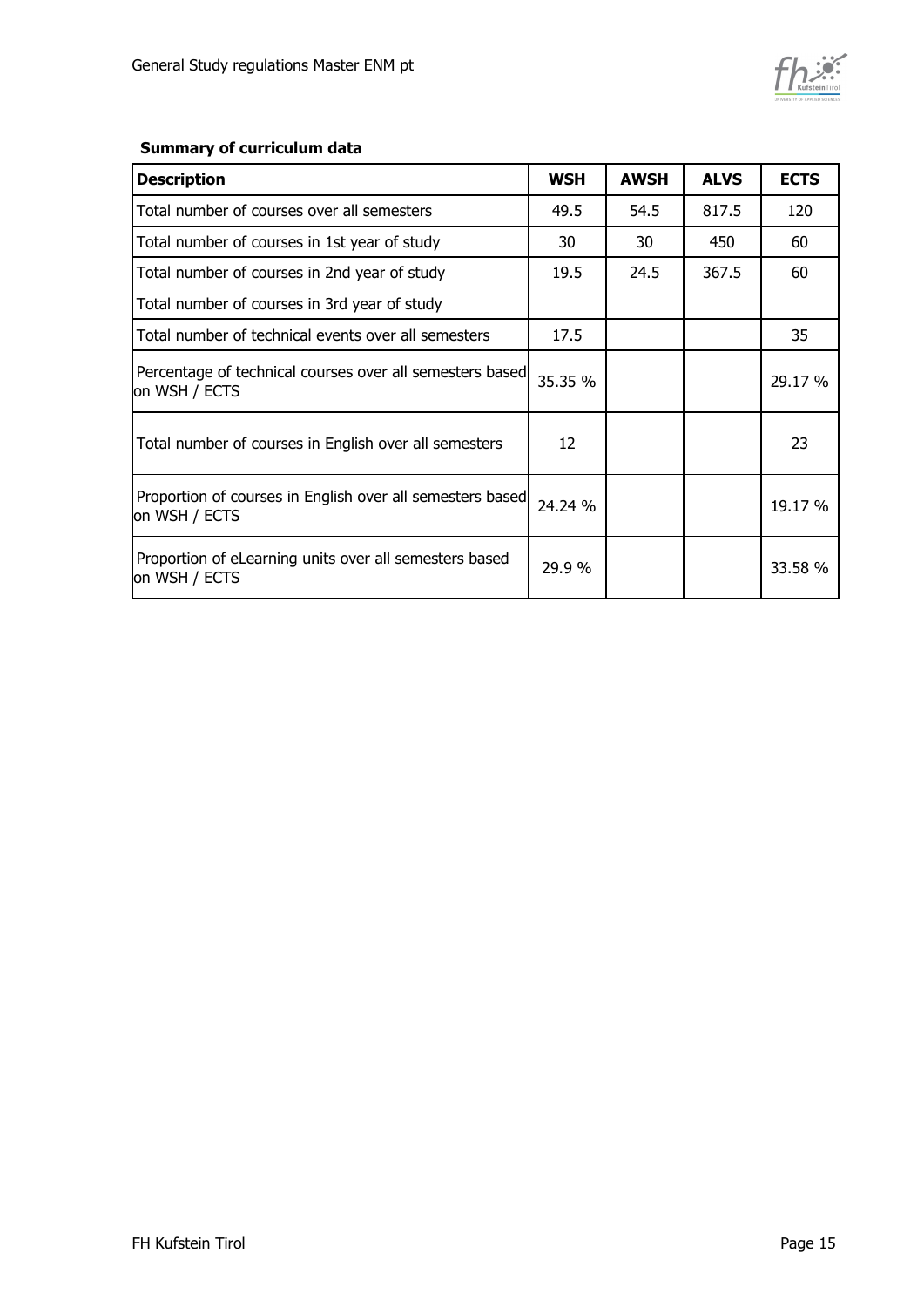

## <span id="page-15-0"></span>**2.4 Module descriptions**

| <b>Module number:</b>              |                                                                                                                                                                                                                                                                                                                                                                                                                                                                                                                                                                                                                                          |   |             |
|------------------------------------|------------------------------------------------------------------------------------------------------------------------------------------------------------------------------------------------------------------------------------------------------------------------------------------------------------------------------------------------------------------------------------------------------------------------------------------------------------------------------------------------------------------------------------------------------------------------------------------------------------------------------------------|---|-------------|
| <b>EM</b>                          | <b>Energy Trading &amp; Market Processes</b>                                                                                                                                                                                                                                                                                                                                                                                                                                                                                                                                                                                             | 5 | <b>ECTS</b> |
| Degree program                     | University of Applied Sciences Master's Program - Energy & Sustainability Management Part-time                                                                                                                                                                                                                                                                                                                                                                                                                                                                                                                                           |   |             |
| Position in the curriculum         | 1st semester                                                                                                                                                                                                                                                                                                                                                                                                                                                                                                                                                                                                                             |   |             |
| Level                              | 1st semester: Introduction and consolidation                                                                                                                                                                                                                                                                                                                                                                                                                                                                                                                                                                                             |   |             |
| Previous knowledge                 | 1st semester: no                                                                                                                                                                                                                                                                                                                                                                                                                                                                                                                                                                                                                         |   |             |
| <b>Blocked</b>                     | no                                                                                                                                                                                                                                                                                                                                                                                                                                                                                                                                                                                                                                       |   |             |
| Participant group                  | Bachelor graduates, beginners                                                                                                                                                                                                                                                                                                                                                                                                                                                                                                                                                                                                            |   |             |
|                                    | Energy Trading & Market Processes /ILV / Course no.: EM / 1st semester / ECTS: 5                                                                                                                                                                                                                                                                                                                                                                                                                                                                                                                                                         |   |             |
| Literature recommendation          | · Schwintowsky, H., 2018. Handbuch Energiehandel. 4. Auflage. Berlin: Erich Schmidt Verlag<br>· Zenke, I. und R. Schäfer, 2018. Energiehandel in Europa: Öl, Gas, Strom, Derivate, Zertifikate. 4. Auflage.<br>München: C.H.Beck Verlag<br>· Ströbele, W., W. Pfaffenberger, und M. Heuterkes, 2012. Energiewirtschaft: Einführung in Theorie und Politik.<br>Oldenbourg: Wissenschaftsverlag                                                                                                                                                                                                                                            |   |             |
| Acquisition of skills              | Energy Trading & Market Processes /ILV / Course no.: EM / 1st semester / ECTS: 5<br>The students are able to:<br>• recognize the interrelationships of factors influencing energy markets<br>• consider factors influencing the wholesale prices of electricity and gas<br>• transfer market processes for the provision of system services to energy portfolios<br>• use trading cascades in energy trading<br>• consider volatilities and optionalities in the energy market<br>· illustrate factors influencing price formation in the electricity market using the merit order<br>• consider the influence of CO2 on trading markets |   |             |
| Course contents                    | Energy Trading & Market Processes /ILV / Course no.: EM / 1st semester / ECTS: 5<br>• Trading cascade in the electricity and gas market<br>· Different markets for system services<br>• Fundamental factors influencing energy markets<br>• Markets for renewable energy sources<br>• Commodity futures trading<br>· Exchange vs. OTC<br>• OTC contracts<br>• CO2 trading markets<br>• Factors influencing the electricity price<br>• Merit order principle                                                                                                                                                                              |   |             |
| Teaching and learning<br>methods   | Energy Trading & Market Processes /ILV / Course no.: EM / 1st semester / ECTS: 5<br><b>Blended Learning</b>                                                                                                                                                                                                                                                                                                                                                                                                                                                                                                                              |   |             |
| <b>Evaluation Methods Criteria</b> | Energy Trading & Market Processes /ILV / Course no.: EM / 1st semester / ECTS: 5<br>Written exam                                                                                                                                                                                                                                                                                                                                                                                                                                                                                                                                         |   |             |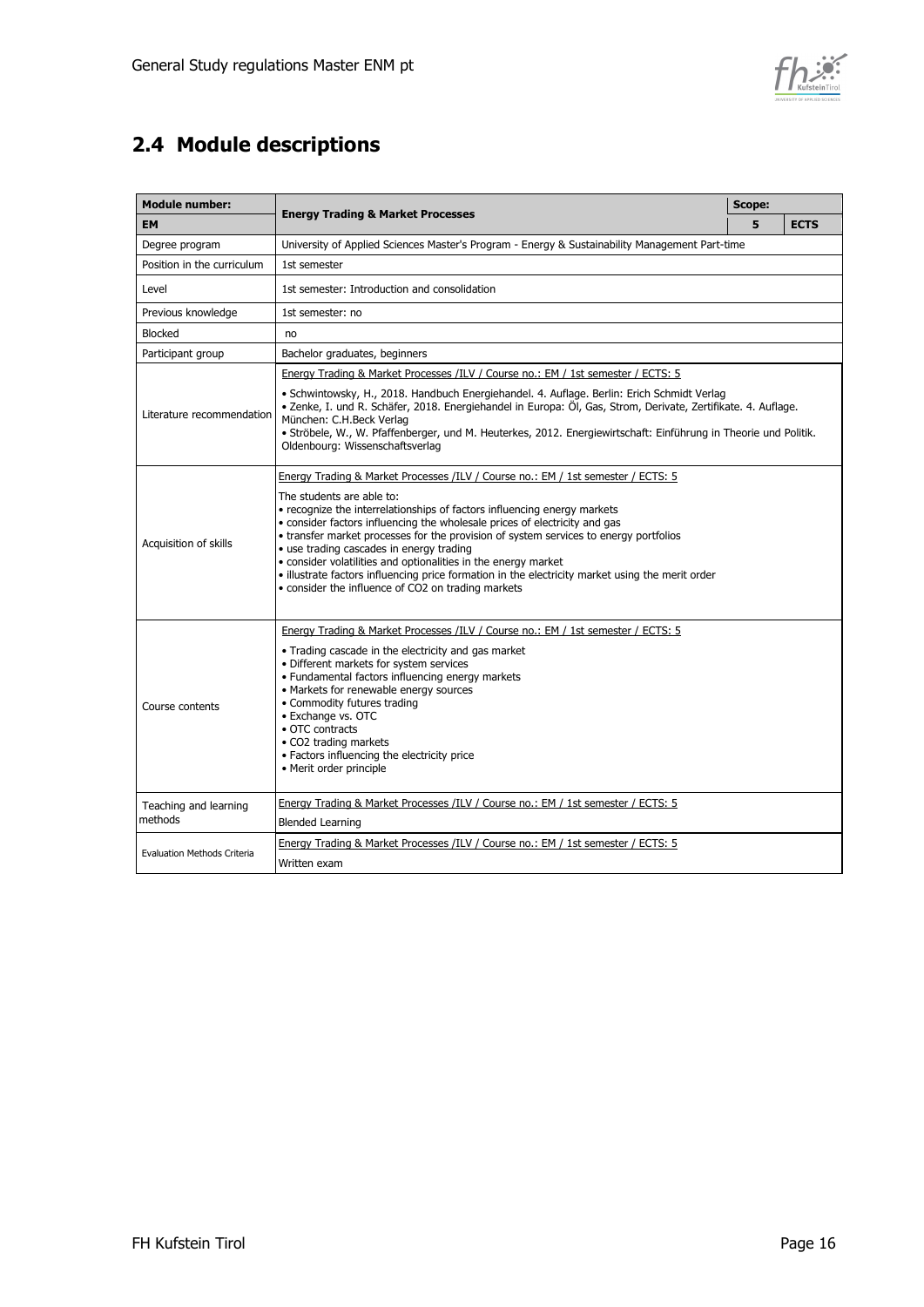

| <b>Module number:</b>                                                                                                                                                                                                                                                                                                                                                                                                                           |                                                                                                                                                                                                                                                                                                                                                                                                                                                                                                                                                                                                                                                                                                                                                                                                                                                                                                                                                                                                                                                                                                                                                                                                                         | Scope: |             |
|-------------------------------------------------------------------------------------------------------------------------------------------------------------------------------------------------------------------------------------------------------------------------------------------------------------------------------------------------------------------------------------------------------------------------------------------------|-------------------------------------------------------------------------------------------------------------------------------------------------------------------------------------------------------------------------------------------------------------------------------------------------------------------------------------------------------------------------------------------------------------------------------------------------------------------------------------------------------------------------------------------------------------------------------------------------------------------------------------------------------------------------------------------------------------------------------------------------------------------------------------------------------------------------------------------------------------------------------------------------------------------------------------------------------------------------------------------------------------------------------------------------------------------------------------------------------------------------------------------------------------------------------------------------------------------------|--------|-------------|
| <b>ENMK</b>                                                                                                                                                                                                                                                                                                                                                                                                                                     | <b>Compendium Energy Management &amp; Sustainability</b>                                                                                                                                                                                                                                                                                                                                                                                                                                                                                                                                                                                                                                                                                                                                                                                                                                                                                                                                                                                                                                                                                                                                                                | 5      | <b>ECTS</b> |
| Degree program                                                                                                                                                                                                                                                                                                                                                                                                                                  | University of Applied Sciences Master's Program - Energy & Sustainability Management Part-time                                                                                                                                                                                                                                                                                                                                                                                                                                                                                                                                                                                                                                                                                                                                                                                                                                                                                                                                                                                                                                                                                                                          |        |             |
| Position in the curriculum                                                                                                                                                                                                                                                                                                                                                                                                                      | 1st semester                                                                                                                                                                                                                                                                                                                                                                                                                                                                                                                                                                                                                                                                                                                                                                                                                                                                                                                                                                                                                                                                                                                                                                                                            |        |             |
| Level                                                                                                                                                                                                                                                                                                                                                                                                                                           | 1st semester: Introduction and consolidation                                                                                                                                                                                                                                                                                                                                                                                                                                                                                                                                                                                                                                                                                                                                                                                                                                                                                                                                                                                                                                                                                                                                                                            |        |             |
| Previous knowledge                                                                                                                                                                                                                                                                                                                                                                                                                              | 1st semester: no                                                                                                                                                                                                                                                                                                                                                                                                                                                                                                                                                                                                                                                                                                                                                                                                                                                                                                                                                                                                                                                                                                                                                                                                        |        |             |
| <b>Blocked</b>                                                                                                                                                                                                                                                                                                                                                                                                                                  | no                                                                                                                                                                                                                                                                                                                                                                                                                                                                                                                                                                                                                                                                                                                                                                                                                                                                                                                                                                                                                                                                                                                                                                                                                      |        |             |
| Participant group                                                                                                                                                                                                                                                                                                                                                                                                                               | Bachelor graduates, beginners                                                                                                                                                                                                                                                                                                                                                                                                                                                                                                                                                                                                                                                                                                                                                                                                                                                                                                                                                                                                                                                                                                                                                                                           |        |             |
| Literature recommendation                                                                                                                                                                                                                                                                                                                                                                                                                       | Compendium Energy Economics & Sustainability /ILV / Course no.: ENMK / 1st semester / ECTS: 5<br>· Klees, A., 2012. Einführung in das Energiewirtschaftsrecht. Frankfurt am Main: Deutscher Fachverlag<br>· Hering, E. und W. Schultz, 2018. Umweltschutztechnik und Umweltmanagement: Ein Kompendium für<br>Studierende, Praktiker und Politiker. Wiesbaden: Springer Vieweg<br>· Förtsch, G. und H. Meinholz, 2018. Handbuch Betriebliches Umweltmanagement. Wiesbaden: Springer Vieweg<br>· Ennöckl, D., W. Raschauer, und W. Wessely, 2019. Handbuch Umweltrecht. Wien: Facultas<br>• Konstantin, P., 2017. Praxisbuch Energiewirtschaft: Energieumwandlung, -transport und -beschaffung im<br>liberalisierten Markt. 4. Auflage. Berlin: Springer-Verlag<br>· Watter, H., 2019. Regenerative Energiesysteme: Grundlagen, Systemtechnik und Analysen ausgeführter Beispiele<br>nachhaltiger Energiesysteme. 5. Auflage. Wiesbaden: Springer Vieweg                                                                                                                                                                                                                                                                  |        |             |
| Acquisition of skills                                                                                                                                                                                                                                                                                                                                                                                                                           | Compendium Energy Economics & Sustainability /ILV / Course no.: ENMK / 1st semester / ECTS: 5<br>The students are able to:<br>• explain technical terms and models of sustainability and energy management<br>• derive basic features of national and European energy, climate protection and environmental policy from<br>sustainability goals<br>· demonstrate the principle of subsidiarity on the basis of global, national, regional and corporate sustainability<br>qoals<br>• assign energy, climate protection and environmental legislation and regulations at national and European level to<br>the corresponding bodies<br>• explain promotion mechanisms and marketing concepts for renewable energies and energy management, to<br>assign energy, climate protection and environmental legislation as well as regulations on national and European<br>level to the corresponding organs<br>• evaluate promotion mechanisms and marketing concepts for renewable energies and efficiency measures from the<br>company's point of view<br>• explain definitions of quality in relation to energy and sustainability management as well as to present<br>requirements and tasks of quality management systems |        |             |
| Compendium Energy Economics & Sustainability /ILV / Course no.: ENMK / 1st semester / ECTS: 5<br>• Methods of Sustainability Assessment<br>• History & Stakeholders of the Energy Industry<br>• Quality Management<br>Course contents<br>• Sustainability Management<br>• Energy, Climate Protection and Environmental Policy<br>• Energy, Climate Protection and Environmental Law<br>• Promotion Instruments and Marketing Concepts of Energy |                                                                                                                                                                                                                                                                                                                                                                                                                                                                                                                                                                                                                                                                                                                                                                                                                                                                                                                                                                                                                                                                                                                                                                                                                         |        |             |
| Teaching and learning<br>methods                                                                                                                                                                                                                                                                                                                                                                                                                | Compendium Energy Economics & Sustainability /ILV / Course no.: ENMK / 1st semester / ECTS: 5<br><b>Blended Learning</b>                                                                                                                                                                                                                                                                                                                                                                                                                                                                                                                                                                                                                                                                                                                                                                                                                                                                                                                                                                                                                                                                                                |        |             |
| <b>Evaluation Methods Criteria</b>                                                                                                                                                                                                                                                                                                                                                                                                              | Compendium Energy Economics & Sustainability /ILV / Course no.: ENMK / 1st semester / ECTS: 5<br>Written exam                                                                                                                                                                                                                                                                                                                                                                                                                                                                                                                                                                                                                                                                                                                                                                                                                                                                                                                                                                                                                                                                                                           |        |             |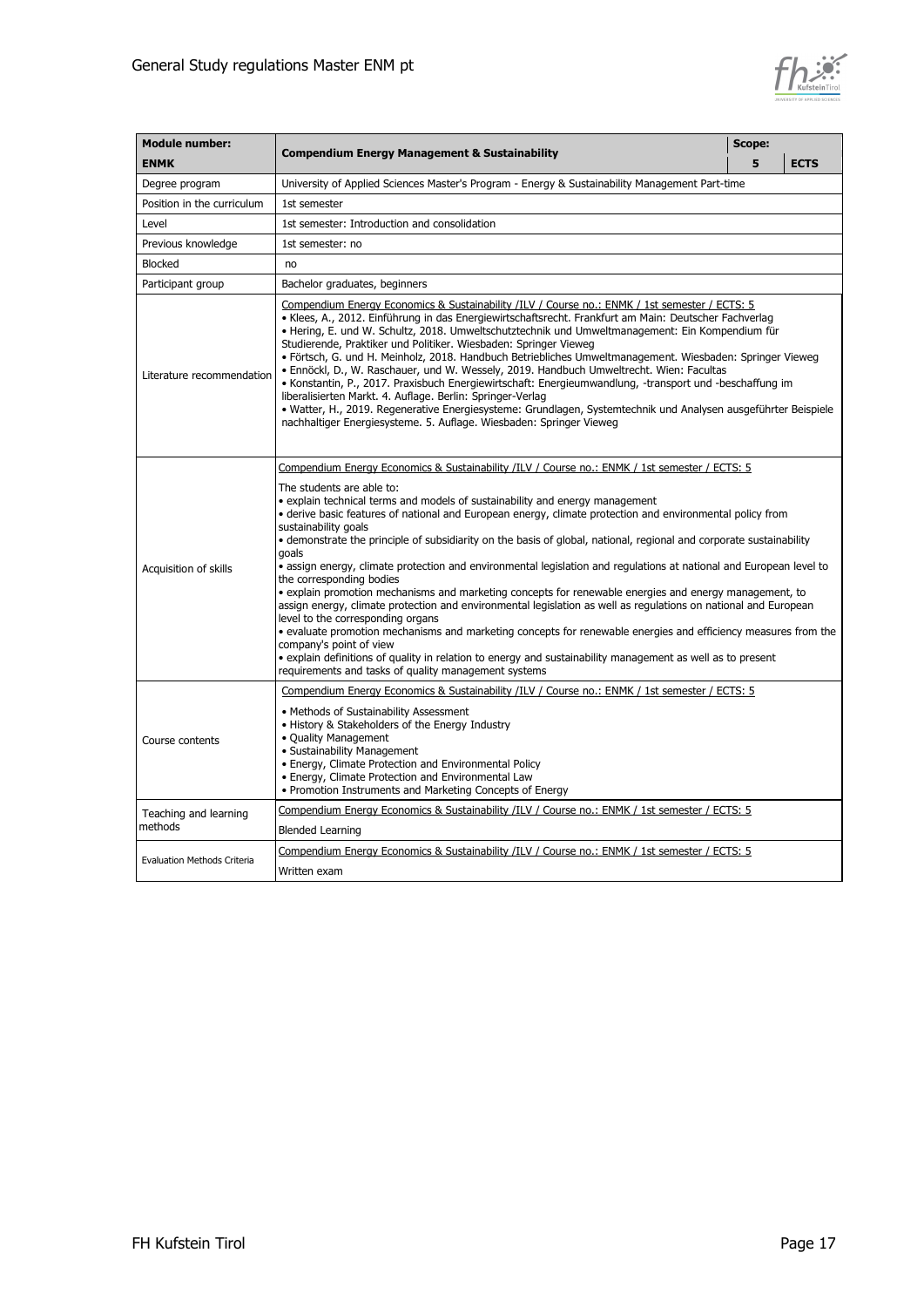

| <b>Module number:</b>                                                                                                                    |                                                                                                                                                                                                                                                                                                                                                                                                                                                                                                                                                                                                                                                                                                                                                                                                                                                                                                                      | Scope: |             |
|------------------------------------------------------------------------------------------------------------------------------------------|----------------------------------------------------------------------------------------------------------------------------------------------------------------------------------------------------------------------------------------------------------------------------------------------------------------------------------------------------------------------------------------------------------------------------------------------------------------------------------------------------------------------------------------------------------------------------------------------------------------------------------------------------------------------------------------------------------------------------------------------------------------------------------------------------------------------------------------------------------------------------------------------------------------------|--------|-------------|
| <b>ETK</b>                                                                                                                               | <b>Compendium of Energy Technologies</b>                                                                                                                                                                                                                                                                                                                                                                                                                                                                                                                                                                                                                                                                                                                                                                                                                                                                             | 5      | <b>ECTS</b> |
| Degree program                                                                                                                           | University of Applied Sciences Master's Program - Energy & Sustainability Management Part-time                                                                                                                                                                                                                                                                                                                                                                                                                                                                                                                                                                                                                                                                                                                                                                                                                       |        |             |
| Position in the curriculum                                                                                                               | 1st semester                                                                                                                                                                                                                                                                                                                                                                                                                                                                                                                                                                                                                                                                                                                                                                                                                                                                                                         |        |             |
| Level                                                                                                                                    | 1st semester: Introduction and consolidation                                                                                                                                                                                                                                                                                                                                                                                                                                                                                                                                                                                                                                                                                                                                                                                                                                                                         |        |             |
| Previous knowledge                                                                                                                       | 1st semester: no                                                                                                                                                                                                                                                                                                                                                                                                                                                                                                                                                                                                                                                                                                                                                                                                                                                                                                     |        |             |
| <b>Blocked</b>                                                                                                                           | no                                                                                                                                                                                                                                                                                                                                                                                                                                                                                                                                                                                                                                                                                                                                                                                                                                                                                                                   |        |             |
| Participant group                                                                                                                        | Bachelor graduates, beginners                                                                                                                                                                                                                                                                                                                                                                                                                                                                                                                                                                                                                                                                                                                                                                                                                                                                                        |        |             |
| Literature recommendation                                                                                                                | Compendium of Energy Technologies /ILV / Course no.: ETEK / 1st semester / ECTS: 5<br>· Herr, H., E. Bach und U. Maier, 2011. Technische Physik. 5. Auflage, Haan: Europa-Lehrmittel<br>• Cerbe, G. und G. Wilhelms, 2013. Technische Thermodynamik. 17. Auflage. München: Carl Hanser<br>· Tkotz, K., 2018. Fachkunde Elektrotechnik. 31. Auflage. Haan: Europa-Lehrmittel<br>· Kaltschmitt, M., W. Streicher und A. Wiese, 2013. Erneuerbare Energien: Systemtechnik, Wirtschaftlichkeit,<br>Umweltaspekte. 5. Auflage. Berlin, Heidelberg: Springer-Verlag                                                                                                                                                                                                                                                                                                                                                        |        |             |
| Acquisition of skills                                                                                                                    | Compendium of Energy Technologies /ILV / Course no.: ETEK / 1st semester / ECTS: 5<br>The students are able to:<br>• apply basic laws of thermodynamics and fluid mechanics to questions of energy technology<br>• comprehend processes of energy conversion and calculate technical key figures<br>• reproduce and explain definitions of current and voltage, electric and magnetic field as well as Ohm's law and<br>electromagnetic induction<br>• question technical correlations of a task described in detail and delimited from the field of electrical engineering<br>• describe technologies and procedures for the use of regenerative heat and electricity and name individual<br>processes and present characteristic values<br>· discuss requirements for the system integration of renewable energies into the general energy supply and<br>evaluate the potential of sector coupling in this context |        |             |
| Course contents                                                                                                                          | Compendium of Energy Technologies /ILV / Course no.: ETEK / 1st semester / ECTS: 5<br>• Electrochemistry<br>• Mechanics<br>• Thermodynamics<br>• Electrical engineering<br>. Design, operation and characteristics of power generation plants                                                                                                                                                                                                                                                                                                                                                                                                                                                                                                                                                                                                                                                                        |        |             |
| Teaching and learning                                                                                                                    | Compendium of Energy Technologies /ILV / Course no.: ETEK / 1st semester / ECTS: 5                                                                                                                                                                                                                                                                                                                                                                                                                                                                                                                                                                                                                                                                                                                                                                                                                                   |        |             |
| methods                                                                                                                                  | <b>Blended Learning</b>                                                                                                                                                                                                                                                                                                                                                                                                                                                                                                                                                                                                                                                                                                                                                                                                                                                                                              |        |             |
| Compendium of Energy Technologies /ILV / Course no.: ETEK / 1st semester / ECTS: 5<br><b>Evaluation Methods Criteria</b><br>Written exam |                                                                                                                                                                                                                                                                                                                                                                                                                                                                                                                                                                                                                                                                                                                                                                                                                                                                                                                      |        |             |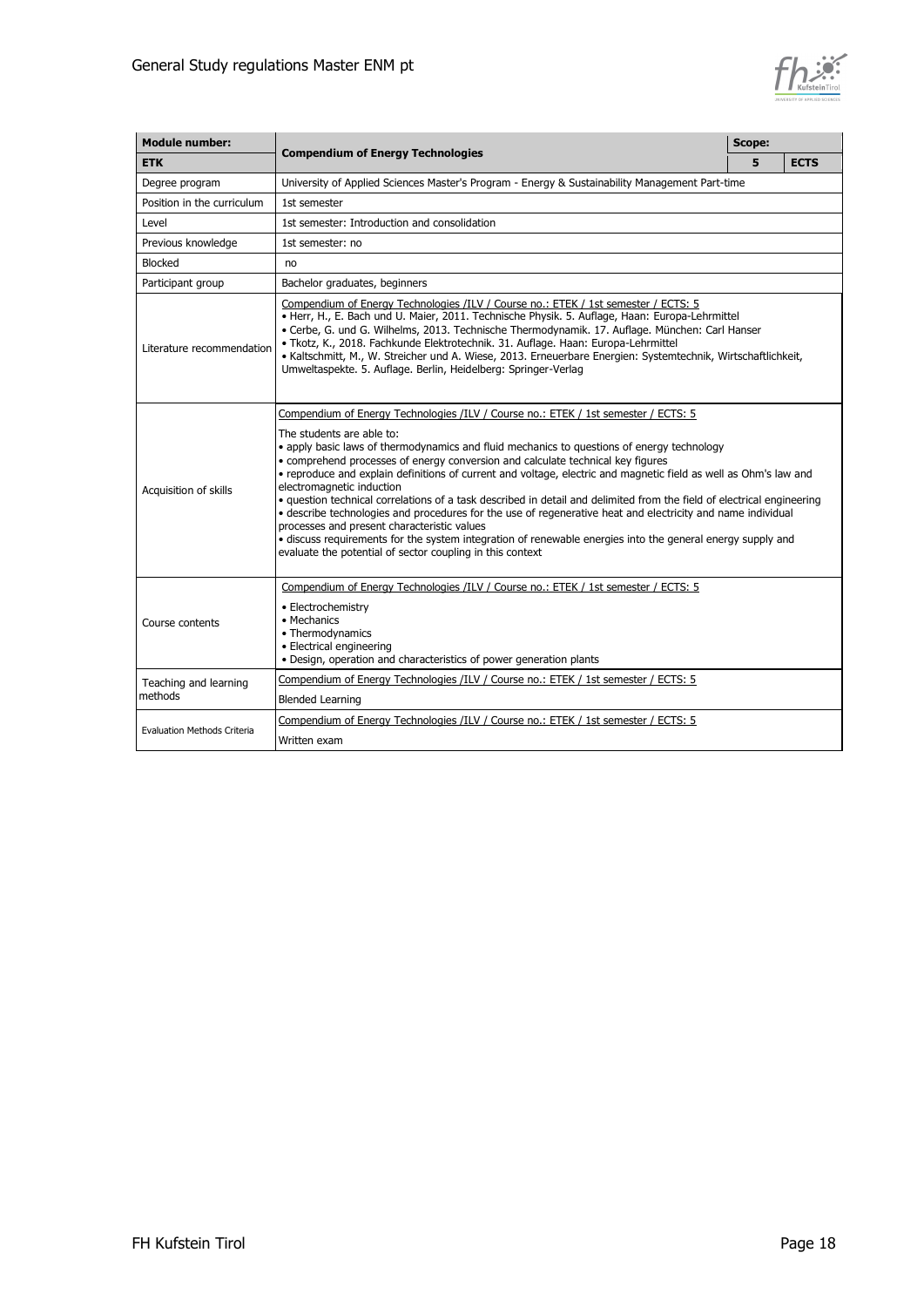

| <b>Module number:</b>       |                                                                                                                                                                                                                                                                                                                                                                                                                                                                                                                                                                                                                                                                                                                                                                                    | Scope: |             |
|-----------------------------|------------------------------------------------------------------------------------------------------------------------------------------------------------------------------------------------------------------------------------------------------------------------------------------------------------------------------------------------------------------------------------------------------------------------------------------------------------------------------------------------------------------------------------------------------------------------------------------------------------------------------------------------------------------------------------------------------------------------------------------------------------------------------------|--------|-------------|
| <b>IEK</b>                  | <b>Innovative energy concepts</b>                                                                                                                                                                                                                                                                                                                                                                                                                                                                                                                                                                                                                                                                                                                                                  | 5      | <b>ECTS</b> |
| Degree program              | University of Applied Sciences Master's Program - Energy & Sustainability Management Part-time                                                                                                                                                                                                                                                                                                                                                                                                                                                                                                                                                                                                                                                                                     |        |             |
| Position in the curriculum  | 1st semester                                                                                                                                                                                                                                                                                                                                                                                                                                                                                                                                                                                                                                                                                                                                                                       |        |             |
| Level                       | 1st semester: Introduction and consolidation                                                                                                                                                                                                                                                                                                                                                                                                                                                                                                                                                                                                                                                                                                                                       |        |             |
| Previous knowledge          | 1st semester: no                                                                                                                                                                                                                                                                                                                                                                                                                                                                                                                                                                                                                                                                                                                                                                   |        |             |
| Blocked                     | no                                                                                                                                                                                                                                                                                                                                                                                                                                                                                                                                                                                                                                                                                                                                                                                 |        |             |
| Participant group           | Bachelor graduates, beginners                                                                                                                                                                                                                                                                                                                                                                                                                                                                                                                                                                                                                                                                                                                                                      |        |             |
| Literature recommendation   | Innovative energy concepts /ILV / Course no.: IEK / 1st semester / ECTS: 5<br>· Buchholz, B., Stycynski, Z., 2018. Smart Grids: Grundlagen und Technologien der elektrischen Netze der Zukunft.<br>Berlin: VDE Verlag<br>· Flosdorff, R. und G. Hilgarth, 2017. Elektrische Energieverteilung. 10. Auflage. Wiesbaden: Vieweg+Teubner<br>Verlag<br>· Sillaber, A., 2016. Leitfaden zur Verteilnetzplanung und Systemgestaltung - Entwicklung dezentraler<br>Elektrizitätssysteme. Wiesbaden: Springer Vieweg<br>· Behrens, W., et al., 2009. Technisches Handbuch Fernwärme. 2. Auflage. AGFW-Projektgesellschaft für<br>Rationalisierung<br>· Erhorn-Kluttig, H., et al., 2011. Energetische Quartiersplanung Methoden - Technologien - Praxisbeispiele.<br>Fraunhofer IRB Verlag |        |             |
| Acquisition of skills       | Innovative energy concepts /ILV / Course no.: IEK / 1st semester / ECTS: 5<br>The students are able to:<br>• independently analyze innovative energy concepts and distinguish them from conventional ones<br>· discuss current development trends in the supply of electricity, heating and cooling as well as the logistics of<br>energy sources and classify them with regard to their effects<br>. evaluate and classify the advantages and disadvantages of centralized and decentralized supply structures                                                                                                                                                                                                                                                                    |        |             |
| Course contents             | Innovative energy concepts /ILV / Course no.: IEK / 1st semester / ECTS: 5<br>• Sector coupling<br>• Demonstration projects such as Smart City Lab<br>• Electricity grids<br>• Heat grids<br>• Power2X                                                                                                                                                                                                                                                                                                                                                                                                                                                                                                                                                                             |        |             |
| Teaching and learning       | Innovative energy concepts /ILV / Course no.: IEK / 1st semester / ECTS: 5                                                                                                                                                                                                                                                                                                                                                                                                                                                                                                                                                                                                                                                                                                         |        |             |
| methods                     | <b>Blended Learning</b>                                                                                                                                                                                                                                                                                                                                                                                                                                                                                                                                                                                                                                                                                                                                                            |        |             |
|                             | Innovative energy concepts /ILV / Course no.: IEK / 1st semester / ECTS: 5                                                                                                                                                                                                                                                                                                                                                                                                                                                                                                                                                                                                                                                                                                         |        |             |
| Evaluation Methods Criteria | Seminar thesis                                                                                                                                                                                                                                                                                                                                                                                                                                                                                                                                                                                                                                                                                                                                                                     |        |             |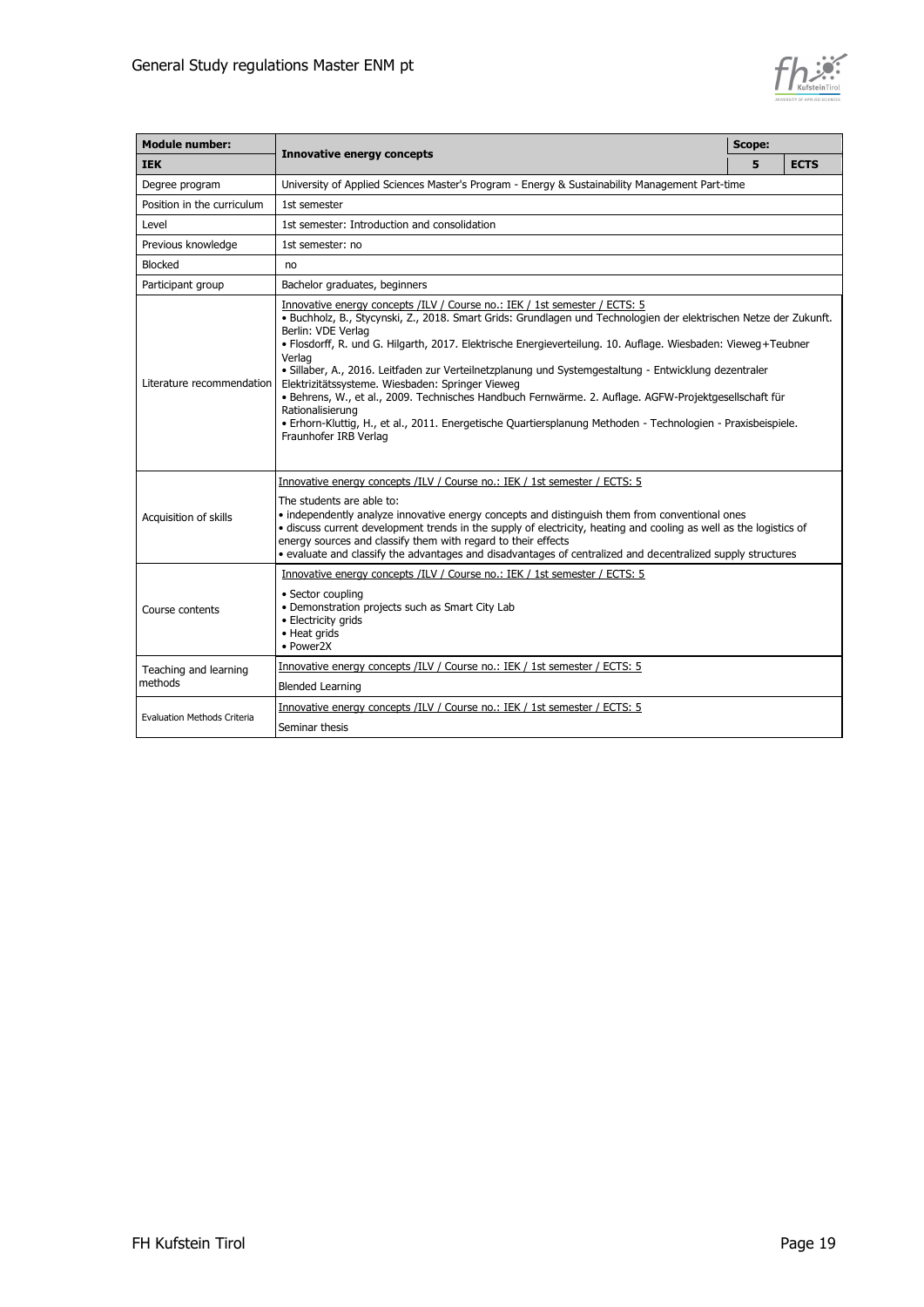

| <b>Module number:</b>              |                                                                                                                                                                                                                                                                                                                                                                                                                                                                                                                                                                                                                         | Scope: |             |
|------------------------------------|-------------------------------------------------------------------------------------------------------------------------------------------------------------------------------------------------------------------------------------------------------------------------------------------------------------------------------------------------------------------------------------------------------------------------------------------------------------------------------------------------------------------------------------------------------------------------------------------------------------------------|--------|-------------|
| <b>PM</b>                          | <b>Project management</b>                                                                                                                                                                                                                                                                                                                                                                                                                                                                                                                                                                                               | 5      | <b>ECTS</b> |
| Degree program                     | University of Applied Sciences Master's Program - Energy & Sustainability Management Part-time                                                                                                                                                                                                                                                                                                                                                                                                                                                                                                                          |        |             |
| Position in the curriculum         | 1st semester                                                                                                                                                                                                                                                                                                                                                                                                                                                                                                                                                                                                            |        |             |
| Level                              | 1st semester: Introduction and consolidation                                                                                                                                                                                                                                                                                                                                                                                                                                                                                                                                                                            |        |             |
| Previous knowledge                 | 1st semester: no                                                                                                                                                                                                                                                                                                                                                                                                                                                                                                                                                                                                        |        |             |
| <b>Blocked</b>                     | no                                                                                                                                                                                                                                                                                                                                                                                                                                                                                                                                                                                                                      |        |             |
| Participant group                  | Bachelor graduates, beginners                                                                                                                                                                                                                                                                                                                                                                                                                                                                                                                                                                                           |        |             |
| Literature recommendation          | Project Management /ILV / Course no.: PM / 1st semester / ECTS: 5<br>· Patzak, G., Rattay, G., 2017, Projektmanagement: Leitfaden zum Management von Projekten, Projektportfolios<br>und projektorientierten Unternehmen, Wien, Linde<br>. PMI (Hrsg.), 2017, PMBOK - Project Management Body of Knowledge, 6th Edition, Newtown Square, PMI<br>· Preußig, J. (2018). Agiles Projektmanagement: Agilität und Scrum im klassischen Projektumfeld, Freiburg, Haufe<br>Verlag<br>· Timinger, H. (2017). Modernes Projektmanagement: Mit traditionellem, agilem und hybridem Vorgehen zum<br>Erfolg, Weinheim, Wiley Verlag |        |             |
| Acquisition of skills              | Project Management /ILV / Course no.: PM / 1st semester / ECTS: 5<br>The students are able to:<br>· Define various tasks in project management<br>• Define and structure project organizations<br>• Independently create project plans<br>• Develop and implement a project controlling system<br>• Respond agilely to problems and obstacles depending on the situation<br>• Lead projects in different fields to success                                                                                                                                                                                              |        |             |
| Course contents                    | Project Management /ILV / Course no.: PM / 1st semester / ECTS: 5<br>• Tasks, tools and methods of project management<br>· Organization: Structural, process and project organization<br>• Schedule, cost and quality management<br>• Resource management<br>• Communication and integration<br>• Risk management                                                                                                                                                                                                                                                                                                       |        |             |
| Teaching and learning              | Project Management /ILV / Course no.: PM / 1st semester / ECTS: 5                                                                                                                                                                                                                                                                                                                                                                                                                                                                                                                                                       |        |             |
| methods                            | <b>Blended Learning</b>                                                                                                                                                                                                                                                                                                                                                                                                                                                                                                                                                                                                 |        |             |
|                                    | Project Management /ILV / Course no.: PM / 1st semester / ECTS: 5                                                                                                                                                                                                                                                                                                                                                                                                                                                                                                                                                       |        |             |
| <b>Evaluation Methods Criteria</b> | Project and examination                                                                                                                                                                                                                                                                                                                                                                                                                                                                                                                                                                                                 |        |             |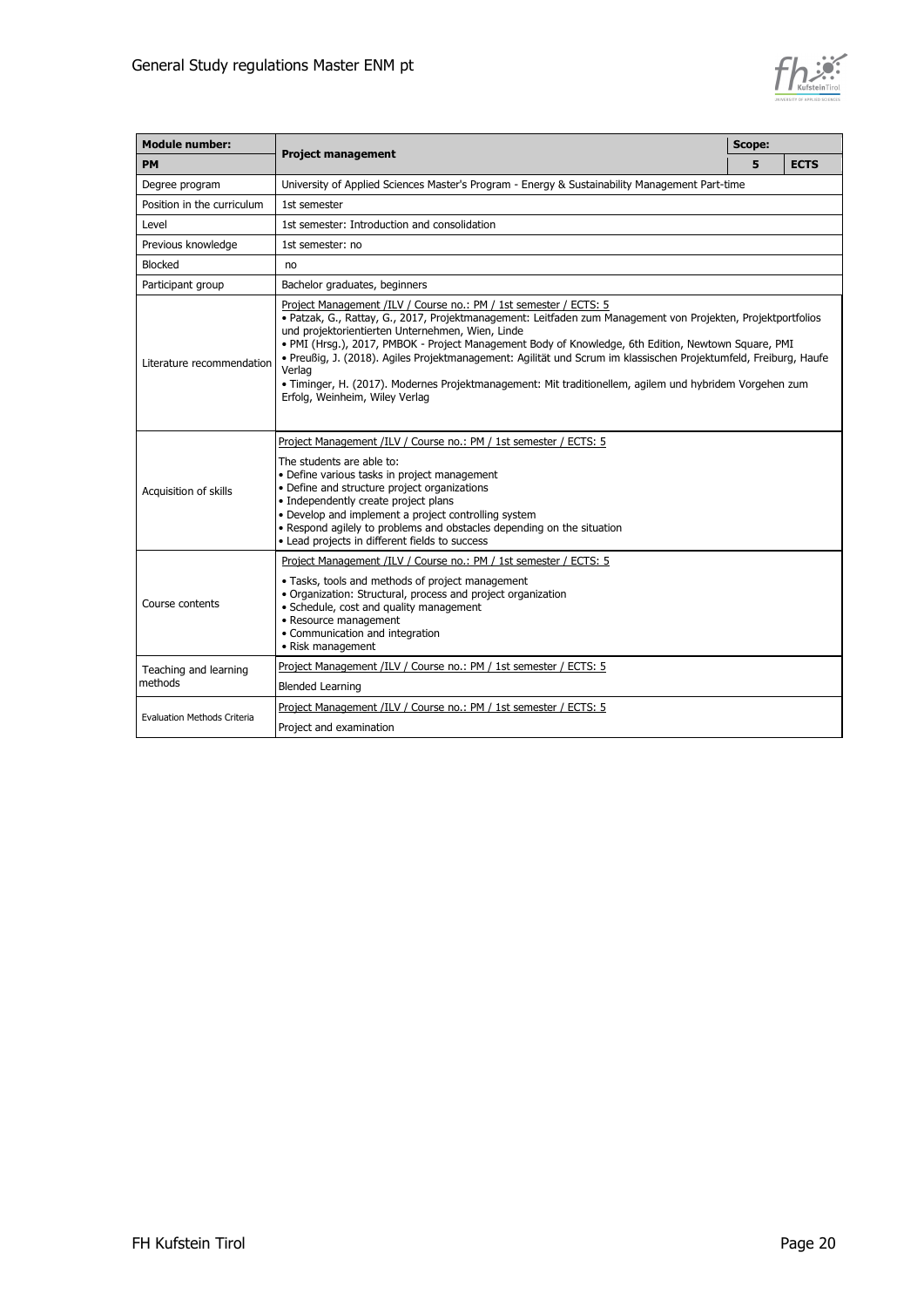

| <b>Module number:</b>                                                                                                                                                                                                                                                                                                                                                                                                                                                                                                                                                                               |                                                                                                                                                                                                                                                                                                                                                                                                                                                                                                                            |   |             |
|-----------------------------------------------------------------------------------------------------------------------------------------------------------------------------------------------------------------------------------------------------------------------------------------------------------------------------------------------------------------------------------------------------------------------------------------------------------------------------------------------------------------------------------------------------------------------------------------------------|----------------------------------------------------------------------------------------------------------------------------------------------------------------------------------------------------------------------------------------------------------------------------------------------------------------------------------------------------------------------------------------------------------------------------------------------------------------------------------------------------------------------------|---|-------------|
| <b>SBM</b>                                                                                                                                                                                                                                                                                                                                                                                                                                                                                                                                                                                          | <b>Strategic Business Management and HRM</b>                                                                                                                                                                                                                                                                                                                                                                                                                                                                               | 5 | <b>ECTS</b> |
| Degree program                                                                                                                                                                                                                                                                                                                                                                                                                                                                                                                                                                                      | University of Applied Sciences Master's Program - Energy & Sustainability Management Part-time                                                                                                                                                                                                                                                                                                                                                                                                                             |   |             |
| Position in the curriculum                                                                                                                                                                                                                                                                                                                                                                                                                                                                                                                                                                          | 1st semester                                                                                                                                                                                                                                                                                                                                                                                                                                                                                                               |   |             |
| Level                                                                                                                                                                                                                                                                                                                                                                                                                                                                                                                                                                                               | 1st semester: Introduction and consolidation                                                                                                                                                                                                                                                                                                                                                                                                                                                                               |   |             |
| Previous knowledge                                                                                                                                                                                                                                                                                                                                                                                                                                                                                                                                                                                  | 1st semester: no                                                                                                                                                                                                                                                                                                                                                                                                                                                                                                           |   |             |
| <b>Blocked</b>                                                                                                                                                                                                                                                                                                                                                                                                                                                                                                                                                                                      | no                                                                                                                                                                                                                                                                                                                                                                                                                                                                                                                         |   |             |
| Participant group                                                                                                                                                                                                                                                                                                                                                                                                                                                                                                                                                                                   | Bachelor graduates, beginners                                                                                                                                                                                                                                                                                                                                                                                                                                                                                              |   |             |
|                                                                                                                                                                                                                                                                                                                                                                                                                                                                                                                                                                                                     | Strategic Business Management and HRM (E) /ILV / Course no.: SM / 1st semester / ECTS: 5                                                                                                                                                                                                                                                                                                                                                                                                                                   |   |             |
| Literature recommendation                                                                                                                                                                                                                                                                                                                                                                                                                                                                                                                                                                           | · Thommen, J.-P., ed., et al., 2017. Allgemeine Betriebswirtschaftslehre: Umfassende Einführung aus<br>managementorientierter Sicht. 8. Aufl Wiesbaden: Springer Gabler<br>· Horváth, P., 2004. Die Strategieumsetzung erfolgreich steuern. Stuttgart: Schäffer-Poeschel<br>· Holtbrügge, D., 2018. Personalmanagement. 7. Aufl Berlin: Springer<br>· Stöger, R., 2016. Die Toolbox für Manager: Strategie, Innovation, Organisation, Produktivität, Projekte, Change.2.<br>überarbeitete Auf Stuttgart: Schäffer-Poeschel |   |             |
|                                                                                                                                                                                                                                                                                                                                                                                                                                                                                                                                                                                                     | Strategic Business Management and HRM (E) /ILV / Course no.: SM / 1st semester / ECTS: 5                                                                                                                                                                                                                                                                                                                                                                                                                                   |   |             |
| The students are able to:<br>• carry out and communicate strategic analyses and planning with appropriate management tools<br>• develop a corporate strategy and design the corresponding implementation process<br>Acquisition of skills<br>• explain technical terms and areas of responsibility of personnel management<br>· describe and compare different management styles<br>· apply and implement methods and solution strategies in personnel management and in organizational and<br>personnel development<br>· discuss options of Corporate Social Responsibility (CSR) at the workplace |                                                                                                                                                                                                                                                                                                                                                                                                                                                                                                                            |   |             |
|                                                                                                                                                                                                                                                                                                                                                                                                                                                                                                                                                                                                     | Strategic Business Management and HRM (E) /ILV / Course no.: SM / 1st semester / ECTS: 5                                                                                                                                                                                                                                                                                                                                                                                                                                   |   |             |
| Course contents                                                                                                                                                                                                                                                                                                                                                                                                                                                                                                                                                                                     | • Strategic Business Management<br>o strategic pyramid (mission, vision and mission statement, goals, strategies) o strategic models, decision theories<br>and competitive strategies<br>o tools of strategic analysis and planning (e.g. SWOT, portfolio analysis)                                                                                                                                                                                                                                                        |   |             |
|                                                                                                                                                                                                                                                                                                                                                                                                                                                                                                                                                                                                     | • Human Resource Management<br>o tasks of human resources work and personnel planning<br>o personnel costs including key figures, salary increase, participation models, forms of remuneration<br>o personnel assessment, motivation theories and personnel development<br>o leadership theories<br>o Corporate Social Responsibility (CSR) at the workplace                                                                                                                                                               |   |             |
| Teaching and learning                                                                                                                                                                                                                                                                                                                                                                                                                                                                                                                                                                               | Strategic Business Management and HRM (E) /ILV / Course no.: SM / 1st semester / ECTS: 5                                                                                                                                                                                                                                                                                                                                                                                                                                   |   |             |
| methods                                                                                                                                                                                                                                                                                                                                                                                                                                                                                                                                                                                             | <b>Blended Learning</b>                                                                                                                                                                                                                                                                                                                                                                                                                                                                                                    |   |             |
|                                                                                                                                                                                                                                                                                                                                                                                                                                                                                                                                                                                                     | Strategic Business Management and HRM (E) /ILV / Course no.: SM / 1st semester / ECTS: 5                                                                                                                                                                                                                                                                                                                                                                                                                                   |   |             |
| <b>Evaluation Methods Criteria</b>                                                                                                                                                                                                                                                                                                                                                                                                                                                                                                                                                                  | Seminar thesis                                                                                                                                                                                                                                                                                                                                                                                                                                                                                                             |   |             |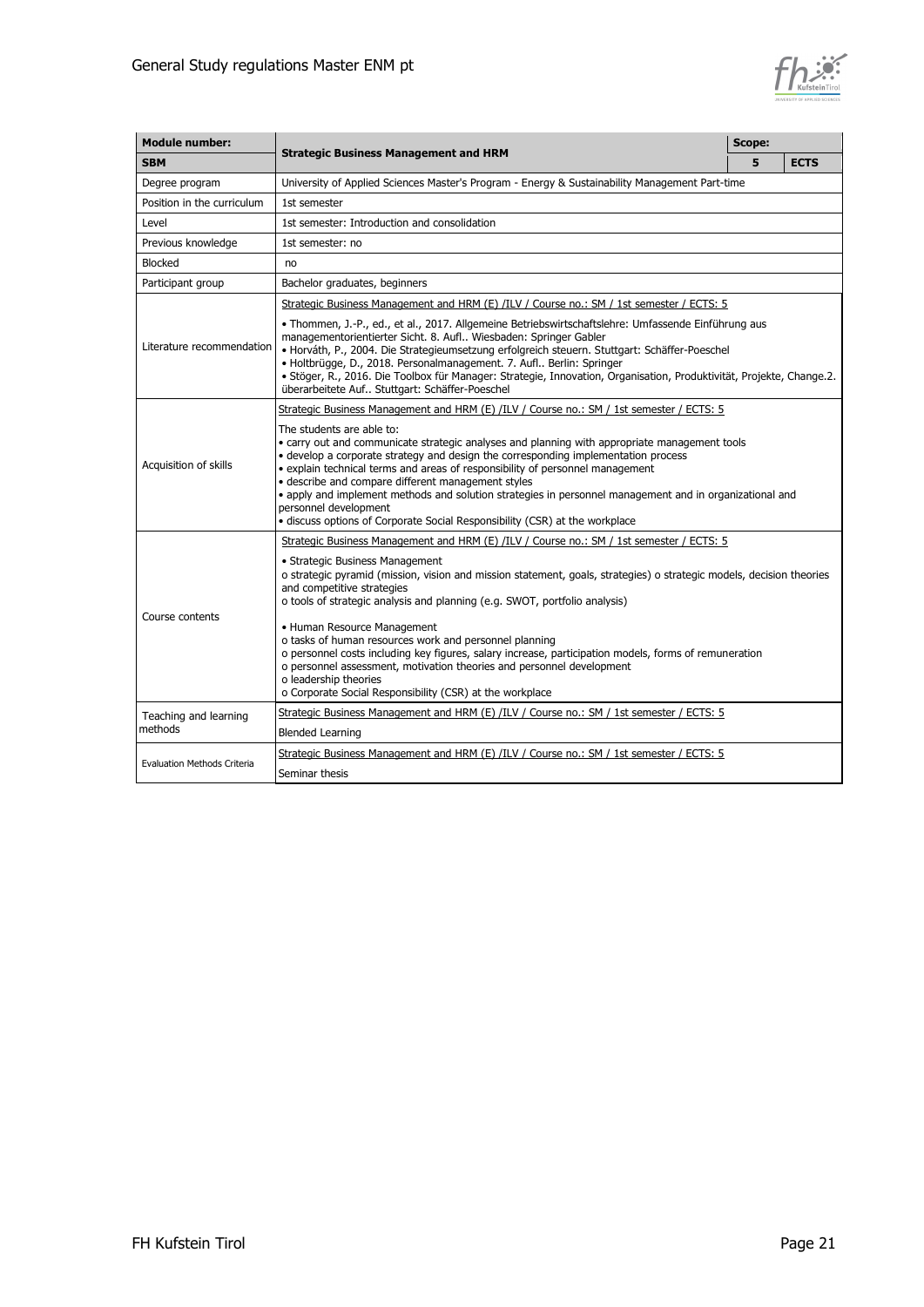

| <b>Module number:</b>              |                                                                                                                                                                                                                                                                                                                                                                                                                                                                                                                   | Scope: |             |
|------------------------------------|-------------------------------------------------------------------------------------------------------------------------------------------------------------------------------------------------------------------------------------------------------------------------------------------------------------------------------------------------------------------------------------------------------------------------------------------------------------------------------------------------------------------|--------|-------------|
| <b>APM</b>                         | <b>Asset and Portfolio Management</b>                                                                                                                                                                                                                                                                                                                                                                                                                                                                             | 5      | <b>ECTS</b> |
| Degree program                     | University of Applied Sciences Master's Program - Energy & Sustainability Management Part-time                                                                                                                                                                                                                                                                                                                                                                                                                    |        |             |
| Position in the curriculum         | 2nd semester                                                                                                                                                                                                                                                                                                                                                                                                                                                                                                      |        |             |
| Level                              | 2nd semester: Introduction and consolidation                                                                                                                                                                                                                                                                                                                                                                                                                                                                      |        |             |
| Previous knowledge                 | 2nd semester: none                                                                                                                                                                                                                                                                                                                                                                                                                                                                                                |        |             |
| <b>Blocked</b>                     | no                                                                                                                                                                                                                                                                                                                                                                                                                                                                                                                |        |             |
| Participant group                  | Bachelor graduates, beginners                                                                                                                                                                                                                                                                                                                                                                                                                                                                                     |        |             |
|                                    | Asset and Portfolio Management (elective)* /ILV / Course no.: APM / 2nd semester / ECTS: 5                                                                                                                                                                                                                                                                                                                                                                                                                        |        |             |
| Literature recommendation          | · Uddin, W., W. Hudson und R. Haas, 2013. Public Infrastructure Asset Management. New York: McGraw-Hill<br>Education<br>· Balzer, G., Schorn, C., 2020. Asset Management für Infrastrukturanlagen - Energie und Wasser. 3. Auflage.<br>Wiesbaden: Springer Vieweg<br>· Gondring, H., Wagner, T. (Hrsg.), 2010. Real Estate Asset Management - Handbuch für Praxis, Aus- und<br>Weiterbildung. 1. Auflage. München: Vahlen.<br>· Malloth, T. (Hrsg.), 2013. Immobilienmanagement Österreich. 5. Auflage. Wien: ÖVI |        |             |
| Acquisition of skills              | Asset and Portfolio Management (elective)* /ILV / Course no.: APM / 2nd semester / ECTS: 5<br>The students are able to:<br>• Identifying potential for increasing the value of properties and portfolios<br>· Planning and coordinating due diligence<br>· Defining and evaluating property and portfolio-related optimization measures<br>• Preparing commercial budgeting for inventories<br>• Preparing and analyzing investment decisions                                                                     |        |             |
| Course contents                    | Asset and Portfolio Management (elective)* /ILV / Course no.: APM / 2nd semester / ECTS: 5<br>· Performance profiles and requirements, occupational profiles<br>• Capital market theories and objects as asset classes<br>• Performance measurement<br>• Due Diligence process<br>• Investment and potential analyses<br>• Asset management                                                                                                                                                                       |        |             |
| Teaching and learning              | Asset and Portfolio Management (elective)* /ILV / Course no.: APM / 2nd semester / ECTS: 5                                                                                                                                                                                                                                                                                                                                                                                                                        |        |             |
| methods                            | <b>Blended Learning</b>                                                                                                                                                                                                                                                                                                                                                                                                                                                                                           |        |             |
| <b>Evaluation Methods Criteria</b> | Asset and Portfolio Management (elective)* /ILV / Course no.: APM / 2nd semester / ECTS: 5<br>Project                                                                                                                                                                                                                                                                                                                                                                                                             |        |             |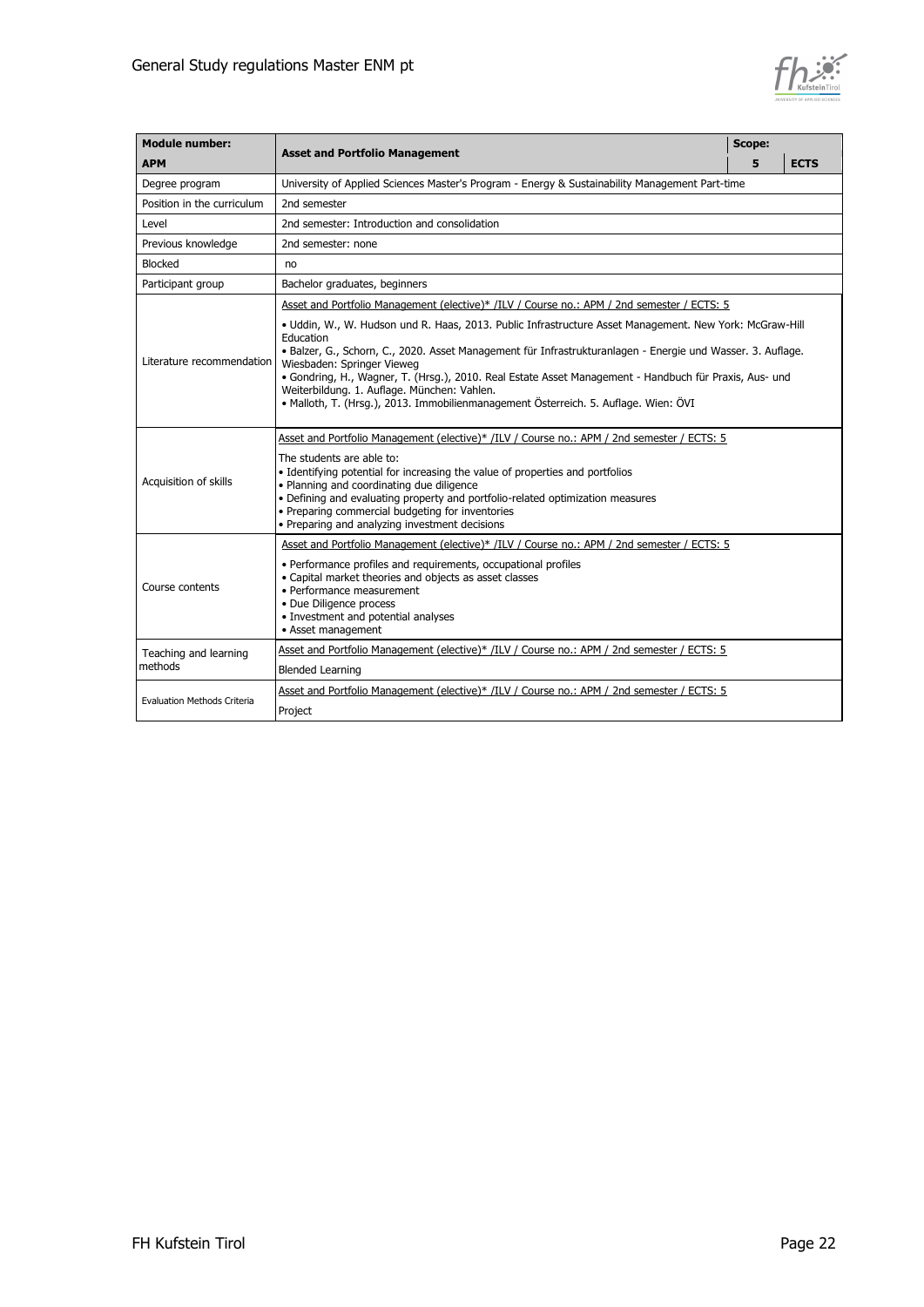

| <b>Module number:</b>              |                                                                                                                                                                                                                                                                                                                                                                                                                                                                                                                                                                                                                                                                                                                 | <b>Scope:</b> |             |  |  |
|------------------------------------|-----------------------------------------------------------------------------------------------------------------------------------------------------------------------------------------------------------------------------------------------------------------------------------------------------------------------------------------------------------------------------------------------------------------------------------------------------------------------------------------------------------------------------------------------------------------------------------------------------------------------------------------------------------------------------------------------------------------|---------------|-------------|--|--|
| <b>CEBE</b>                        | <b>Recycling Management and Bioeconomy</b>                                                                                                                                                                                                                                                                                                                                                                                                                                                                                                                                                                                                                                                                      | 5             | <b>ECTS</b> |  |  |
| Degree program                     | University of Applied Sciences Master's Program - Energy & Sustainability Management Part-time                                                                                                                                                                                                                                                                                                                                                                                                                                                                                                                                                                                                                  |               |             |  |  |
| Position in the curriculum         | 2nd semester                                                                                                                                                                                                                                                                                                                                                                                                                                                                                                                                                                                                                                                                                                    |               |             |  |  |
| Level                              | 2nd semester: Introduction and consolidation                                                                                                                                                                                                                                                                                                                                                                                                                                                                                                                                                                                                                                                                    |               |             |  |  |
| Previous knowledge                 | 2nd semester: basic business administration knowledge at Bachelor level                                                                                                                                                                                                                                                                                                                                                                                                                                                                                                                                                                                                                                         |               |             |  |  |
| <b>Blocked</b>                     | no                                                                                                                                                                                                                                                                                                                                                                                                                                                                                                                                                                                                                                                                                                              |               |             |  |  |
| Participant group                  | Bachelor graduates, beginners                                                                                                                                                                                                                                                                                                                                                                                                                                                                                                                                                                                                                                                                                   |               |             |  |  |
|                                    | Environmental services and bioeconomy (elective)* /ILV / Course no.: CEBE / 2nd semester / ECTS: 5                                                                                                                                                                                                                                                                                                                                                                                                                                                                                                                                                                                                              |               |             |  |  |
| Literature recommendation          | • Bilitewski, B., and G. Härdtle, 2013. Abfallwirtschaft: Handbuch für Praxis und Lehre. 4th edition Berlin,<br>Heidelberg: Springer Vieweg<br>• Kranert, M., 2017. Einführung in die Kreislaufwirtschaft: Planung-Recht-Verfahren. 5th edition Wiesbaden:<br>Springer Vieweg<br>· Frötsch, G., and H. Meinholz, 2015. Handbuch Betriebliche Kreislaufwirtschaft. Wiesbaden: Springer Spektrum<br>· Pietzsch, J. (publisher), 2017. Bioökonomie für Einsteiger. Heidelberg: Springer Spektrum                                                                                                                                                                                                                   |               |             |  |  |
| Acquisition of skills              | Environmental services and bioeconomy (elective)* /ILV / Course no.: CEBE / 2nd semester / ECTS: 5<br>The students are able to:<br>• explain and delimit models and technical terms in the circular economy and bio-economy<br>• demonstrate the connection between sustainability goals as well as the circular economy and bio-economy<br>• describe the central topics of waste management<br>• evaluate the life cycle of products<br>· classify the use of renewable raw materials and carbon cycles<br>• describe and evaluate the differences between a linear economic model and the circular economy<br>. show the connection between energy policy decisions and the circular economy and bio-economy |               |             |  |  |
| Course contents                    | Environmental services and bioeconomy (elective)* /ILV / Course no.: CEBE / 2nd semester / ECTS: 5<br>• Technical and biological cycle for products<br>• Life cycle analysis (costs, energy, CO2)<br>· Economic models<br>• Political measures in connection with the circular economy and bioeconomy<br>• Waste management                                                                                                                                                                                                                                                                                                                                                                                     |               |             |  |  |
| Teaching and learning<br>methods   | Environmental services and bioeconomy (elective)* /ILV / Course no.: CEBE / 2nd semester / ECTS: 5<br><b>Blended Learning</b>                                                                                                                                                                                                                                                                                                                                                                                                                                                                                                                                                                                   |               |             |  |  |
| <b>Evaluation Methods Criteria</b> | Environmental services and bioeconomy (elective)* /ILV / Course no.: CEBE / 2nd semester / ECTS: 5<br>Seminar thesis and examination                                                                                                                                                                                                                                                                                                                                                                                                                                                                                                                                                                            |               |             |  |  |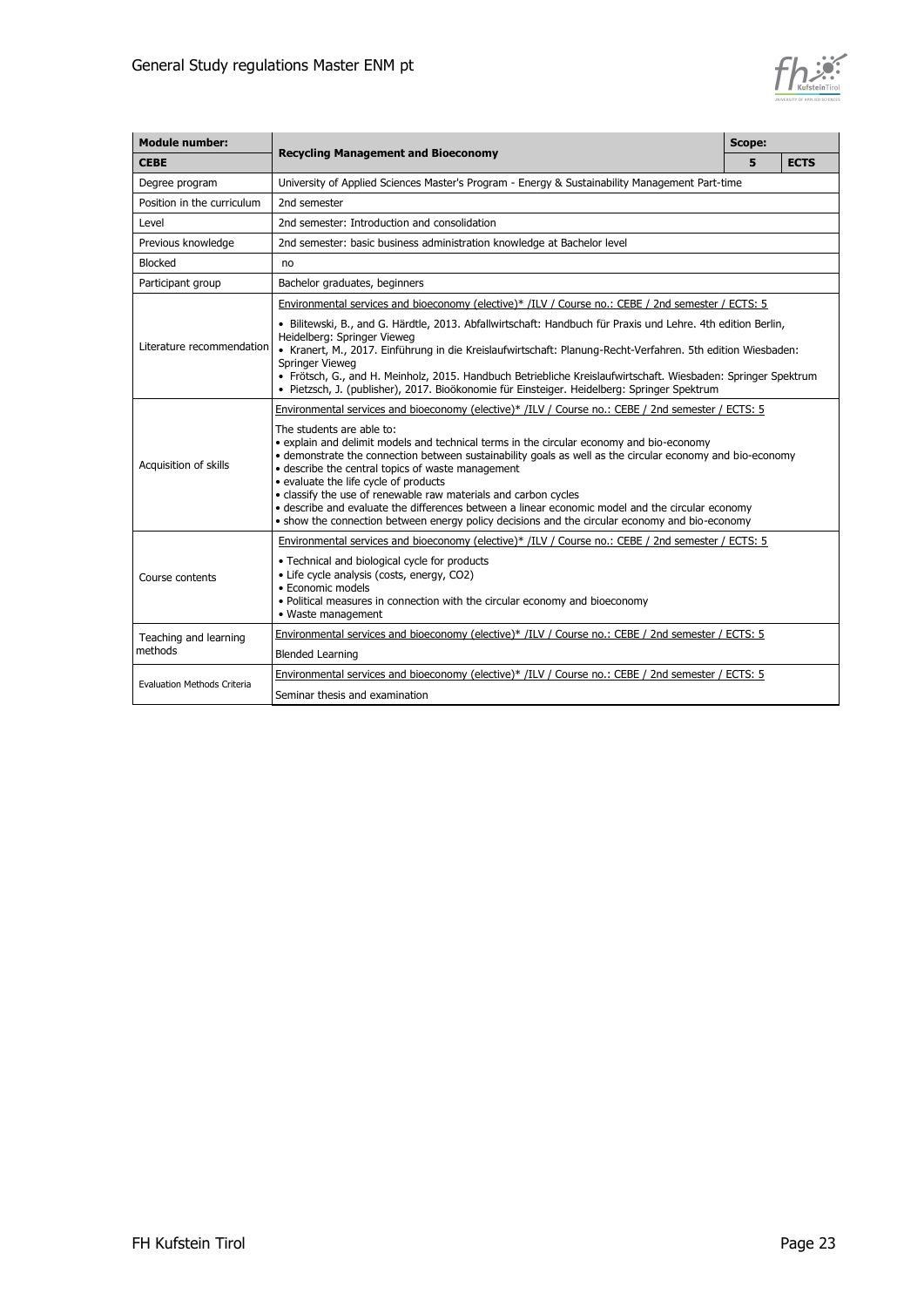

| <b>Module number:</b>              |                                                                                                                                                                                                                                                                                                                                                                                                                                                                                                                                                                                                                                                                                                                                                                                                                                                                                                                                                                                                                                      | Scope: |             |  |
|------------------------------------|--------------------------------------------------------------------------------------------------------------------------------------------------------------------------------------------------------------------------------------------------------------------------------------------------------------------------------------------------------------------------------------------------------------------------------------------------------------------------------------------------------------------------------------------------------------------------------------------------------------------------------------------------------------------------------------------------------------------------------------------------------------------------------------------------------------------------------------------------------------------------------------------------------------------------------------------------------------------------------------------------------------------------------------|--------|-------------|--|
| <b>DEM</b>                         | <b>Data Analysis and Empirical Methods</b>                                                                                                                                                                                                                                                                                                                                                                                                                                                                                                                                                                                                                                                                                                                                                                                                                                                                                                                                                                                           | 5      | <b>ECTS</b> |  |
| Degree program                     | University of Applied Sciences Master's Program - Energy & Sustainability Management Part-time                                                                                                                                                                                                                                                                                                                                                                                                                                                                                                                                                                                                                                                                                                                                                                                                                                                                                                                                       |        |             |  |
| Position in the curriculum         | 2nd semester                                                                                                                                                                                                                                                                                                                                                                                                                                                                                                                                                                                                                                                                                                                                                                                                                                                                                                                                                                                                                         |        |             |  |
| Level                              | 2nd semester: Introduction and consolidation                                                                                                                                                                                                                                                                                                                                                                                                                                                                                                                                                                                                                                                                                                                                                                                                                                                                                                                                                                                         |        |             |  |
| Previous knowledge                 | 2nd semester: academic work and empirical methods at Bachelor level                                                                                                                                                                                                                                                                                                                                                                                                                                                                                                                                                                                                                                                                                                                                                                                                                                                                                                                                                                  |        |             |  |
| <b>Blocked</b>                     | no                                                                                                                                                                                                                                                                                                                                                                                                                                                                                                                                                                                                                                                                                                                                                                                                                                                                                                                                                                                                                                   |        |             |  |
| Participant group                  | Bachelor graduates, beginners                                                                                                                                                                                                                                                                                                                                                                                                                                                                                                                                                                                                                                                                                                                                                                                                                                                                                                                                                                                                        |        |             |  |
|                                    | Data analysis and Empirical Methods /ILV / Course no.: DEM / 2nd semester / ECTS: 5                                                                                                                                                                                                                                                                                                                                                                                                                                                                                                                                                                                                                                                                                                                                                                                                                                                                                                                                                  |        |             |  |
| Literature recommendation          | • James, G., Witten, D., Hastie, T., Tibshirani, R. 2013. An Introduction to Statistical Learning with Applications in R.<br>Springer, New York.<br>• Chakrabarti, A., L. Pichl and T. Kaizoji (publisher), 2019. Network Theory and Agent-Based Modeling in Economics<br>and Finance. Singapore: Springer Nature<br>• Stocker, H. 2014. Ökonometrie: Fundamentals and methods. Pearson Studium - Economic VWL<br>• Fahrmeir, L., R. Künstler, I. Pigeot, I. and G. Tutz, 2012. Statistics: Der Weg zur Datenanalyse. 7th edition. Berlin:<br>Springer<br>· Fahrmeir, L., Kneib, T. and Lang, S., 2009. Regression: Modelle, Methoden und Anwendungen. 2nd edition. Berlin:<br>Springer<br>· Heisen, M. R., Theisen, M., 2017. Wissenschaftliches Arbeiten: erfolgreich bei Bachelor- und Masterarbeit. Munich:<br>Franz Vahlen                                                                                                                                                                                                      |        |             |  |
| Acquisition of skills              | Data analysis and Empirical Methods /ILV / Course no.: DEM / 2nd semester / ECTS: 5<br>The students are able to:<br>· understand connections between research practice and fact-based decision-making processes in professional<br>practice<br>• understand the role of basic theoretical assumptions and concepts in the research process and research design<br>• assess the strengths and applications of qualitative and quantitative methods for empirical research and to apply<br>them in an exemplary manner<br>· independently collect data sets with empirical methods<br>• independently structure data sets, to analyze, present and critically evaluate information<br>• select and implement methods of data analysis in the context of a specific problem<br>• understand and apply concepts and methods of descriptive and explorative statistics as well as predictive data<br>analysis<br>· understand special requirements for data preparation and data storage<br>• present and critically evaluate information |        |             |  |
| Course contents                    | Data analysis and Empirical Methods /ILV / Course no.: DEM / 2nd semester / ECTS: 5<br>Empirical methods and academic methods<br>• research practice and fact-based decisions<br>. qualitative and quantitative methods, research design and forms of data collection (e.g. interview, questionnaire,<br>observation, field and laboratory study, experiment, simulation)<br>• basics Exposé for the Master thesis<br>Data Analysis<br>· univariate and multivariate data analysis<br>· predictive statistical data analysis (Machine Learning) and methodology of inferential statistics<br>• probability theory, information theory, Bayes Theorem<br>• system dynamics and agenda-based modeling<br>• application of methods of data analysis<br>· presentation and visualization of data                                                                                                                                                                                                                                         |        |             |  |
| Teaching and learning<br>methods   | Data analysis and Empirical Methods /ILV / Course no.: DEM / 2nd semester / ECTS: 5                                                                                                                                                                                                                                                                                                                                                                                                                                                                                                                                                                                                                                                                                                                                                                                                                                                                                                                                                  |        |             |  |
|                                    | <b>Blended Learning</b>                                                                                                                                                                                                                                                                                                                                                                                                                                                                                                                                                                                                                                                                                                                                                                                                                                                                                                                                                                                                              |        |             |  |
| <b>Evaluation Methods Criteria</b> | Data analysis and Empirical Methods /ILV / Course no.: DEM / 2nd semester / ECTS: 5<br>Portfolio                                                                                                                                                                                                                                                                                                                                                                                                                                                                                                                                                                                                                                                                                                                                                                                                                                                                                                                                     |        |             |  |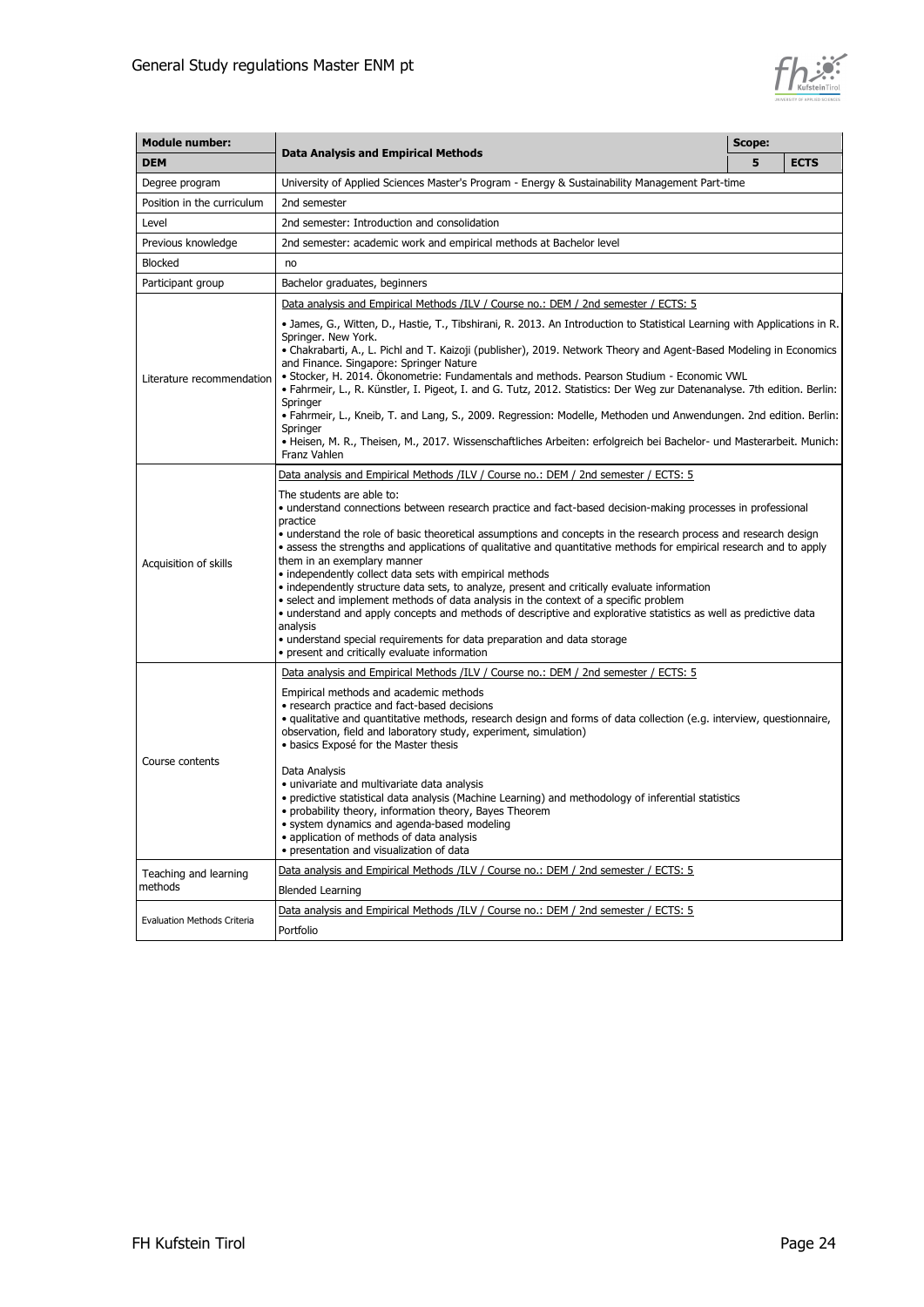

| <b>Module number:</b>              |                                                                                                                                                                                                                                                                                                                                                                                                                                                                                                                                                                                                                                                                                                               |   |             |
|------------------------------------|---------------------------------------------------------------------------------------------------------------------------------------------------------------------------------------------------------------------------------------------------------------------------------------------------------------------------------------------------------------------------------------------------------------------------------------------------------------------------------------------------------------------------------------------------------------------------------------------------------------------------------------------------------------------------------------------------------------|---|-------------|
| <b>IGM</b>                         | <b>Innovative business models</b>                                                                                                                                                                                                                                                                                                                                                                                                                                                                                                                                                                                                                                                                             | 5 | <b>ECTS</b> |
| Degree program                     | University of Applied Sciences Master's Program - Energy & Sustainability Management Part-time                                                                                                                                                                                                                                                                                                                                                                                                                                                                                                                                                                                                                |   |             |
| Position in the curriculum         | 2nd semester                                                                                                                                                                                                                                                                                                                                                                                                                                                                                                                                                                                                                                                                                                  |   |             |
| Level                              | 2nd semester: Consolidation                                                                                                                                                                                                                                                                                                                                                                                                                                                                                                                                                                                                                                                                                   |   |             |
| Previous knowledge                 | 2nd semester: Module Innovative Energy Concepts                                                                                                                                                                                                                                                                                                                                                                                                                                                                                                                                                                                                                                                               |   |             |
| Blocked                            | no                                                                                                                                                                                                                                                                                                                                                                                                                                                                                                                                                                                                                                                                                                            |   |             |
| Participant group                  | Bachelor graduates, beginners                                                                                                                                                                                                                                                                                                                                                                                                                                                                                                                                                                                                                                                                                 |   |             |
|                                    | Innovative business concepts /ILV / Course no.: IGM / 2nd semester / ECTS: 5                                                                                                                                                                                                                                                                                                                                                                                                                                                                                                                                                                                                                                  |   |             |
| Literature recommendation          | • Guan, C., Z. Jiang, and D. Ding, 2020. The Emerging Business Models. Singapore: World Scientific Publishing<br>Companys Pte Limited<br>. Rogers, E., 2016. Diffusion of Innovations Simon and Schuster International. 5th edition New York: Free Press<br>• Kelley, T., 2016. The Art of Innovation. London: Profile Books Verlag<br>· Köhler-Schute, C., 2011. Wettbewerbsorientierter Vertrieb in der Energiewirtschaft: Kundenverlustprävention, neue<br>Geschäftsfelder und Produkte, optimierte Geschäftsprozesse. 2nd edition. Berlin: KS-Energy-Verlag<br>. Lewrick, M. et al., 2018. Das Design Thinking Playbook: Mit traditionellen, aktuellen und zukünftigen<br>Erfolgsfaktoren. Munich: Vahlen |   |             |
|                                    | Innovative business concepts /ILV / Course no.: IGM / 2nd semester / ECTS: 5                                                                                                                                                                                                                                                                                                                                                                                                                                                                                                                                                                                                                                  |   |             |
| Acquisition of skills              | The students are able to:<br>• Classify and evaluate sustainable innovations, eco-design and technology trends in the energy industry and<br>sustainability sector<br>. Develop business models for innovative energy applications as well as sustainability services and products<br>• Classify technology trends along the value chain<br>• Identify potentials and challenges of technology trends<br>• Critically evaluate new business models in the energy sector<br>. Describe design thinking and open innovation as possibilities in the innovation process and apply them in examples                                                                                                               |   |             |
|                                    | Innovative business concepts /ILV / Course no.: IGM / 2nd semester / ECTS: 5                                                                                                                                                                                                                                                                                                                                                                                                                                                                                                                                                                                                                                  |   |             |
| Course contents                    | • Sustainable innovations, eco-design and trends in the energy industry and energy technology as well as the<br>sustainability industry<br>• Development status of technological trends<br>• Innovative business models in the energy and sustainability industry<br>. Value chain of the energy industry and sustainability industry<br>• Design Thinking<br>• Open Innovation                                                                                                                                                                                                                                                                                                                               |   |             |
| Teaching and learning              | Innovative business concepts /ILV / Course no.: IGM / 2nd semester / ECTS: 5                                                                                                                                                                                                                                                                                                                                                                                                                                                                                                                                                                                                                                  |   |             |
| methods                            | <b>Blended Learning</b>                                                                                                                                                                                                                                                                                                                                                                                                                                                                                                                                                                                                                                                                                       |   |             |
| <b>Evaluation Methods Criteria</b> | Innovative business concepts /ILV / Course no.: IGM / 2nd semester / ECTS: 5<br>Portfolio                                                                                                                                                                                                                                                                                                                                                                                                                                                                                                                                                                                                                     |   |             |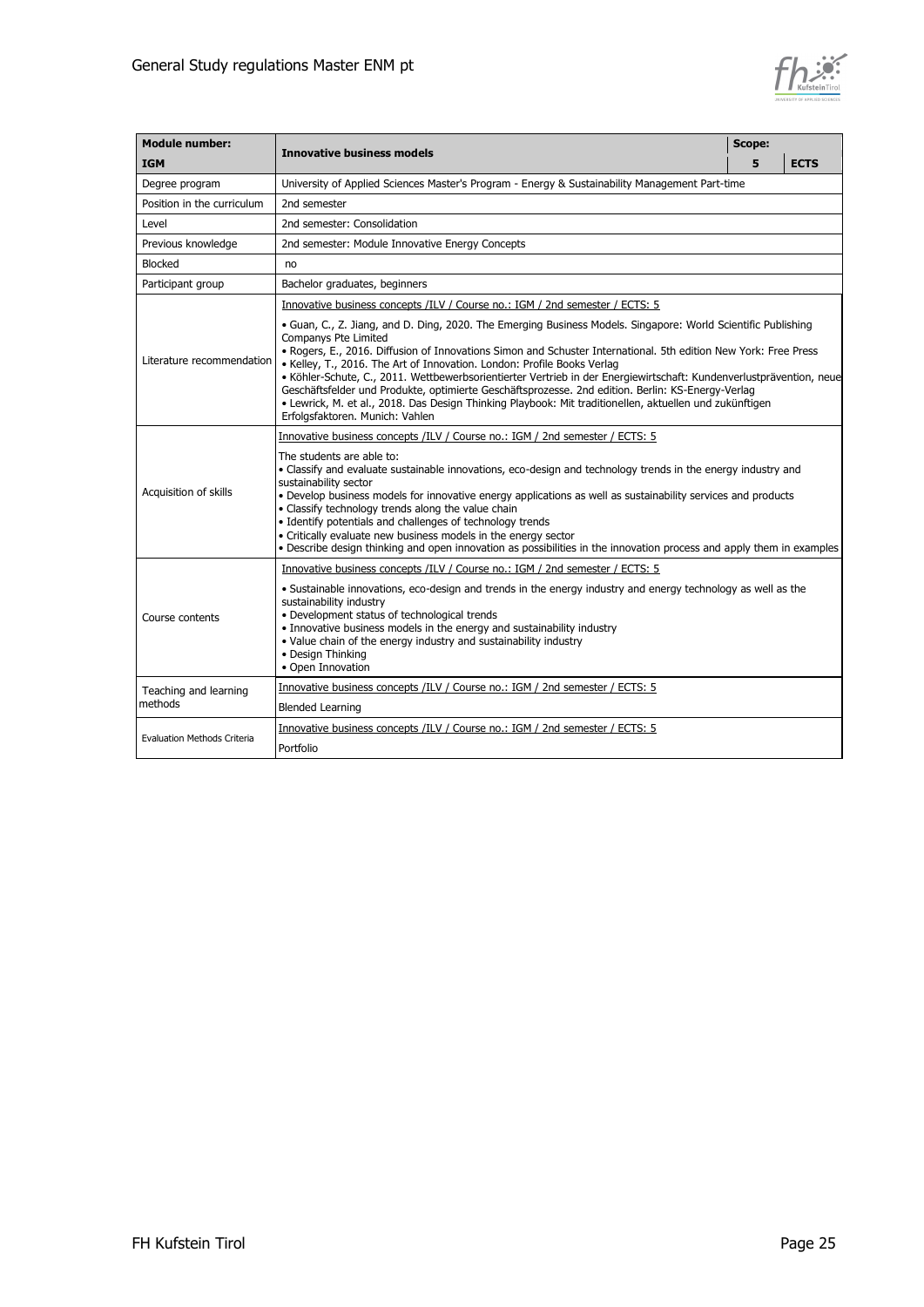

| <b>Module number:</b>              |                                                                                                                                                                                                                                                                                                                                                                                                               | Scope: |             |
|------------------------------------|---------------------------------------------------------------------------------------------------------------------------------------------------------------------------------------------------------------------------------------------------------------------------------------------------------------------------------------------------------------------------------------------------------------|--------|-------------|
| <b>IRM</b>                         | <b>Investment and Risk Management</b>                                                                                                                                                                                                                                                                                                                                                                         | 5      | <b>ECTS</b> |
| Degree program                     | University of Applied Sciences Master's Program - Energy & Sustainability Management Part-time                                                                                                                                                                                                                                                                                                                |        |             |
| Position in the curriculum         | 2nd semester                                                                                                                                                                                                                                                                                                                                                                                                  |        |             |
| Level                              | 2nd semester: Introduction and consolidation                                                                                                                                                                                                                                                                                                                                                                  |        |             |
| Previous knowledge                 | 2nd semester: none                                                                                                                                                                                                                                                                                                                                                                                            |        |             |
| Blocked                            | no                                                                                                                                                                                                                                                                                                                                                                                                            |        |             |
| Participant group                  | Bachelor graduates, beginners                                                                                                                                                                                                                                                                                                                                                                                 |        |             |
|                                    | Investment and Risk Management (E) /ILV / Course no.: IRM / 2nd semester / ECTS: 5                                                                                                                                                                                                                                                                                                                            |        |             |
| Literature recommendation          | • Hull, J.: Risk Management and Financial Institutions, 5th edition, Wiley, 2018<br>. Hull, J.: Options, Futures, and Other Derivatives, Global Edition, 9th edition, Pearson, 2017<br>. Geyer, A., Hanke, M., Littich, E., Nettekoven, M.: Grundlagen der Finanzierung, 5th edition, Vienna: Manz, 2015                                                                                                      |        |             |
|                                    | Investment and Risk Management (E) /ILV / Course no.: IRM / 2nd semester / ECTS: 5                                                                                                                                                                                                                                                                                                                            |        |             |
| Acquisition of skills              | The students are able to:<br>• Understand and apply investment calculations and life cycle costing<br>• Understand and apply credit financing<br>• Identify financial institutions and analyze their interrelationships<br>· Identify and critically reflect on financial assets<br>• Identify and apply financing methods and valuations for infrastructure and real estate                                  |        |             |
| Course contents                    | Investment and Risk Management (E) /ILV / Course no.: IRM / 2nd semester / ECTS: 5<br>• Investment calculation and life cycle costing (dynamic and modern approaches)<br>• Credit financing (loans, bonds)<br>• Equity financing (shares)<br>•Financial institutions<br>• Derivatives<br>• Market risk and management<br>•Behavioral economics<br>• Financing and valuation of infrastructure and real estate |        |             |
| Teaching and learning              | Investment and Risk Management (E) /ILV / Course no.: IRM / 2nd semester / ECTS: 5                                                                                                                                                                                                                                                                                                                            |        |             |
| methods                            | <b>Blended Learning</b>                                                                                                                                                                                                                                                                                                                                                                                       |        |             |
| <b>Evaluation Methods Criteria</b> | Investment and Risk Management (E) /ILV / Course no.: IRM / 2nd semester / ECTS: 5<br>Written exam                                                                                                                                                                                                                                                                                                            |        |             |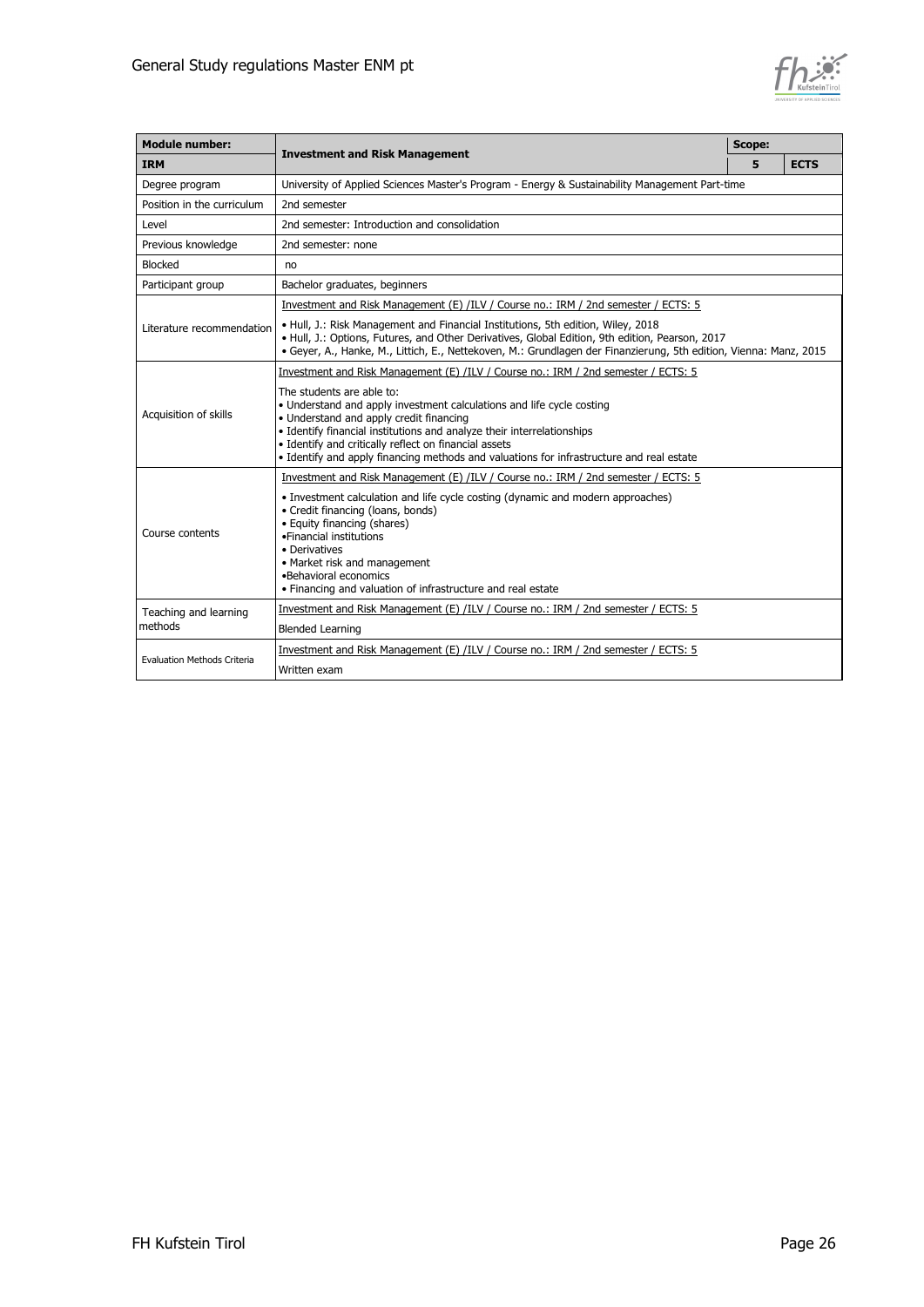

| <b>Module number:</b>              | Scope:<br><b>Market and trading strategies</b>                                                                                                                                                                                                                                                                                                                                                 |  |             |
|------------------------------------|------------------------------------------------------------------------------------------------------------------------------------------------------------------------------------------------------------------------------------------------------------------------------------------------------------------------------------------------------------------------------------------------|--|-------------|
| <b>MHS</b>                         |                                                                                                                                                                                                                                                                                                                                                                                                |  | <b>ECTS</b> |
| Degree program                     | University of Applied Sciences Master's Program - Energy & Sustainability Management Part-time                                                                                                                                                                                                                                                                                                 |  |             |
| Position in the curriculum         | 2nd semester                                                                                                                                                                                                                                                                                                                                                                                   |  |             |
| Level                              | 2nd semester: Consolidation                                                                                                                                                                                                                                                                                                                                                                    |  |             |
| Previous knowledge                 | 2nd semester: Module Energy Trading & Market Processes                                                                                                                                                                                                                                                                                                                                         |  |             |
| <b>Blocked</b>                     | no                                                                                                                                                                                                                                                                                                                                                                                             |  |             |
| Participant group                  | Bachelor graduates, beginners                                                                                                                                                                                                                                                                                                                                                                  |  |             |
|                                    | Market and Trading Strategies /ILV / Course no.: MHS / 2nd semester / ECTS: 5                                                                                                                                                                                                                                                                                                                  |  |             |
| Literature recommendation          | • Schwintowsky, H., 2018. Handbuch Energiehandel, 4th edition, Berlin: Erich Schmidt Verlag<br>. Zenke, I. and R. Schäfer, 2018. Energiehandel in Europa: Öl, Gas, Strom, Derivate, Zertifikate. 4th edition.<br>Munich: C.H.Beck Verlag<br>· Ströbele, W., W. Pfaffenberger, and M. Heuterkes, 2012. Energiewirtschaft: Einführung in Theorie und Politik.<br>Oldenbourg: Wissenschaftsverlag |  |             |
| Acquisition of skills              | Market and Trading Strategies /ILV / Course no.: MHS / 2nd semester / ECTS: 5<br>The students are able to:<br>· plan procurement of electricity and gas on markets<br>· develop and implement corporate strategies for energy trading<br>• consider legal framework conditions on the energy market                                                                                            |  |             |
| Course contents                    | Market and Trading Strategies /ILV / Course no.: MHS / 2nd semester / ECTS: 5<br>• Corporate Strategies<br>• Trading and Procurement Strategies<br>• Standardized Exchange Products & Trading Markets<br>• Procurement in Electricity and Gas Markets<br>• Interaction of Generation, Transmission and Distribution of Electricity                                                             |  |             |
| Teaching and learning              | Market and Trading Strategies /ILV / Course no.: MHS / 2nd semester / ECTS: 5                                                                                                                                                                                                                                                                                                                  |  |             |
| methods                            | <b>Blended Learning</b>                                                                                                                                                                                                                                                                                                                                                                        |  |             |
| <b>Evaluation Methods Criteria</b> | Market and Trading Strategies /ILV / Course no.: MHS / 2nd semester / ECTS: 5<br>Project and examination                                                                                                                                                                                                                                                                                       |  |             |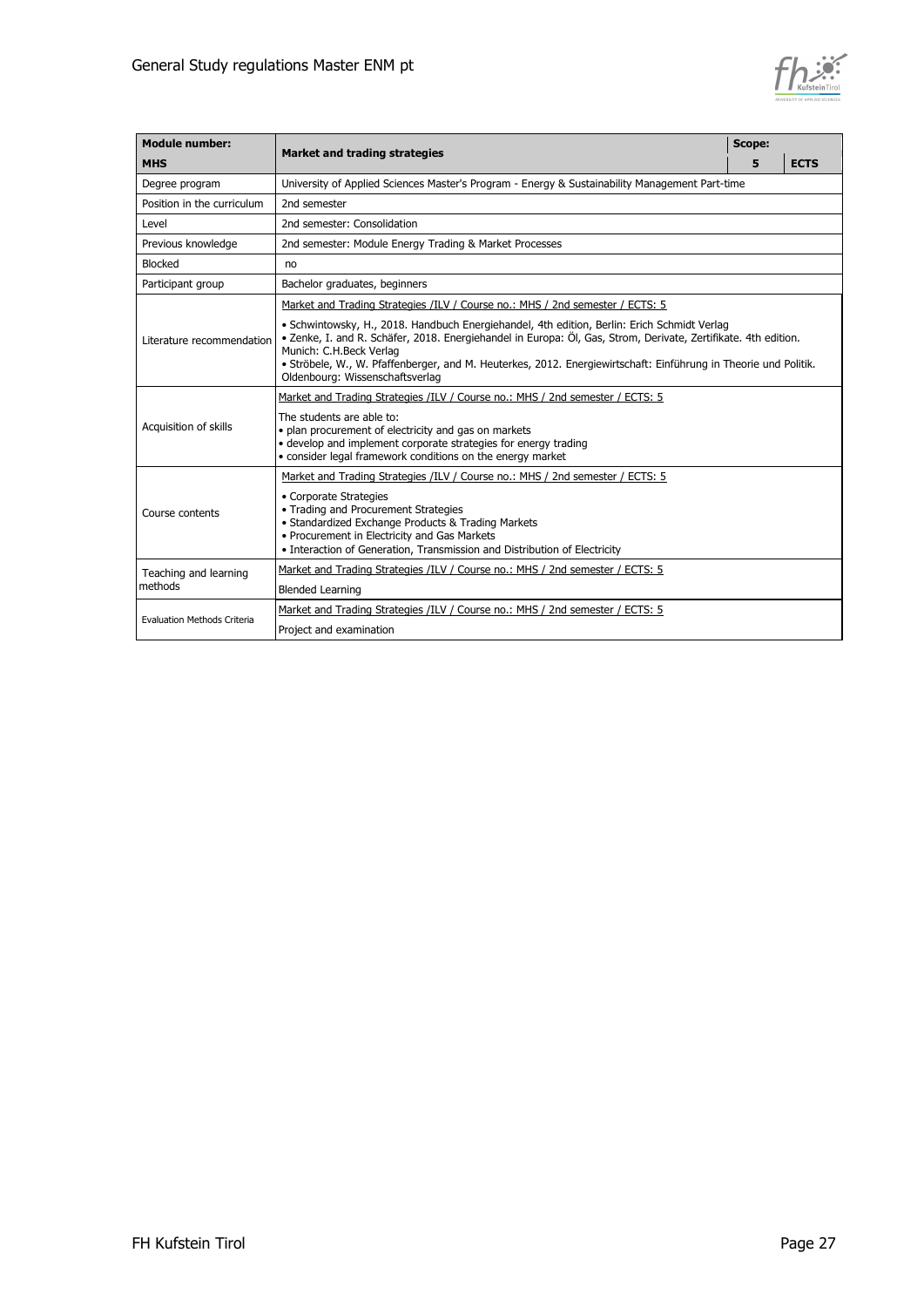

| <b>Module number:</b>                                                                                                                                                                                                                                                                                                                         |                                                                                                                                                                                                                                                                                                                                                                                                            | Scope: |             |  |  |
|-----------------------------------------------------------------------------------------------------------------------------------------------------------------------------------------------------------------------------------------------------------------------------------------------------------------------------------------------|------------------------------------------------------------------------------------------------------------------------------------------------------------------------------------------------------------------------------------------------------------------------------------------------------------------------------------------------------------------------------------------------------------|--------|-------------|--|--|
| <b>MOB</b>                                                                                                                                                                                                                                                                                                                                    | <b>Mobility Management</b>                                                                                                                                                                                                                                                                                                                                                                                 |        | <b>ECTS</b> |  |  |
| Degree program                                                                                                                                                                                                                                                                                                                                | University of Applied Sciences Master's Program - Energy & Sustainability Management Part-time                                                                                                                                                                                                                                                                                                             |        |             |  |  |
| Position in the curriculum                                                                                                                                                                                                                                                                                                                    | 2nd semester                                                                                                                                                                                                                                                                                                                                                                                               |        |             |  |  |
| Level                                                                                                                                                                                                                                                                                                                                         | 2nd semester: Introduction and consolidation                                                                                                                                                                                                                                                                                                                                                               |        |             |  |  |
| Previous knowledge                                                                                                                                                                                                                                                                                                                            | 2nd semester: none                                                                                                                                                                                                                                                                                                                                                                                         |        |             |  |  |
| <b>Blocked</b>                                                                                                                                                                                                                                                                                                                                | no                                                                                                                                                                                                                                                                                                                                                                                                         |        |             |  |  |
| Participant group                                                                                                                                                                                                                                                                                                                             | Bachelor graduates, beginners                                                                                                                                                                                                                                                                                                                                                                              |        |             |  |  |
|                                                                                                                                                                                                                                                                                                                                               | Mobility Management (elective)* /ILV / Course no.: MOB / 2nd semester / ECTS: 5                                                                                                                                                                                                                                                                                                                            |        |             |  |  |
| Literature recommendation                                                                                                                                                                                                                                                                                                                     | • Flügge, B. (publisher) 2020. Smart Mobility - Trends, Konzepte, Best Practices für die intelligente Mobilität.<br>Wiesbaden: Springer Vieweg<br>· Gather, M., et al (publisher). Studien zur Mobilitäts- und Verkehrsforschung (series). Wiesbaden: VS Verlag für<br>Sozialwissenschaften<br>· Vallée, D., Engel, B., Vogt, W. (publisher). Stadtverkehrsplanung Volumes 1-3. Wiesbaden: Springer Vieweg |        |             |  |  |
|                                                                                                                                                                                                                                                                                                                                               | Mobility Management (elective)* /ILV / Course no.: MOB / 2nd semester / ECTS: 5                                                                                                                                                                                                                                                                                                                            |        |             |  |  |
| The students are able to:<br>• describe social aspects of mobility<br>Acquisition of skill<br>• name options and requirements for infrastructure (incl. energy supply) for sustainable mobility and to argue with<br>key figures<br>• analyze solution approaches for economic and strategic implementation and to develop them independently |                                                                                                                                                                                                                                                                                                                                                                                                            |        |             |  |  |
|                                                                                                                                                                                                                                                                                                                                               | Mobility Management (elective)* /ILV / Course no.: MOB / 2nd semester / ECTS: 5                                                                                                                                                                                                                                                                                                                            |        |             |  |  |
| Course contents                                                                                                                                                                                                                                                                                                                               | • Social aspects of mobility<br>• Infrastructure for sustainable mobility<br>• Economic and strategic implementation<br>• Analysis of international and national mobility projects<br>• Exemplary development of sustainable mobility concepts                                                                                                                                                             |        |             |  |  |
| Teaching and learning                                                                                                                                                                                                                                                                                                                         | Mobility Management (elective)* /ILV / Course no.: MOB / 2nd semester / ECTS: 5                                                                                                                                                                                                                                                                                                                            |        |             |  |  |
| methods                                                                                                                                                                                                                                                                                                                                       | <b>Blended Learning</b>                                                                                                                                                                                                                                                                                                                                                                                    |        |             |  |  |
|                                                                                                                                                                                                                                                                                                                                               | Mobility Management (elective)* /ILV / Course no.: MOB / 2nd semester / ECTS: 5                                                                                                                                                                                                                                                                                                                            |        |             |  |  |
| <b>Evaluation Methods Criteria</b>                                                                                                                                                                                                                                                                                                            | Portfolio                                                                                                                                                                                                                                                                                                                                                                                                  |        |             |  |  |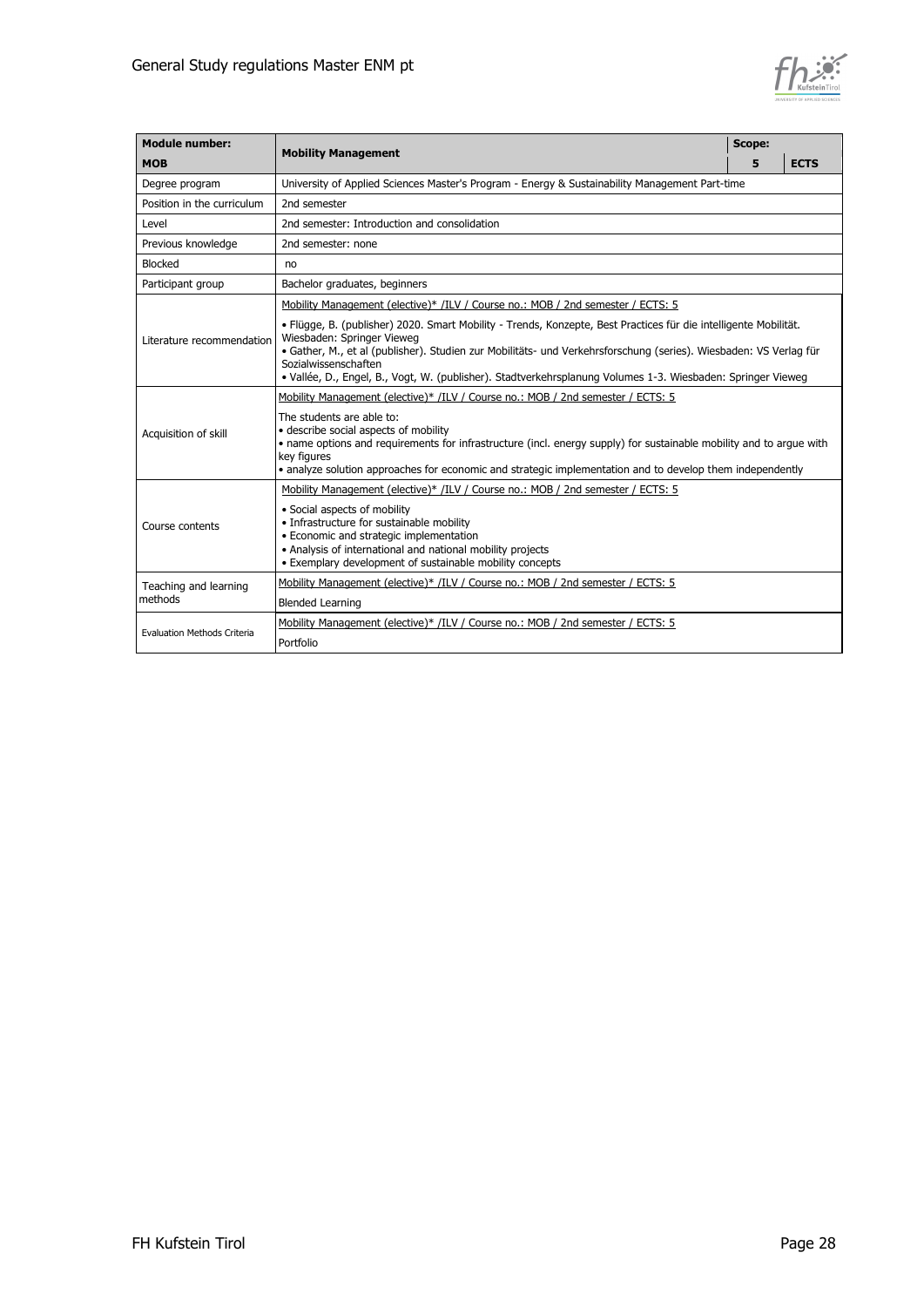

| <b>Module number:</b>              |                                                                                                                                                                                                                                                                                                                                                                                                                                    | Scope: |             |  |  |  |
|------------------------------------|------------------------------------------------------------------------------------------------------------------------------------------------------------------------------------------------------------------------------------------------------------------------------------------------------------------------------------------------------------------------------------------------------------------------------------|--------|-------------|--|--|--|
| <b>SM</b>                          | <b>Security Management</b>                                                                                                                                                                                                                                                                                                                                                                                                         | 5      | <b>ECTS</b> |  |  |  |
| Degree program                     | University of Applied Sciences Master's Program - Energy & Sustainability Management Part-time                                                                                                                                                                                                                                                                                                                                     |        |             |  |  |  |
| Position in the curriculum         | 2nd semester                                                                                                                                                                                                                                                                                                                                                                                                                       |        |             |  |  |  |
| Level                              | 2nd semester: Introduction and consolidation                                                                                                                                                                                                                                                                                                                                                                                       |        |             |  |  |  |
| Previous knowledge                 | 2nd semester: none                                                                                                                                                                                                                                                                                                                                                                                                                 |        |             |  |  |  |
| Blocked                            | no                                                                                                                                                                                                                                                                                                                                                                                                                                 |        |             |  |  |  |
| Participant group                  | Bachelor graduates, beginners                                                                                                                                                                                                                                                                                                                                                                                                      |        |             |  |  |  |
|                                    | Safety management (elective)* /ILV / Course no.: SM / 2nd semester / ECTS: 5                                                                                                                                                                                                                                                                                                                                                       |        |             |  |  |  |
| Literature recommendation          | • Gartner, H., Kothbauer, C., and K. Poschalko., 2018. Haftung für Gebäudesicherheit. Vienna: MANZ Verlag<br>· Swoboda, M., and A. Schwarz-Hausmann, 2018. Praxishandbuch Brandschutz: Rechtliche und technische<br>Grundlagen, Umsetzung, Haftungen. 3. Aufl., Brunn am Gebirge: TÜV Austria Fachverlag<br>· Mayr, J., and L. Battran, 2011. Handbuch Brandschutzatlas: Grundlagen Planung Ausführung, Köln: Feuertrutz           |        |             |  |  |  |
|                                    | Safety management (elective)* /ILV / Course no.: SM / 2nd semester / ECTS: 5                                                                                                                                                                                                                                                                                                                                                       |        |             |  |  |  |
| Acquisition of skills              | The students are able to:<br>• analyze different dangers in infrastructure, object and building security and derive protective measures<br>• develop risk analyses and emergency plans<br>· describe and apply the tasks of a security officer                                                                                                                                                                                     |        |             |  |  |  |
|                                    | Safety management (elective)* /ILV / Course no.: SM / 2nd semester / ECTS: 5                                                                                                                                                                                                                                                                                                                                                       |        |             |  |  |  |
| Course contents                    | • Occupational health and safety<br>o Workplace design and evaluation<br>o Dangerous working materials<br>o Rights and duties of employees and employers<br>o Tasks (focus on safety) of preventive services,<br>Safety officers and works council<br>• Fire protection<br>• Perimeter security and burglary protection<br>• Risk analyses and business continuity management<br>• Property security checks<br>• Security concepts |        |             |  |  |  |
| Teaching and learning              | Safety management (elective)* /ILV / Course no.: SM / 2nd semester / ECTS: 5                                                                                                                                                                                                                                                                                                                                                       |        |             |  |  |  |
| methods                            | <b>Blended Learning</b>                                                                                                                                                                                                                                                                                                                                                                                                            |        |             |  |  |  |
|                                    | Safety management (elective)* /ILV / Course no.: SM / 2nd semester / ECTS: 5                                                                                                                                                                                                                                                                                                                                                       |        |             |  |  |  |
| <b>Evaluation Methods Criteria</b> | Written exam                                                                                                                                                                                                                                                                                                                                                                                                                       |        |             |  |  |  |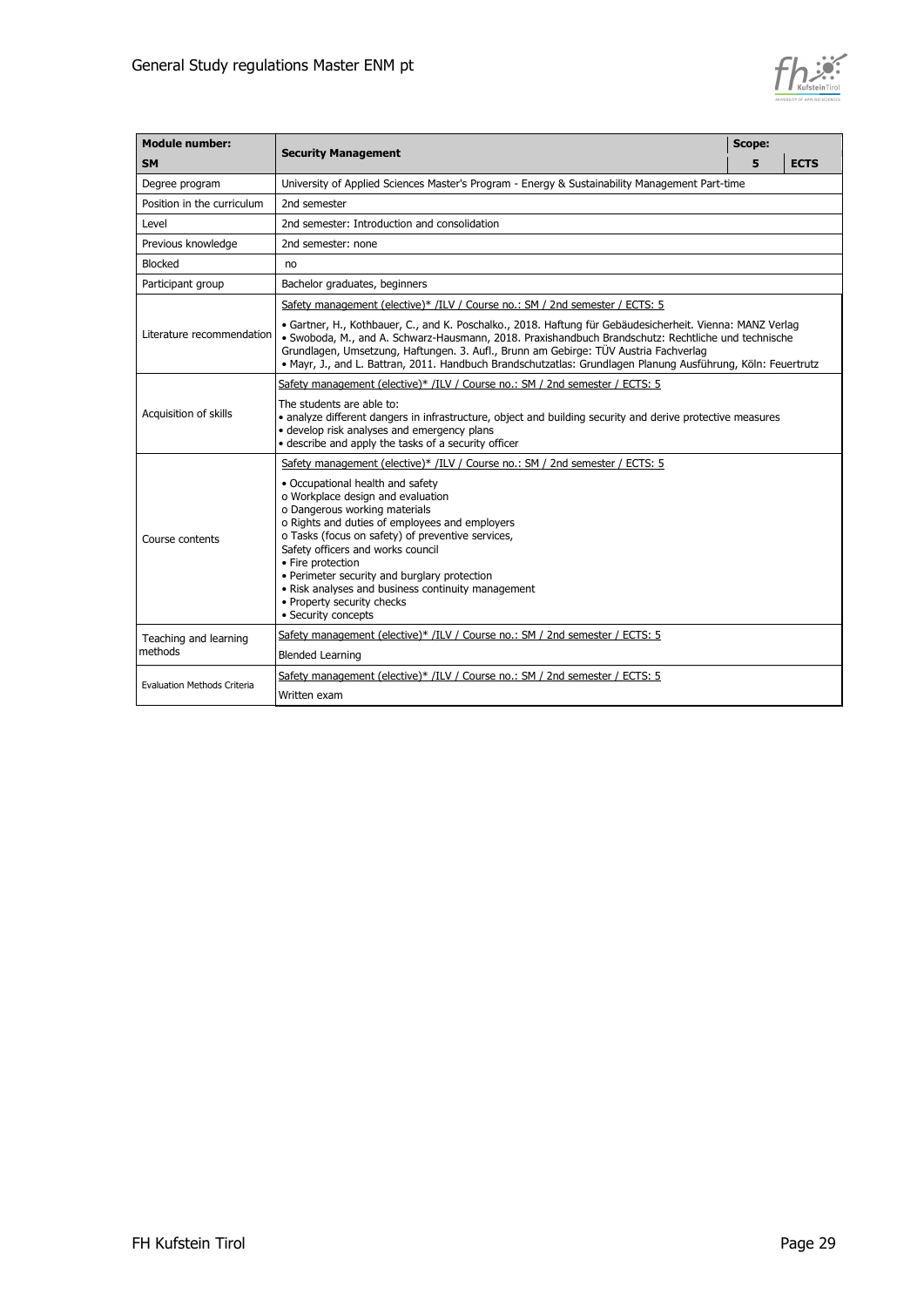

| <b>Module number:</b>              | <b>Marketing and Communications</b>                                                                                                                                                                                                                                                                                                                                                                                                                                                                                                                                                                                                                                                             | Scope: |             |
|------------------------------------|-------------------------------------------------------------------------------------------------------------------------------------------------------------------------------------------------------------------------------------------------------------------------------------------------------------------------------------------------------------------------------------------------------------------------------------------------------------------------------------------------------------------------------------------------------------------------------------------------------------------------------------------------------------------------------------------------|--------|-------------|
| <b>MCO</b>                         |                                                                                                                                                                                                                                                                                                                                                                                                                                                                                                                                                                                                                                                                                                 | 5      | <b>ECTS</b> |
| Degree program                     | University of Applied Sciences Master's Program - Energy & Sustainability Management Part-time                                                                                                                                                                                                                                                                                                                                                                                                                                                                                                                                                                                                  |        |             |
| Position in the curriculum         | 3rd semester                                                                                                                                                                                                                                                                                                                                                                                                                                                                                                                                                                                                                                                                                    |        |             |
| Level                              | 3rd semester: Introduction and consolidation                                                                                                                                                                                                                                                                                                                                                                                                                                                                                                                                                                                                                                                    |        |             |
| Previous knowledge                 | 3rd semester: none                                                                                                                                                                                                                                                                                                                                                                                                                                                                                                                                                                                                                                                                              |        |             |
| Blocked                            | no                                                                                                                                                                                                                                                                                                                                                                                                                                                                                                                                                                                                                                                                                              |        |             |
| Participant group                  | Bachelor graduates, beginners                                                                                                                                                                                                                                                                                                                                                                                                                                                                                                                                                                                                                                                                   |        |             |
|                                    | Marketing and Communications /ILV / Course no.: MCO / 3rd semester / ECTS: 5                                                                                                                                                                                                                                                                                                                                                                                                                                                                                                                                                                                                                    |        |             |
| Literature recommendation          | • Homburg, C., 2017, Marketing Management. Strategie – Instrumente - Umsetzung - Unternehmensführung, 6th<br>edition, Wiesbaden, Springer Gabler<br>· Benighaus, C., Wachinger, G., Renn, O., 2016. Citizen participation: Concepts and possible solutions in practice.<br>Frankfurt am Main: Wolfgang Metzner Verlag<br>· Sommer, J. (publisher). Kursbuch Bürgerbeteiligung (Reihe). Osnabrück: Verlag der Deutschen Umweltstiftung<br>· Koschany-Rohbeck, M. 2018. Praxishandbuch Wirtschaftsmediation. Berlin: Springer Gabler<br>· Schweizer, A and S. Kracht. Konfliktlösung ohne Gericht -<br>Wirtschaftsmediation, Coaching, Nachhaltigkeit (Band 1-3). Berlin: BWV Wissenschaft-Verlag |        |             |
|                                    | Marketing and Communications /ILV / Course no.: MCO / 3rd semester / ECTS: 5                                                                                                                                                                                                                                                                                                                                                                                                                                                                                                                                                                                                                    |        |             |
| Acquisition of skills              | The students are able to:<br>• explain conceptual basics and theoretical approaches of strategic marketing<br>• analyze marketing strategies<br>• name phases and solution approaches for the implementation of marketing strategies<br>• name options for the implementation and monitoring of marketing strategies<br>· define citizen participation procedures<br>• name options for mediation and conflict management                                                                                                                                                                                                                                                                       |        |             |
|                                    | Marketing and Communications /ILV / Course no.: MCO / 3rd semester / ECTS: 5                                                                                                                                                                                                                                                                                                                                                                                                                                                                                                                                                                                                                    |        |             |
|                                    | Strategic marketing<br>• conceptual foundations and theoretical approaches<br>· selected cases marketing strategies<br>• implementation and monitoring of marketing strategies                                                                                                                                                                                                                                                                                                                                                                                                                                                                                                                  |        |             |
| Course contents                    | Citizen participation procedures<br>• actors and legal foundations<br>• methods for citizen participation<br>· selected cases citizen in citizen participation procedures                                                                                                                                                                                                                                                                                                                                                                                                                                                                                                                       |        |             |
|                                    | Business mediation and conflict management<br>• theories and concepts<br>• practical applications                                                                                                                                                                                                                                                                                                                                                                                                                                                                                                                                                                                               |        |             |
| Teaching and learning              | Marketing and Communications /ILV / Course no.: MCO / 3rd semester / ECTS: 5                                                                                                                                                                                                                                                                                                                                                                                                                                                                                                                                                                                                                    |        |             |
| methods                            | <b>Blended Learning</b>                                                                                                                                                                                                                                                                                                                                                                                                                                                                                                                                                                                                                                                                         |        |             |
| <b>Evaluation Methods Criteria</b> | Marketing and Communications /ILV / Course no.: MCO / 3rd semester / ECTS: 5                                                                                                                                                                                                                                                                                                                                                                                                                                                                                                                                                                                                                    |        |             |
|                                    | Portfolio                                                                                                                                                                                                                                                                                                                                                                                                                                                                                                                                                                                                                                                                                       |        |             |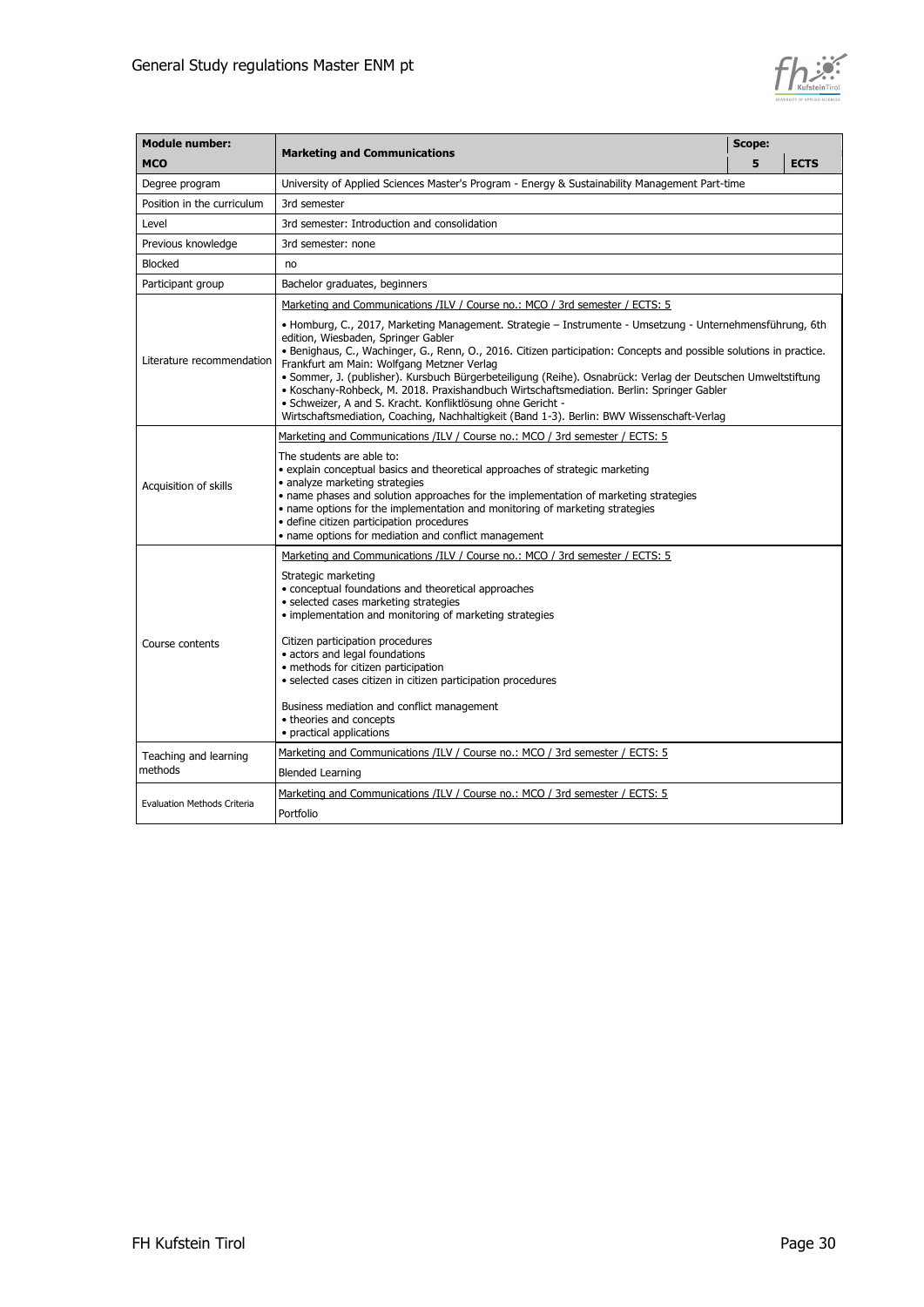

| <b>Module number:</b>              |                                                                                                                                                                                                                                                                                                                                                                                                                                                                                                                                                                                                             |   |             |
|------------------------------------|-------------------------------------------------------------------------------------------------------------------------------------------------------------------------------------------------------------------------------------------------------------------------------------------------------------------------------------------------------------------------------------------------------------------------------------------------------------------------------------------------------------------------------------------------------------------------------------------------------------|---|-------------|
| <b>NUC</b>                         | <b>Sustainability &amp; Environmental Controlling</b>                                                                                                                                                                                                                                                                                                                                                                                                                                                                                                                                                       | 5 | <b>ECTS</b> |
| Degree program                     | University of Applied Sciences Master's Program - Energy & Sustainability Management Part-time                                                                                                                                                                                                                                                                                                                                                                                                                                                                                                              |   |             |
| Position in the curriculum         | 3rd semester                                                                                                                                                                                                                                                                                                                                                                                                                                                                                                                                                                                                |   |             |
| Level                              | 3rd semester: Consolidation                                                                                                                                                                                                                                                                                                                                                                                                                                                                                                                                                                                 |   |             |
| Previous knowledge                 | 3rd semester: none                                                                                                                                                                                                                                                                                                                                                                                                                                                                                                                                                                                          |   |             |
| <b>Blocked</b>                     | no                                                                                                                                                                                                                                                                                                                                                                                                                                                                                                                                                                                                          |   |             |
| Participant group                  | Bachelor graduates, beginners                                                                                                                                                                                                                                                                                                                                                                                                                                                                                                                                                                               |   |             |
|                                    | Sustainability & Environmental Controlling /ILV / Course no.: NUC / 3rd semester / ECTS: 5                                                                                                                                                                                                                                                                                                                                                                                                                                                                                                                  |   |             |
| Literature recommendation          | • Lenitz, M., 2018. Managementsysteme richtig auditieren: Die Anwendung der ÖNORM EN ISO 19011:2018 in der<br>Praxis. Vienna: Austrian Standards plus<br>· Brauweiler, J., et al., 2018. Umweltmanagementsysteme nach ISO 14001: Grundwissen für Praktiker (essentials).<br>Berlin: Springer Gabler<br>· Engelfried, J., 2016. Nachhaltiges Umweltmanagement - Schritt für Schritt: Arbeitsbuch. Stuttgart: utb<br>· Fifka, M. S., 2014. CSR und Reporting. Berlin: Gabler Verlag<br>· Colsman, B., 2016. Nachhaltigkeitscontrolling: Strategien, Ziele, Umsetzung. 2nd edition Wiesbaden: Gabler<br>Verlag |   |             |
|                                    | Sustainability & Environmental Controlling /ILV / Course no.: NUC / 3rd semester / ECTS: 5                                                                                                                                                                                                                                                                                                                                                                                                                                                                                                                  |   |             |
| Acquisition of skills              | The students are able to:<br>• prepare and evaluate sustainability reports<br>· distinguish and implement environmental management systems according to Eco-Management and Audit Scheme<br>· describe and apply functions, tools and motives of environmental controlling<br>· explain tasks and tools of sustainable corporate management                                                                                                                                                                                                                                                                  |   |             |
|                                    | Sustainability & Environmental Controlling /ILV / Course no.: NUC / 3rd semester / ECTS: 5                                                                                                                                                                                                                                                                                                                                                                                                                                                                                                                  |   |             |
| Course contents                    | • Business ethics<br>• Corporate (social) responsibility and compliance<br>• Structure of sustainability reports and reporting standards<br>• Functions and motives of environmental controlling<br>• Auditing of management systems (ISO 19011)<br>. Environmental management system ISO 14001, ISO 14044ff and EMAS<br>. Process modeling in the context of environmental and sustainability audits, environmental impact assessment,<br>eco-labels and eco-labels                                                                                                                                        |   |             |
| Teaching and learning              | Sustainability & Environmental Controlling /ILV / Course no.: NUC / 3rd semester / ECTS: 5                                                                                                                                                                                                                                                                                                                                                                                                                                                                                                                  |   |             |
| methods                            | <b>Blended Learning</b>                                                                                                                                                                                                                                                                                                                                                                                                                                                                                                                                                                                     |   |             |
|                                    | Sustainability & Environmental Controlling /ILV / Course no.: NUC / 3rd semester / ECTS: 5                                                                                                                                                                                                                                                                                                                                                                                                                                                                                                                  |   |             |
| <b>Evaluation Methods Criteria</b> | Seminar thesis                                                                                                                                                                                                                                                                                                                                                                                                                                                                                                                                                                                              |   |             |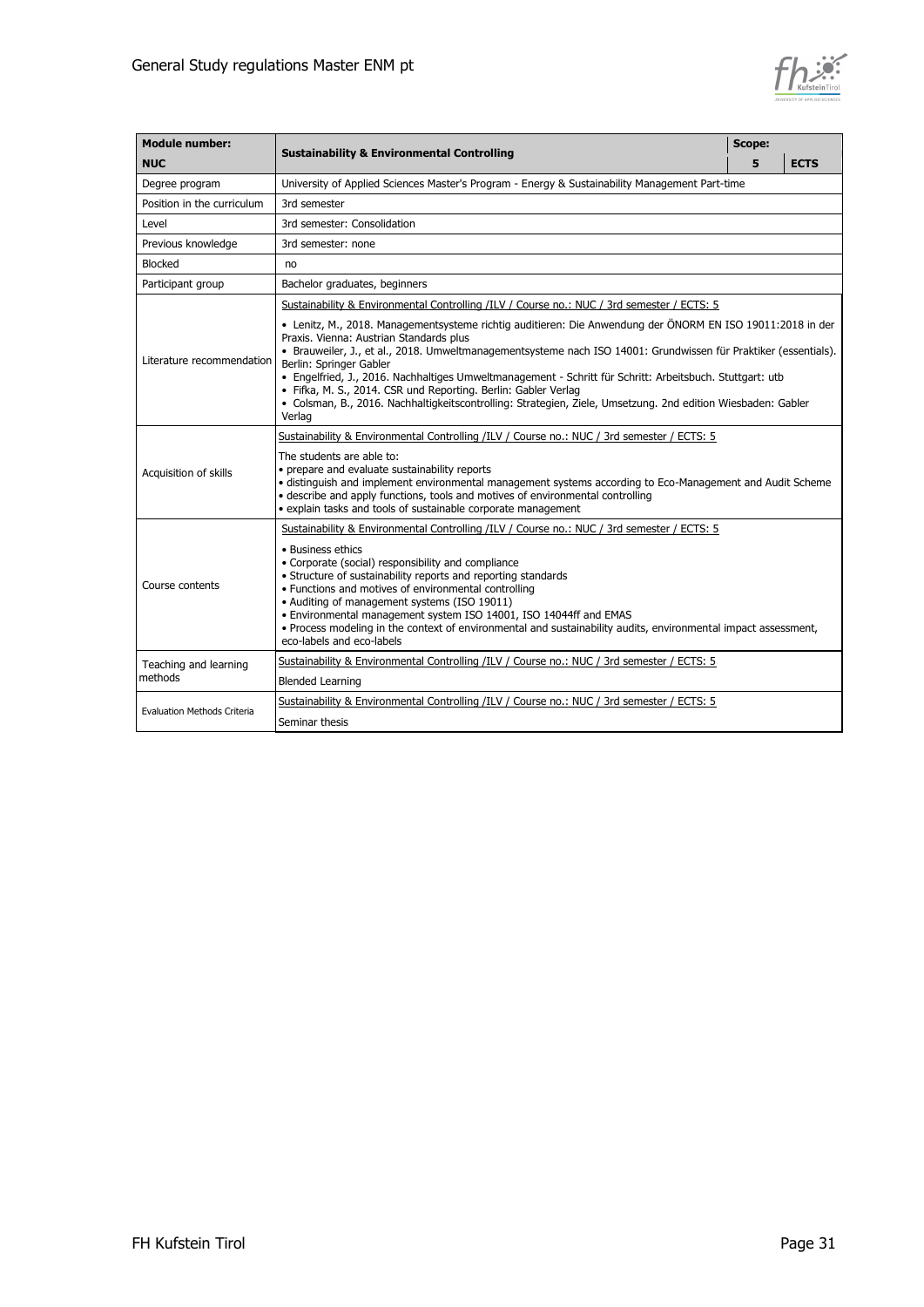

| <b>Module number:</b>                                                                                                                                                                                                                                                                                                                                           | Scope:                                                                                                                                                                                                                                                                                                                                                                                                                                                                                                                                                |   |             |  |  |
|-----------------------------------------------------------------------------------------------------------------------------------------------------------------------------------------------------------------------------------------------------------------------------------------------------------------------------------------------------------------|-------------------------------------------------------------------------------------------------------------------------------------------------------------------------------------------------------------------------------------------------------------------------------------------------------------------------------------------------------------------------------------------------------------------------------------------------------------------------------------------------------------------------------------------------------|---|-------------|--|--|
| PJ                                                                                                                                                                                                                                                                                                                                                              | <b>Practical Project</b>                                                                                                                                                                                                                                                                                                                                                                                                                                                                                                                              | 5 | <b>ECTS</b> |  |  |
| Degree program                                                                                                                                                                                                                                                                                                                                                  | University of Applied Sciences Master's Program - Energy & Sustainability Management Part-time                                                                                                                                                                                                                                                                                                                                                                                                                                                        |   |             |  |  |
| Position in the curriculum                                                                                                                                                                                                                                                                                                                                      | 3rd semester                                                                                                                                                                                                                                                                                                                                                                                                                                                                                                                                          |   |             |  |  |
| Level                                                                                                                                                                                                                                                                                                                                                           | 3rd semester: Consolidation                                                                                                                                                                                                                                                                                                                                                                                                                                                                                                                           |   |             |  |  |
| Previous knowledge                                                                                                                                                                                                                                                                                                                                              | 3rd semester: Module Project Management and all course contents from the 1st, 2nd and 3rd semester                                                                                                                                                                                                                                                                                                                                                                                                                                                    |   |             |  |  |
| <b>Blocked</b>                                                                                                                                                                                                                                                                                                                                                  | no                                                                                                                                                                                                                                                                                                                                                                                                                                                                                                                                                    |   |             |  |  |
| Participant group                                                                                                                                                                                                                                                                                                                                               | Bachelor graduates, beginners                                                                                                                                                                                                                                                                                                                                                                                                                                                                                                                         |   |             |  |  |
|                                                                                                                                                                                                                                                                                                                                                                 | Practical Project /PT / Course no.: PJ / 3rd semester / ECTS: 5                                                                                                                                                                                                                                                                                                                                                                                                                                                                                       |   |             |  |  |
| Literature recommendation                                                                                                                                                                                                                                                                                                                                       | · Patzak, G., Rattay, G., 2017, Projektmanagement: Leitfaden zum Management von Projekten, Projektportfolios<br>und projektorientierten Unternehmen, Wien, Linde<br>. PMI (publisher), 2017, PMBOK - Project Management Body of Knowledge, 6th Edition, Newtown Square, PMI<br>· Preußig, J. (2018). Agiles Projektmanagement: Agilität und Scrumim klassischen Projektumfeld, Freiburg, Haufe<br>Verlag<br>· Timinger, H. (2017). Modernes Projektmanagement: Mit traditionellem, agilem und hybridem Vorgehen zum<br>Erfolg, Weinheim, Wiley Verlag |   |             |  |  |
| Acquisition of skills                                                                                                                                                                                                                                                                                                                                           | Practical Project /PT / Course no.: PJ / 3rd semester / ECTS: 5<br>The students are able to:<br>• Independently identify problems and tasks from a given objective<br>•- Independently collect and analyze data<br>• Independently develop solutions and present results<br>· Independently develop specialist knowledge to solve specific problems and implement specialist knowledge in a<br>situation-specific manner                                                                                                                              |   |             |  |  |
|                                                                                                                                                                                                                                                                                                                                                                 | Practical Project /PT / Course no.: PJ / 3rd semester / ECTS: 5                                                                                                                                                                                                                                                                                                                                                                                                                                                                                       |   |             |  |  |
| Students must carry out a project of 5 ECTS = 125 h independently in small groups. The basis for this is a set<br>Course contents<br>objective. The students are responsible for planning, coordination, budgeting, monitoring, communication and<br>reporting as well as finding solutions. The role of the course leader is focused on coaching the students. |                                                                                                                                                                                                                                                                                                                                                                                                                                                                                                                                                       |   |             |  |  |
| Teaching and learning                                                                                                                                                                                                                                                                                                                                           | Practical Project /PT / Course no.: PJ / 3rd semester / ECTS: 5                                                                                                                                                                                                                                                                                                                                                                                                                                                                                       |   |             |  |  |
| methods                                                                                                                                                                                                                                                                                                                                                         | Problem and Project Based Learning                                                                                                                                                                                                                                                                                                                                                                                                                                                                                                                    |   |             |  |  |
|                                                                                                                                                                                                                                                                                                                                                                 | Practical Project /PT / Course no.: PJ / 3rd semester / ECTS: 5                                                                                                                                                                                                                                                                                                                                                                                                                                                                                       |   |             |  |  |
| <b>Evaluation Methods Criteria</b>                                                                                                                                                                                                                                                                                                                              | Project                                                                                                                                                                                                                                                                                                                                                                                                                                                                                                                                               |   |             |  |  |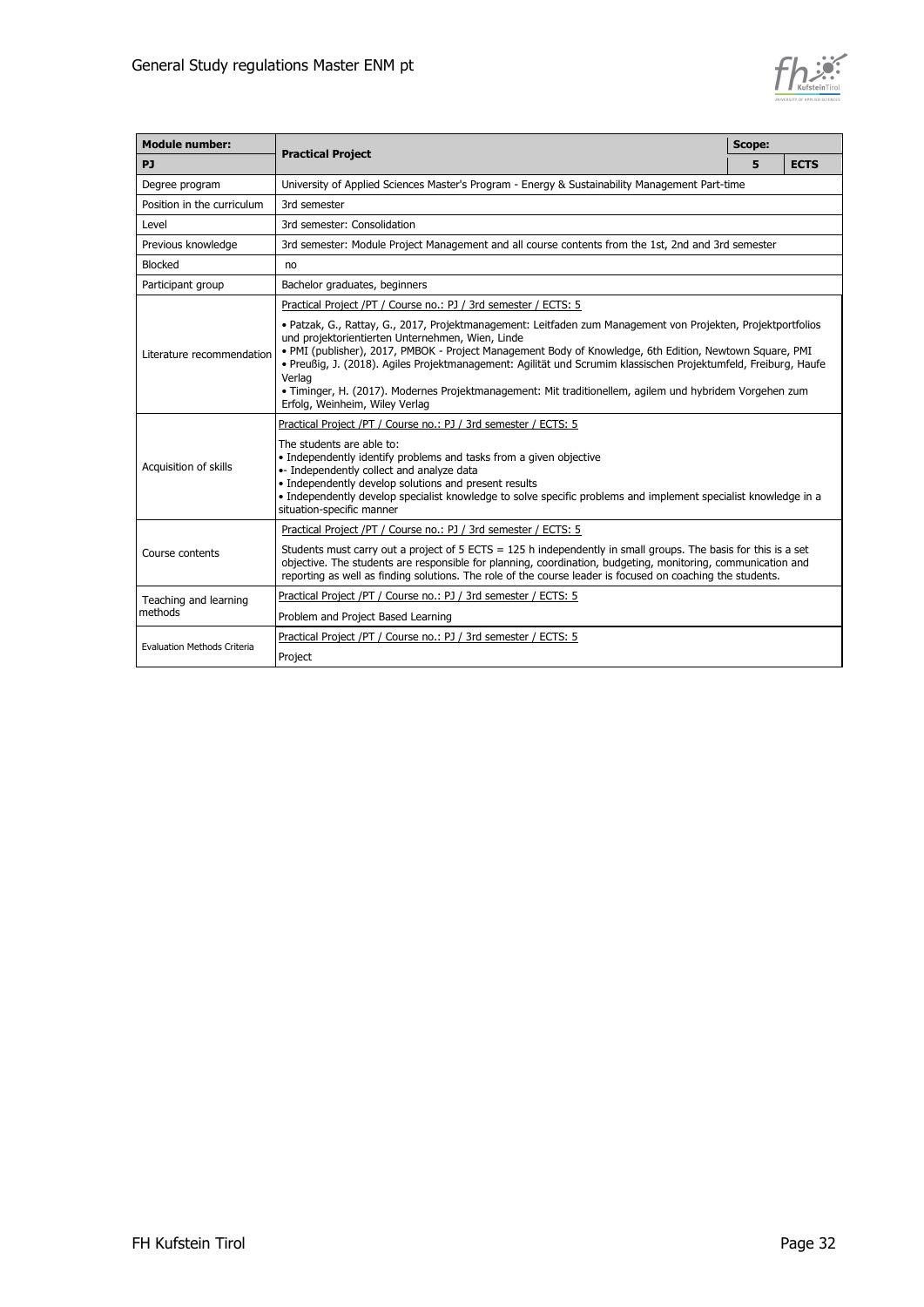

| <b>Module number:</b>                                                                                                                                                                                                                    | <b>Energy and Building Simulation</b>                                                                                                                                                                                                                                                                                                                                                                                                                                                          |  | Scope:      |  |
|------------------------------------------------------------------------------------------------------------------------------------------------------------------------------------------------------------------------------------------|------------------------------------------------------------------------------------------------------------------------------------------------------------------------------------------------------------------------------------------------------------------------------------------------------------------------------------------------------------------------------------------------------------------------------------------------------------------------------------------------|--|-------------|--|
| <b>SIM</b>                                                                                                                                                                                                                               |                                                                                                                                                                                                                                                                                                                                                                                                                                                                                                |  | <b>ECTS</b> |  |
| Degree program                                                                                                                                                                                                                           | University of Applied Sciences Master's Program - Energy & Sustainability Management Part-time                                                                                                                                                                                                                                                                                                                                                                                                 |  |             |  |
| Position in the curriculum                                                                                                                                                                                                               | 3rd semester                                                                                                                                                                                                                                                                                                                                                                                                                                                                                   |  |             |  |
| Level                                                                                                                                                                                                                                    | 3rd semester: Introduction and consolidation                                                                                                                                                                                                                                                                                                                                                                                                                                                   |  |             |  |
| Previous knowledge                                                                                                                                                                                                                       | 3rd semester: none                                                                                                                                                                                                                                                                                                                                                                                                                                                                             |  |             |  |
| Blocked                                                                                                                                                                                                                                  | no                                                                                                                                                                                                                                                                                                                                                                                                                                                                                             |  |             |  |
| Participant group                                                                                                                                                                                                                        | Bachelor graduates, beginners                                                                                                                                                                                                                                                                                                                                                                                                                                                                  |  |             |  |
|                                                                                                                                                                                                                                          | Energy and Building Simulation (elective)* /ILV / Course no.: SIM / 3rd semester / ECTS: 5                                                                                                                                                                                                                                                                                                                                                                                                     |  |             |  |
| Literature recommendation                                                                                                                                                                                                                | · Pistohl, W., 2009. Building services engineering I. Neuwied: Werner<br>· Pistohl, W., 2009. Building services engineering II. Neuwied: Werner<br>· Daniels, K., 2000. Gebäudetechnik. Ein Leitfaden für Architekten und Ingenieure. Munich: Oldenbourg<br>· Willems, W., et al., 2010. Formeln und Tabellen Bauphysik: Wärmeschutz - Feuchteschutz - Klima - Akustik -<br>Brandschutz. Wiesbaden: Vieweg+Teubner<br>· Fouad, N. (publisher), 2000. Bauphysik-Kalender. Berlin: Ernst and Son |  |             |  |
| Energy and Building Simulation (elective)* /ILV / Course no.: SIM / 3rd semester / ECTS: 5<br>The students are able to:<br>• understand, analyze and compare complex energy and building technology systems under dynamic conditions and |                                                                                                                                                                                                                                                                                                                                                                                                                                                                                                |  |             |  |
| Acquisition of skills                                                                                                                                                                                                                    | question them critically<br>• understand and apply building simulation methods<br>· derive different conditions of a building simulation from the corresponding sources and assess the plausibility<br>• select different software for the corresponding areas<br>• question simulation results critically and perform an error analysis                                                                                                                                                       |  |             |  |
|                                                                                                                                                                                                                                          | Energy and Building Simulation (elective)* /ILV / Course no.: SIM / 3rd semester / ECTS: 5                                                                                                                                                                                                                                                                                                                                                                                                     |  |             |  |
| Course contents                                                                                                                                                                                                                          | • Requirements of building services engineering for building clusters and special properties<br>• Networked building services engineering<br>• Basics of thermal and energetic building and building services engineering simulation<br>• Simulation software<br>• Comparison of static and dynamic consideration                                                                                                                                                                              |  |             |  |
| Teaching and learning                                                                                                                                                                                                                    | Energy and Building Simulation (elective)* /ILV / Course no.: SIM / 3rd semester / ECTS: 5                                                                                                                                                                                                                                                                                                                                                                                                     |  |             |  |
| methods                                                                                                                                                                                                                                  | <b>Blended Learning</b>                                                                                                                                                                                                                                                                                                                                                                                                                                                                        |  |             |  |
| Energy and Building Simulation (elective)* /ILV / Course no.: SIM / 3rd semester / ECTS: 5<br><b>Evaluation Methods Criteria</b>                                                                                                         |                                                                                                                                                                                                                                                                                                                                                                                                                                                                                                |  |             |  |
|                                                                                                                                                                                                                                          | Project                                                                                                                                                                                                                                                                                                                                                                                                                                                                                        |  |             |  |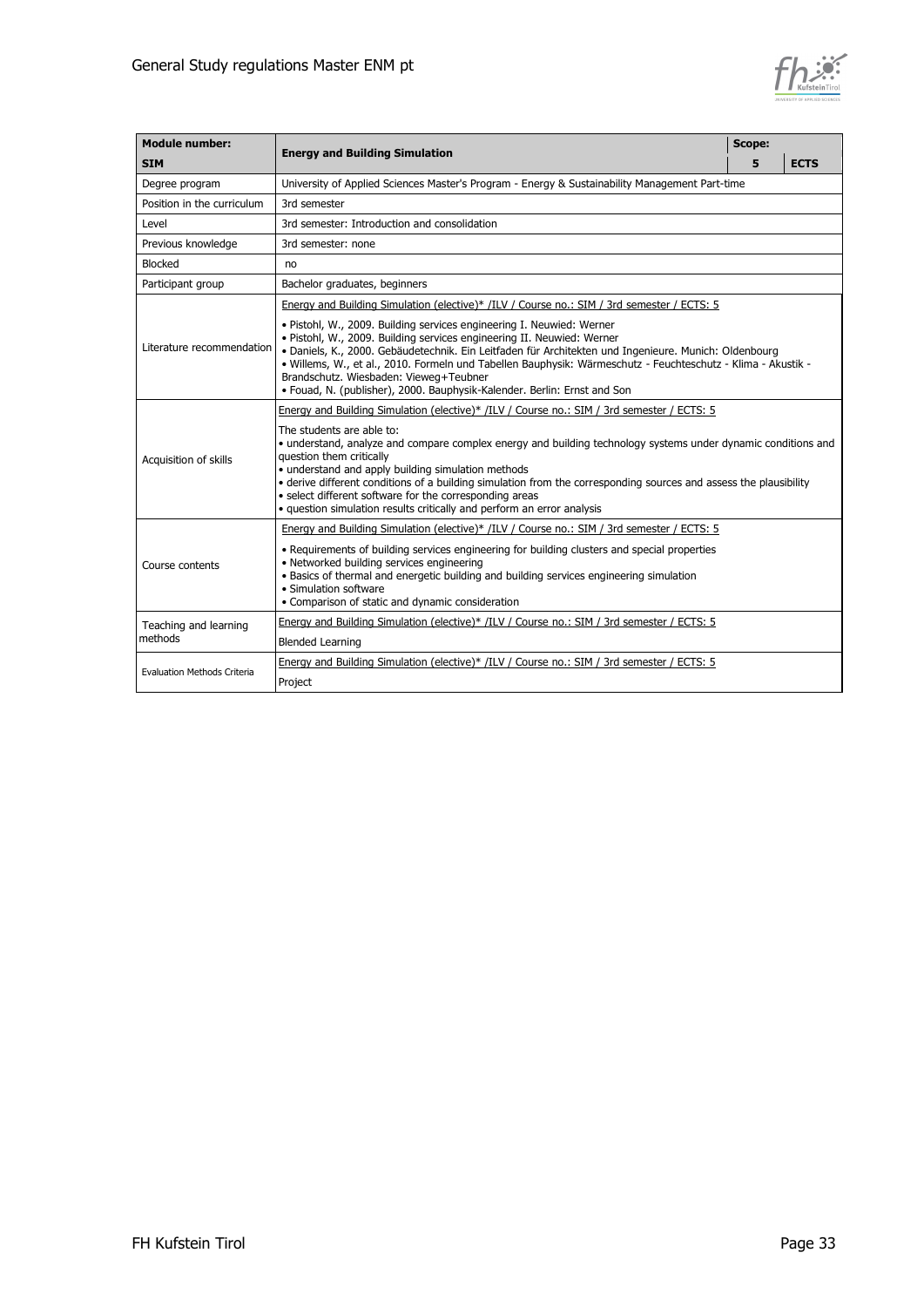

| <b>Module number:</b>              | <b>Smart Cities &amp; Communities</b>                                                                                                                                                                                                                                                                                                                                                                                 |  | Scope:      |  |  |
|------------------------------------|-----------------------------------------------------------------------------------------------------------------------------------------------------------------------------------------------------------------------------------------------------------------------------------------------------------------------------------------------------------------------------------------------------------------------|--|-------------|--|--|
| <b>SMC</b>                         |                                                                                                                                                                                                                                                                                                                                                                                                                       |  | <b>ECTS</b> |  |  |
| Degree program                     | University of Applied Sciences Master's Program - Energy & Sustainability Management Part-time                                                                                                                                                                                                                                                                                                                        |  |             |  |  |
| Position in the curriculum         | 3rd semester                                                                                                                                                                                                                                                                                                                                                                                                          |  |             |  |  |
| Level                              | 3rd semester: Consolidation                                                                                                                                                                                                                                                                                                                                                                                           |  |             |  |  |
| Previous knowledge                 | 3rd semester: Module Innovative Energy Concepts                                                                                                                                                                                                                                                                                                                                                                       |  |             |  |  |
| Blocked                            | no                                                                                                                                                                                                                                                                                                                                                                                                                    |  |             |  |  |
| Participant group                  | Bachelor graduates, beginners                                                                                                                                                                                                                                                                                                                                                                                         |  |             |  |  |
|                                    | Smart Cities & Communities /ILV / Course no.: SMC / 3rd semester / ECTS: 5                                                                                                                                                                                                                                                                                                                                            |  |             |  |  |
| Literature recommendation          | · Buchholz, B., Stycynski, Z., 2018. Smart Grids: Grundlagen und Technologien der elektrischen Netze der Zukunft.<br>Berlin: VDE Verlag<br>· Erhorn-Kluttig, H., et al., 2011. Energetische Quartiersplanung Methoden - Technologien - Praxisbeispiele.<br>Fraunhofer IRB Verlag<br>· Jaekel, M., 2015. Smart City wird Realität: Wegweiser für neue Urbanitäten in der Digitalmoderne. Wiesbaden:<br>Springer Vieweg |  |             |  |  |
|                                    | Smart Cities & Communities /ILV / Course no.: SMC / 3rd semester / ECTS: 5                                                                                                                                                                                                                                                                                                                                            |  |             |  |  |
| Acquisition of skills              | The students are able to:<br>• identify key actors in municipalities and regions<br>· describe relevant sectors of the Smart City<br>• assess impacts and interactions between relevant sectors<br>• analyze Smart City projects achieved and develop recommendations for action independently                                                                                                                        |  |             |  |  |
|                                    | Smart Cities & Communities /ILV / Course no.: SMC / 3rd semester / ECTS: 5                                                                                                                                                                                                                                                                                                                                            |  |             |  |  |
| Course contents                    | • Background of Smart Cities<br>• Definitions of the Smart City concept<br>· Smart Economy, Smart Mobility, Smart Environment, Smart People, Smart Living, Smart Governance<br>· Technical, organizational, economic and socio-cultural aspects of Smart Cities                                                                                                                                                       |  |             |  |  |
| Teaching and learning              | Smart Cities & Communities /ILV / Course no.: SMC / 3rd semester / ECTS: 5                                                                                                                                                                                                                                                                                                                                            |  |             |  |  |
| methods                            | <b>Blended Learning</b>                                                                                                                                                                                                                                                                                                                                                                                               |  |             |  |  |
| <b>Evaluation Methods Criteria</b> | Smart Cities & Communities /ILV / Course no.: SMC / 3rd semester / ECTS: 5<br>Seminar thesis                                                                                                                                                                                                                                                                                                                          |  |             |  |  |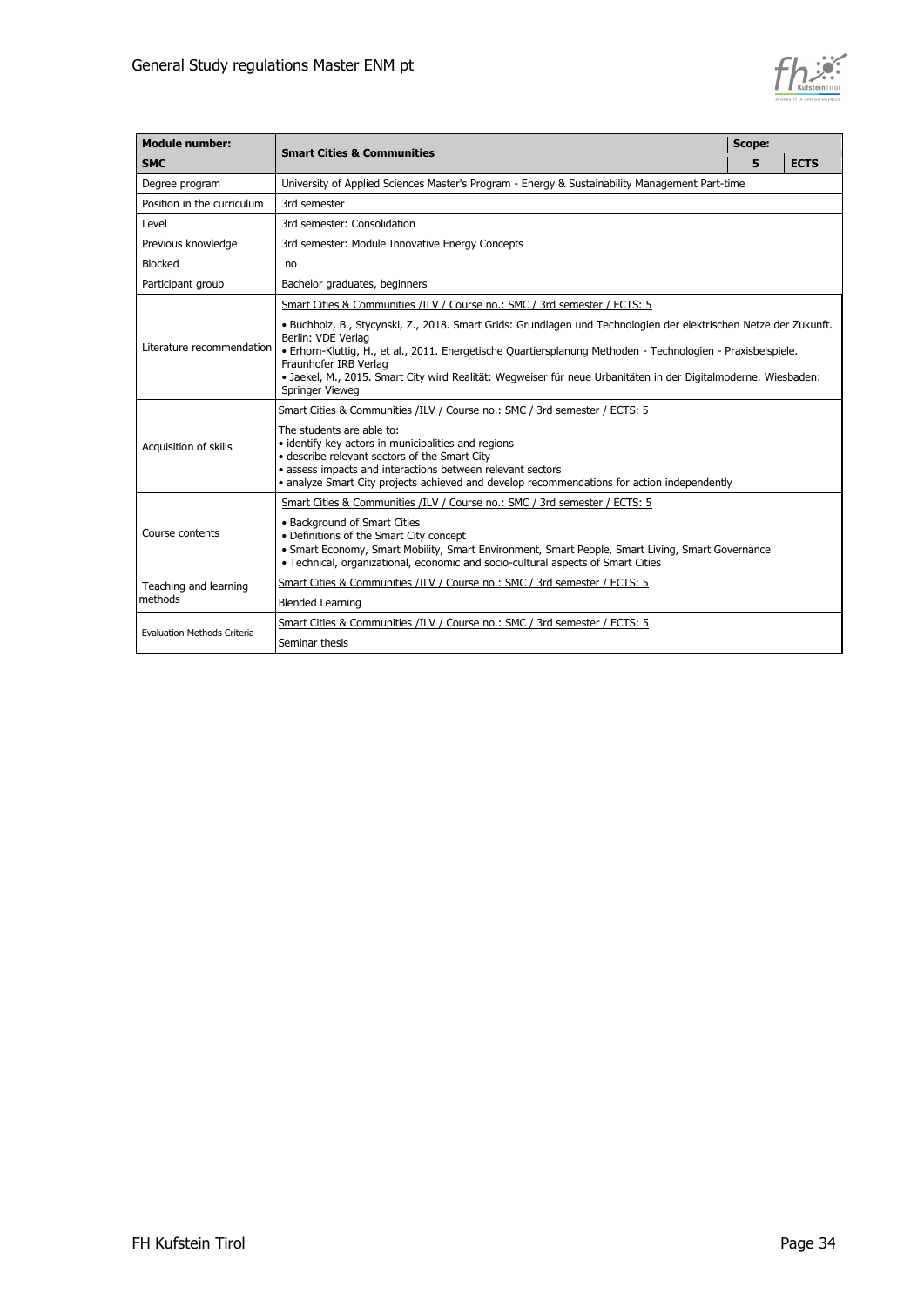

| <b>Module number:</b>              | <b>International Energy &amp; Sustainability Management - Project</b>                                                                                                                                                                                                                                                                                                                                                                           |  | Scope:      |  |  |
|------------------------------------|-------------------------------------------------------------------------------------------------------------------------------------------------------------------------------------------------------------------------------------------------------------------------------------------------------------------------------------------------------------------------------------------------------------------------------------------------|--|-------------|--|--|
| <b>WS</b>                          |                                                                                                                                                                                                                                                                                                                                                                                                                                                 |  | <b>ECTS</b> |  |  |
| Degree program                     | University of Applied Sciences Master's Program - Energy & Sustainability Management Part-time                                                                                                                                                                                                                                                                                                                                                  |  |             |  |  |
| Position in the curriculum         | 3rd semester                                                                                                                                                                                                                                                                                                                                                                                                                                    |  |             |  |  |
| Level                              | 3rd semester: Consolidation                                                                                                                                                                                                                                                                                                                                                                                                                     |  |             |  |  |
| Previous knowledge                 | 3rd semester: all content from modules 1., 2., and 3. Semesters                                                                                                                                                                                                                                                                                                                                                                                 |  |             |  |  |
| Blocked                            | no                                                                                                                                                                                                                                                                                                                                                                                                                                              |  |             |  |  |
| Participant group                  | Bachelor graduates, beginners                                                                                                                                                                                                                                                                                                                                                                                                                   |  |             |  |  |
|                                    | International Energy & Sustainability Management - Project (E) /ILV / Course no.: WS / 3rd semester / ECTS: 5                                                                                                                                                                                                                                                                                                                                   |  |             |  |  |
| Literature recommendation          | The literature is based on the project topics dealt with.                                                                                                                                                                                                                                                                                                                                                                                       |  |             |  |  |
|                                    | International Energy & Sustainability Management - Project (E) /ILV / Course no.: WS / 3rd semester / ECTS: 5                                                                                                                                                                                                                                                                                                                                   |  |             |  |  |
| Acquisition of skills              | The students are able to:<br>• create and present ideas and concepts for projects in energy and sustainability management and real estate<br>management with real or realistic tasks and problems.<br>· work in interdisciplinary, international teams<br>· reflect internationally on different approaches and possible solutions and derive their own knowledge and skills<br>from them                                                       |  |             |  |  |
|                                    | International Energy & Sustainability Management - Project (E) /ILV / Course no.: WS / 3rd semester / ECTS: 5                                                                                                                                                                                                                                                                                                                                   |  |             |  |  |
| Course contents                    | One blocked compact weeks in small groups with international students:<br>• Introduction, consolidation, background and examples in the complex of topics of the project within the framework<br>of a conference or introductory event.<br>• Research and analysis of framework conditions and possibilities<br>• Development and visualization of ideas and concepts<br>. Presentation of the results to stakeholders and/or technical experts |  |             |  |  |
| Teaching and learning              | International Energy & Sustainability Management - Project (E) /ILV / Course no.: WS / 3rd semester / ECTS: 5                                                                                                                                                                                                                                                                                                                                   |  |             |  |  |
| methods                            | Problem and project-based learning, excursion, conference participation                                                                                                                                                                                                                                                                                                                                                                         |  |             |  |  |
| <b>Evaluation Methods Criteria</b> | International Energy & Sustainability Management - Project (E) /ILV / Course no.: WS / 3rd semester / ECTS: 5<br>Project                                                                                                                                                                                                                                                                                                                        |  |             |  |  |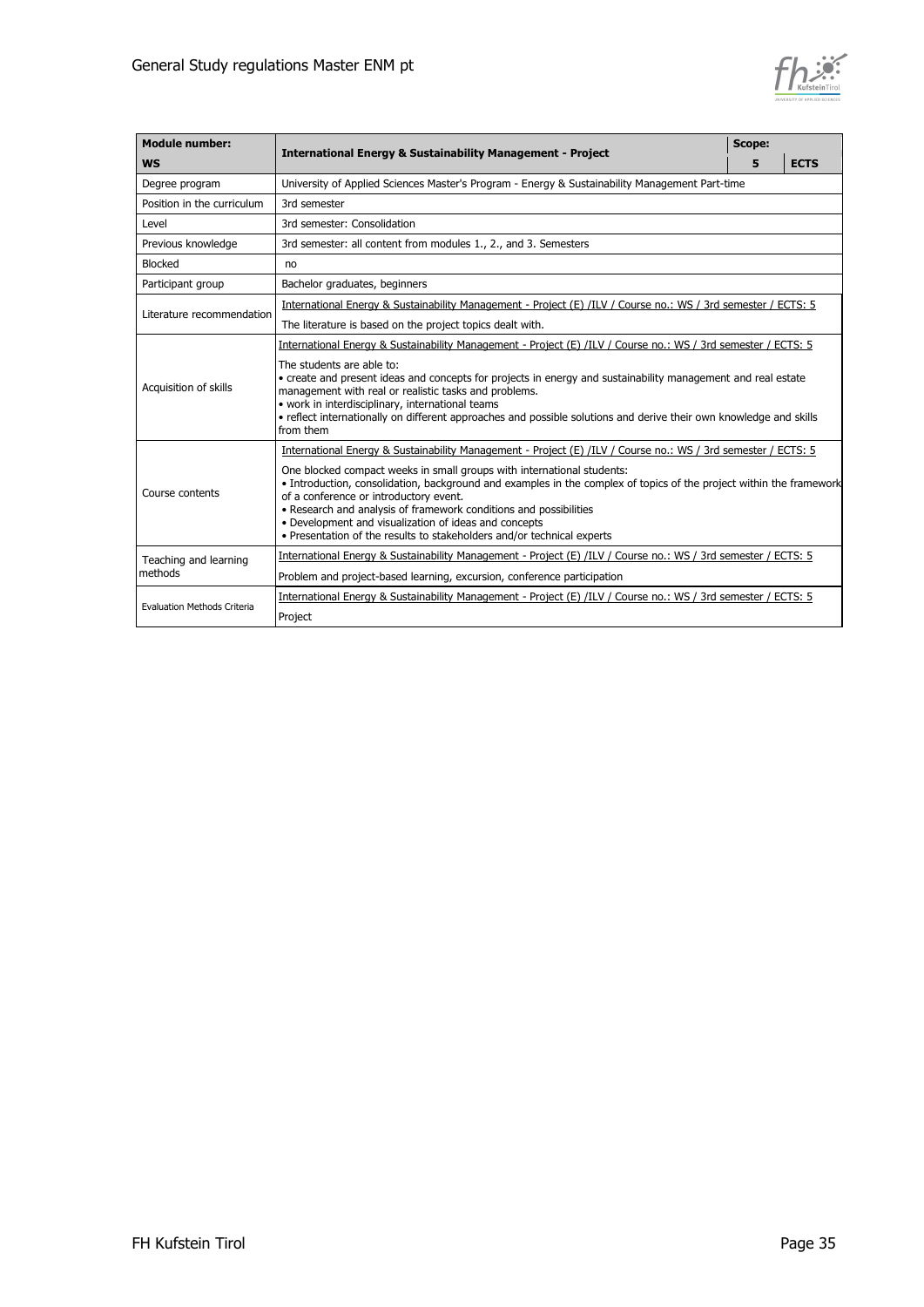

| <b>Module number:</b>              | <b>Sustainable Building Certification</b>                                                                                                                                                                                                                                                                                                                                                                                                          |                                                                                                 | Scope:      |  |  |
|------------------------------------|----------------------------------------------------------------------------------------------------------------------------------------------------------------------------------------------------------------------------------------------------------------------------------------------------------------------------------------------------------------------------------------------------------------------------------------------------|-------------------------------------------------------------------------------------------------|-------------|--|--|
| <b>ZERT</b>                        |                                                                                                                                                                                                                                                                                                                                                                                                                                                    |                                                                                                 | <b>ECTS</b> |  |  |
| Degree program                     | University of Applied Sciences Master's Program - Energy & Sustainability Management Part-time                                                                                                                                                                                                                                                                                                                                                     |                                                                                                 |             |  |  |
| Position in the curriculum         | 3rd semester                                                                                                                                                                                                                                                                                                                                                                                                                                       |                                                                                                 |             |  |  |
| Level                              | 3rd semester: Introduction and consolidation                                                                                                                                                                                                                                                                                                                                                                                                       |                                                                                                 |             |  |  |
| Previous knowledge                 | 3rd semester: none                                                                                                                                                                                                                                                                                                                                                                                                                                 |                                                                                                 |             |  |  |
| Blocked                            | no                                                                                                                                                                                                                                                                                                                                                                                                                                                 |                                                                                                 |             |  |  |
| Participant group                  | Bachelor graduates, beginners                                                                                                                                                                                                                                                                                                                                                                                                                      |                                                                                                 |             |  |  |
|                                    |                                                                                                                                                                                                                                                                                                                                                                                                                                                    | Sustainable building certification (elective)* /ILV / Course no.: ZERT / 3rd semester / ECTS: 5 |             |  |  |
| Literature recommendation          | · Wallbaum, H., Kytzia, S., and S. Kellenberger, 2011. Nachhaltig Bauen: Lebenszyklus, Systeme, Szenarien,<br>Verantwortung. Zürich: Vdf Hochschulverlag<br>• König, H., ed., et al., 2009. Lebenszyklusanalyse in der Gebäudeplanung: Grundlagen - Berechnung -<br>Planungswerkzeuge. Munich: Ins. f. Int. Architektur<br>• Kummert, K., May, M., and A. Pelzeter, 2013. Nachhaltiges Facility Management. Berlin, Heidelberg: Springer<br>Vieweg |                                                                                                 |             |  |  |
|                                    | Sustainable building certification (elective)* /ILV / Course no.: ZERT / 3rd semester / ECTS: 5                                                                                                                                                                                                                                                                                                                                                    |                                                                                                 |             |  |  |
| Acquisition of skills              | The students are able to:<br>• identify and analyze requirements for a sustainable building in all planning phases<br>• compare different national and international certification systems and methods of certification<br>• describe the process of certification systems<br>• prepare life cycle analyses and life cycle assessments<br>• explain ecological, economic and socio-cultural criteria of sustainability in relation to buildings    |                                                                                                 |             |  |  |
|                                    | Sustainable building certification (elective)* /ILV / Course no.: ZERT / 3rd semester / ECTS: 5                                                                                                                                                                                                                                                                                                                                                    |                                                                                                 |             |  |  |
| Course contents                    | • Requirements for a sustainable building in the planning and construction process as well as in operation<br>• Life cycle analyses<br>• National and international certification systems<br>• Ecological, economic and socio-cultural sustainability criteria in relation to buildings (e.g. flexibility and conversion<br>capability)                                                                                                            |                                                                                                 |             |  |  |
| Teaching and learning              | Sustainable building certification (elective)* /ILV / Course no.: ZERT / 3rd semester / ECTS: 5                                                                                                                                                                                                                                                                                                                                                    |                                                                                                 |             |  |  |
| methods                            | <b>Blended Learning</b>                                                                                                                                                                                                                                                                                                                                                                                                                            |                                                                                                 |             |  |  |
|                                    | Sustainable building certification (elective)* /ILV / Course no.: ZERT / 3rd semester / ECTS: 5                                                                                                                                                                                                                                                                                                                                                    |                                                                                                 |             |  |  |
| <b>Evaluation Methods Criteria</b> | Project and seminar thesis                                                                                                                                                                                                                                                                                                                                                                                                                         |                                                                                                 |             |  |  |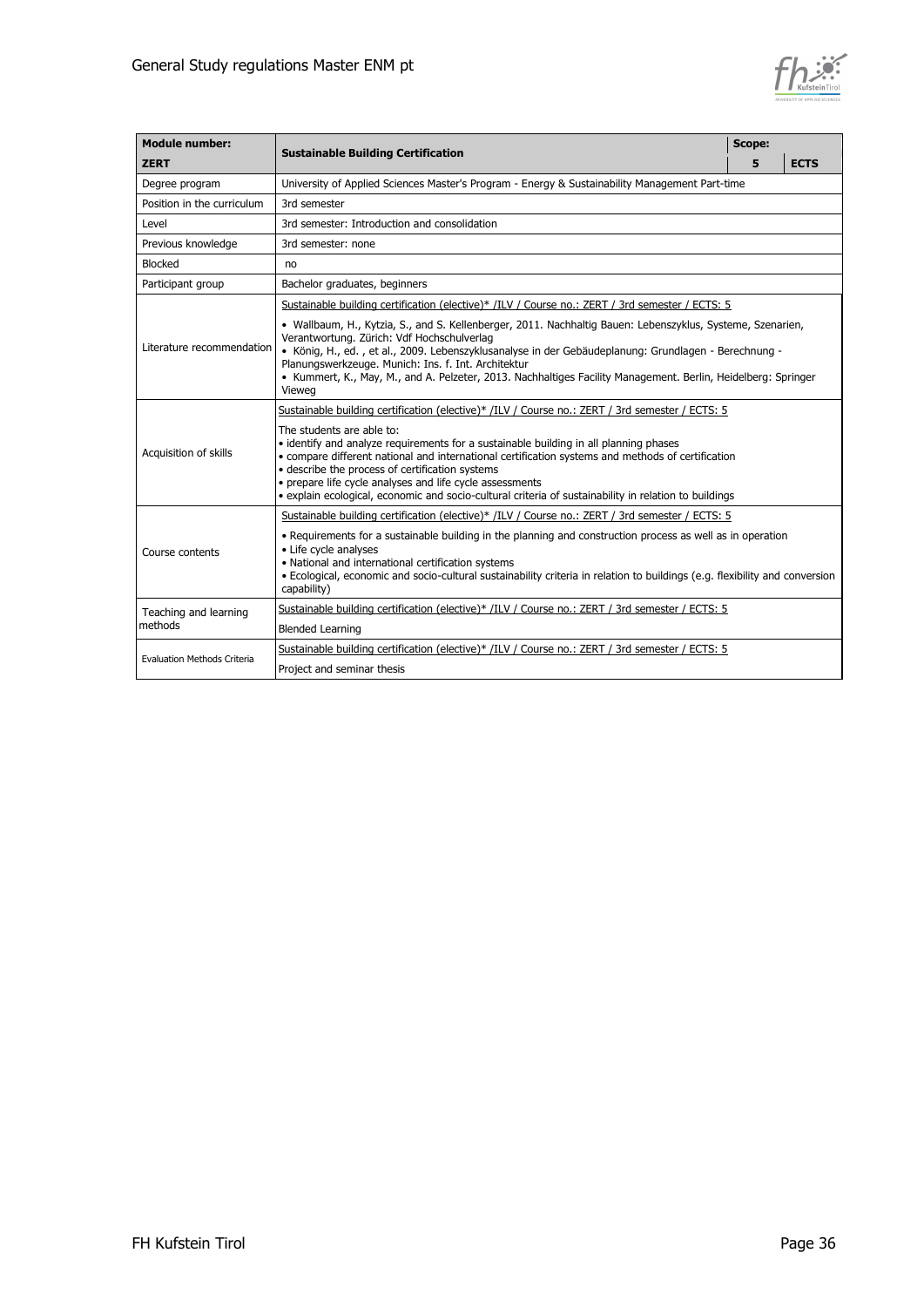

| <b>Module number:</b><br><b>Master Thesis and colloquium</b><br><b>MA</b>                             |                                                                                                                                                                                                                                                                                                                                                                                                                                                                             | Scope: |             |  |
|-------------------------------------------------------------------------------------------------------|-----------------------------------------------------------------------------------------------------------------------------------------------------------------------------------------------------------------------------------------------------------------------------------------------------------------------------------------------------------------------------------------------------------------------------------------------------------------------------|--------|-------------|--|
|                                                                                                       |                                                                                                                                                                                                                                                                                                                                                                                                                                                                             | 24     | <b>ECTS</b> |  |
| Degree program                                                                                        | University of Applied Sciences Master's Program - Energy & Sustainability Management Part-time                                                                                                                                                                                                                                                                                                                                                                              |        |             |  |
| Position in the curriculum                                                                            | 4th semester                                                                                                                                                                                                                                                                                                                                                                                                                                                                |        |             |  |
| Level                                                                                                 | 4th semester: Consolidation                                                                                                                                                                                                                                                                                                                                                                                                                                                 |        |             |  |
| Previous knowledge                                                                                    | 4th semester: Module Data Analysis and Empirical Methods and contents from the modules with cross connections<br>to the topic of the master thesis of the semesters 1 to 3                                                                                                                                                                                                                                                                                                  |        |             |  |
| <b>Blocked</b>                                                                                        | no                                                                                                                                                                                                                                                                                                                                                                                                                                                                          |        |             |  |
| Participant group                                                                                     | Bachelor graduates, beginners                                                                                                                                                                                                                                                                                                                                                                                                                                               |        |             |  |
|                                                                                                       | Master thesis and colloguium /ILV / Course no.: MA / 4th semester / ECTS: 24                                                                                                                                                                                                                                                                                                                                                                                                |        |             |  |
| Literature recommendation                                                                             | • Heisen, M. R. and M. Theisen, 2017. Wissenschaftliches Arbeiten: erfolgreich bei Bachelor- und Masterarbeit.<br>Munich: Franz Vahlen<br>• Sandberg, B., 2017. Wissenschaftliches Arbeiten von Abbildung bis Zitat: Lehr- und Übungsbuch für Bachelor,<br>Master und Promotion. 3rd edition. Berlin, Boston: De Gruyter Oldenbourg<br>· Reinders, H. et al., 2011. Empirische Bildungsforschung: Strukturen und Methoden. Wiesbaden: VS Verlag für<br>Sozialwissenschaften |        |             |  |
|                                                                                                       | Master thesis and colloquium /ILV / Course no.: MA / 4th semester / ECTS: 24                                                                                                                                                                                                                                                                                                                                                                                                |        |             |  |
| Acquisition of skills                                                                                 | The students are able to:<br>• independently prepare and elaborate a subject-specific topic as well as review and apply it using scientific methods<br>· carry out complex scientific research projects<br>• apply scientific and research methods<br>• apply the basics of scientific work<br>• present scientific facts<br>• critically question scientific findings<br>• independently write a scientific paper at the level of a Master Thesis                          |        |             |  |
|                                                                                                       | Master thesis and colloquium /ILV / Course no.: MA / 4th semester / ECTS: 24                                                                                                                                                                                                                                                                                                                                                                                                |        |             |  |
|                                                                                                       | Students must independently complete a Master thesis of 20 ECTS = 500 h. Regular meetings to discuss the current<br>status and progress of the Master thesis with the accompanying academic supervision serve as support.<br>In the context of a colloquium with the scope of $2$ ECTS = 50h, the following course contents are dealt with:                                                                                                                                 |        |             |  |
| Course contents                                                                                       | • Independent preparation and elaboration of an interdisciplinary subject<br>. Finding and substantiation of the methodology<br>• Content-related and organizational support for the preparation of the Master thesis<br>• Presenting and defending academic papers<br>• Leading discussions on academic papers                                                                                                                                                             |        |             |  |
|                                                                                                       | • Information on the final Master's examination                                                                                                                                                                                                                                                                                                                                                                                                                             |        |             |  |
|                                                                                                       | The preparation for the final examination is included with $2$ ECTS = 50h.                                                                                                                                                                                                                                                                                                                                                                                                  |        |             |  |
| Master thesis and colloquium /ILV / Course no.: MA / 4th semester / ECTS: 24<br>Teaching and learning |                                                                                                                                                                                                                                                                                                                                                                                                                                                                             |        |             |  |
| methods                                                                                               | <b>Blended Learning</b>                                                                                                                                                                                                                                                                                                                                                                                                                                                     |        |             |  |
|                                                                                                       | Master thesis and colloquium /ILV / Course no.: MA / 4th semester / ECTS: 24                                                                                                                                                                                                                                                                                                                                                                                                |        |             |  |
| Evaluation Methods Criteria                                                                           | Master thesis and presentation                                                                                                                                                                                                                                                                                                                                                                                                                                              |        |             |  |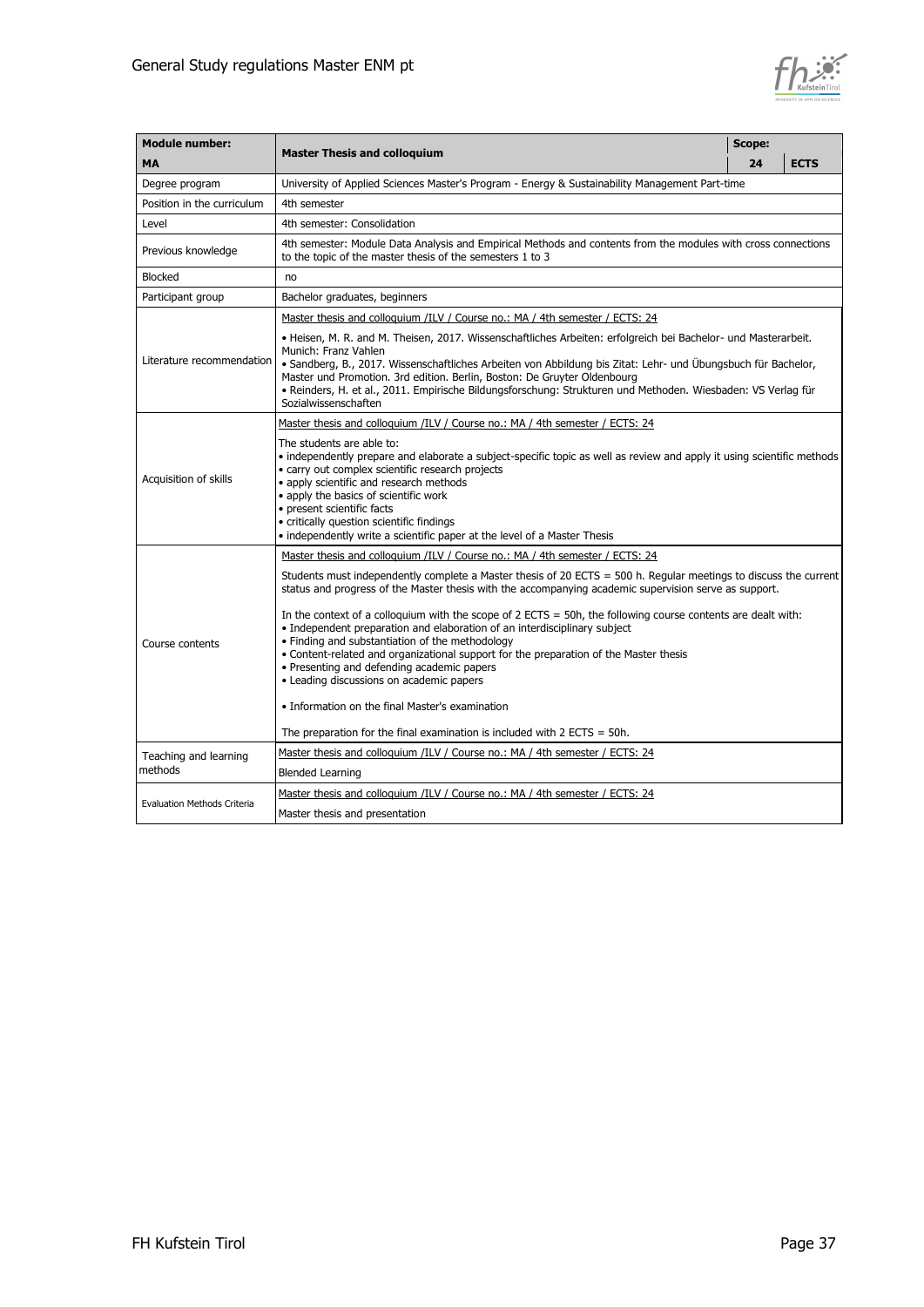

| <b>Module number:</b>                                                                                                                                                                                                                                                                                                                                                                                                     | <b>Practice and Research Transfer</b>                                                                                                                                                                                                                                                                                                          |  | Scope:      |  |  |
|---------------------------------------------------------------------------------------------------------------------------------------------------------------------------------------------------------------------------------------------------------------------------------------------------------------------------------------------------------------------------------------------------------------------------|------------------------------------------------------------------------------------------------------------------------------------------------------------------------------------------------------------------------------------------------------------------------------------------------------------------------------------------------|--|-------------|--|--|
| <b>PFE</b>                                                                                                                                                                                                                                                                                                                                                                                                                |                                                                                                                                                                                                                                                                                                                                                |  | <b>ECTS</b> |  |  |
| Degree program                                                                                                                                                                                                                                                                                                                                                                                                            | University of Applied Sciences Master's Program - Energy & Sustainability Management Part-time                                                                                                                                                                                                                                                 |  |             |  |  |
| Position in the curriculum                                                                                                                                                                                                                                                                                                                                                                                                | 4th semester                                                                                                                                                                                                                                                                                                                                   |  |             |  |  |
| Level                                                                                                                                                                                                                                                                                                                                                                                                                     | 4th semester: Consolidation                                                                                                                                                                                                                                                                                                                    |  |             |  |  |
| Previous knowledge                                                                                                                                                                                                                                                                                                                                                                                                        | 4th semester: Module Data Analysis and Empirical Methods                                                                                                                                                                                                                                                                                       |  |             |  |  |
| Blocked                                                                                                                                                                                                                                                                                                                                                                                                                   | no                                                                                                                                                                                                                                                                                                                                             |  |             |  |  |
| Participant group                                                                                                                                                                                                                                                                                                                                                                                                         | Bachelor graduates, beginners                                                                                                                                                                                                                                                                                                                  |  |             |  |  |
| Literature recommendation                                                                                                                                                                                                                                                                                                                                                                                                 | Practice and Research Transfer /ILV / Course no.: PFE / 4th semester / ECTS: 3                                                                                                                                                                                                                                                                 |  |             |  |  |
|                                                                                                                                                                                                                                                                                                                                                                                                                           | current professional articles, professional journals and project reports                                                                                                                                                                                                                                                                       |  |             |  |  |
| Practice and Research Transfer /ILV / Course no.: PFE / 4th semester / ECTS: 3                                                                                                                                                                                                                                                                                                                                            |                                                                                                                                                                                                                                                                                                                                                |  |             |  |  |
| Acquisition of skills                                                                                                                                                                                                                                                                                                                                                                                                     | The students are able to:<br>• analyze and critically discuss selected current trends in national and international energy and sustainability<br>management<br>· identify, reflect and transfer examples and solution approaches from research to solve specific problems in practice<br>· discuss research options for problems from practice |  |             |  |  |
|                                                                                                                                                                                                                                                                                                                                                                                                                           | Practice and Research Transfer /ILV / Course no.: PFE / 4th semester / ECTS: 3                                                                                                                                                                                                                                                                 |  |             |  |  |
| Examples and solution approaches from practice and research will be presented in lectures by experts as well as<br>Course contents<br>excursions to companies and research institutions. The students analyze and reflect on the presented input. The<br>students transfer research findings in an exemplary manner for specific practical applications. Methods of research<br>are discussed for problems from practice. |                                                                                                                                                                                                                                                                                                                                                |  |             |  |  |
| Teaching and learning                                                                                                                                                                                                                                                                                                                                                                                                     | Practice and Research Transfer /ILV / Course no.: PFE / 4th semester / ECTS: 3                                                                                                                                                                                                                                                                 |  |             |  |  |
| methods                                                                                                                                                                                                                                                                                                                                                                                                                   | <b>Blended Learning</b>                                                                                                                                                                                                                                                                                                                        |  |             |  |  |
| <b>Evaluation Methods Criteria</b>                                                                                                                                                                                                                                                                                                                                                                                        | Practice and Research Transfer /ILV / Course no.: PFE / 4th semester / ECTS: 3                                                                                                                                                                                                                                                                 |  |             |  |  |
|                                                                                                                                                                                                                                                                                                                                                                                                                           | Portfolio                                                                                                                                                                                                                                                                                                                                      |  |             |  |  |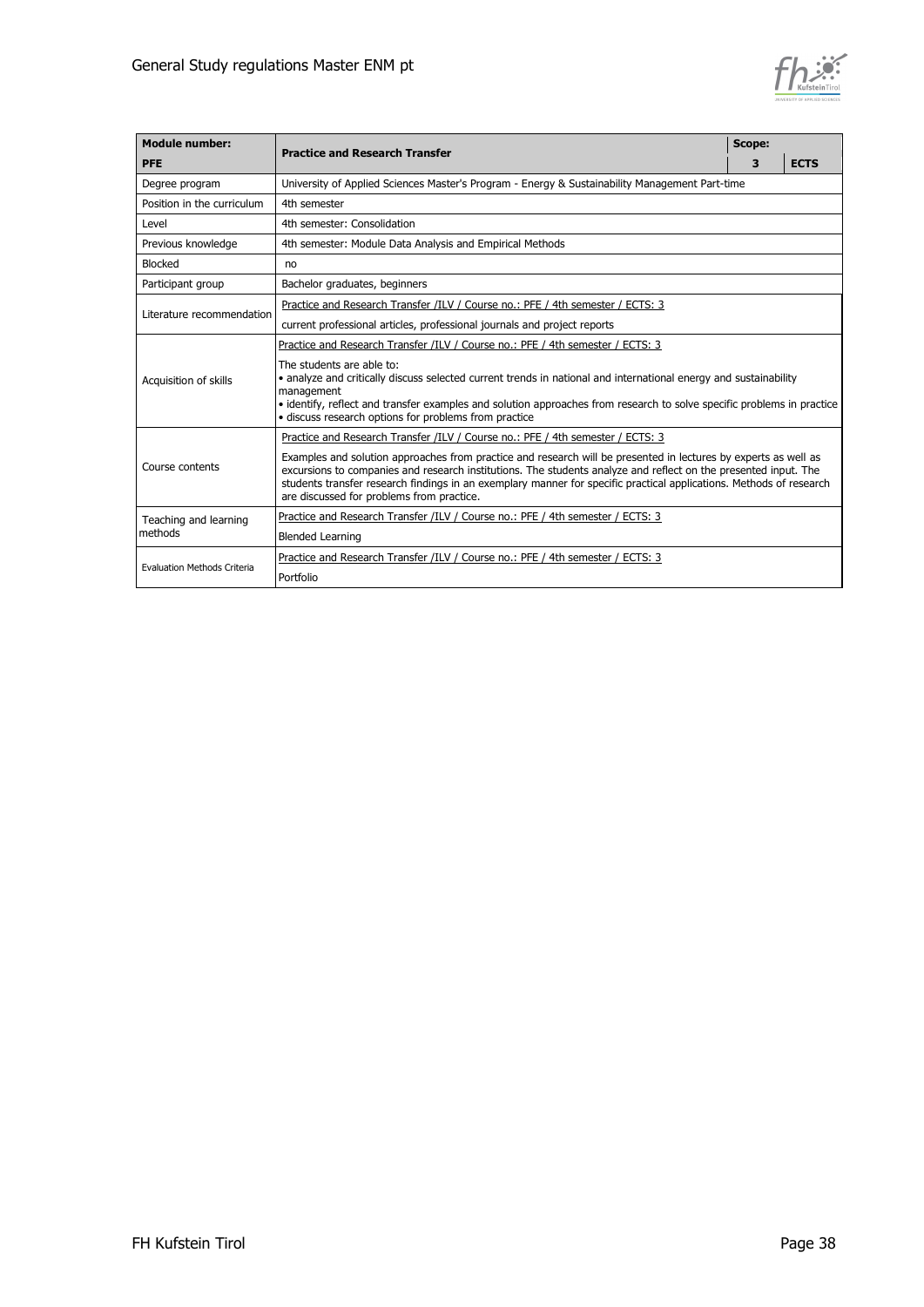

| <b>Module number:</b>              | <b>International Energy &amp; Sustainability Management - Practice, Research &amp; Study</b>                                                                                                                                                                                                                                                                                                                                                                                                                                                                                                                                                                                                                                                                                                                                    | Scope: |             |  |
|------------------------------------|---------------------------------------------------------------------------------------------------------------------------------------------------------------------------------------------------------------------------------------------------------------------------------------------------------------------------------------------------------------------------------------------------------------------------------------------------------------------------------------------------------------------------------------------------------------------------------------------------------------------------------------------------------------------------------------------------------------------------------------------------------------------------------------------------------------------------------|--------|-------------|--|
| <b>ST</b>                          | <b>Trip</b>                                                                                                                                                                                                                                                                                                                                                                                                                                                                                                                                                                                                                                                                                                                                                                                                                     |        | <b>ECTS</b> |  |
| Degree program                     | University of Applied Sciences Master's Program - Energy & Sustainability Management Part-time                                                                                                                                                                                                                                                                                                                                                                                                                                                                                                                                                                                                                                                                                                                                  |        |             |  |
| Position in the curriculum         | 4th semester                                                                                                                                                                                                                                                                                                                                                                                                                                                                                                                                                                                                                                                                                                                                                                                                                    |        |             |  |
| Level                              | 4th semester: Consolidation                                                                                                                                                                                                                                                                                                                                                                                                                                                                                                                                                                                                                                                                                                                                                                                                     |        |             |  |
| Previous knowledge                 | 4th semester: all contents of the modules from the 1st, 2nd and 3rd semester                                                                                                                                                                                                                                                                                                                                                                                                                                                                                                                                                                                                                                                                                                                                                    |        |             |  |
| <b>Blocked</b>                     | no                                                                                                                                                                                                                                                                                                                                                                                                                                                                                                                                                                                                                                                                                                                                                                                                                              |        |             |  |
| Participant group                  | Bachelor graduates, beginners                                                                                                                                                                                                                                                                                                                                                                                                                                                                                                                                                                                                                                                                                                                                                                                                   |        |             |  |
|                                    | International Energy & Sustainability Management - Practice, Research & Study Trip (E) /ILV / Course no.: ST / 4.                                                                                                                                                                                                                                                                                                                                                                                                                                                                                                                                                                                                                                                                                                               |        |             |  |
| Literature recommendation          | · Thomas, A. (Ed.) (2003). Handbuch Interkulturelle Kommunikation und Kooperation. Bd. 1: Grundlagen und<br>Praxisfelder. Göttingen: Vandenhoeck and Ruprecht<br>· Thomas, A. (publisher), 2003. Handbuch Interkulturelle Kommunikation und Kooperation. Bd. 2: Grundlagen und<br>Praxisfelder. Göttingen: Vandenhoeck and Ruprecht<br>• Jones, E.: Cultures Merging. Princeton: Princeton University Press<br>Further literature depends on the respective field trip destination.                                                                                                                                                                                                                                                                                                                                             |        |             |  |
|                                    | International Energy & Sustainability Management - Practice, Research & Study Trip (E) /ILV / Course no.: ST / 4.                                                                                                                                                                                                                                                                                                                                                                                                                                                                                                                                                                                                                                                                                                               |        |             |  |
| Acquisition of skills              | The students are able to:<br>. Understand and question international developments and their impact on Energy and Sustainability Management.<br>• Describe and question current global trends in the industry<br>. Understand and question different approaches to specific problems in Energy and Sustainability Management.<br>• Understand dynamics of culture, identity and intercultural encounter<br>• Take a position on values, stereotypes and prejudices<br>. Describe intercultural interaction, communication and conflict skills and apply them in intercultural settings.<br>. Understand intercultural differences and be able to react appropriately to them in the area of Energy and<br>Sustainability Management                                                                                              |        |             |  |
|                                    | International Energy & Sustainability Management - Practice, Research & Study Trip (E) /ILV / Course no.: ST / 4.                                                                                                                                                                                                                                                                                                                                                                                                                                                                                                                                                                                                                                                                                                               |        |             |  |
| Course contents                    | Students must complete an accompanied study trip / trip abroad with a specialist program. Within the scope of the<br>study trip / trip abroad, the following contents are taught:<br>. Introduction and consolidation of international Best - and Real Case projects from the Energy and Sustainability<br>Management practice as well as studies from research<br>• Current topics of research and development by participation in international conferences<br>. Research and analysis of international Best Case projects for Energy and Sustainability Management<br>. Visit of international Best Case projects for Energy and Sustainability Management<br>. Application of intercultural skills and highlighting of particularities and challenges of intercultural projects for<br>Energy and Sustainability Management |        |             |  |
| Teaching and learning              | International Energy & Sustainability Management - Practice, Research & Study Trip (E) /ILV / Course no.: ST / 4.                                                                                                                                                                                                                                                                                                                                                                                                                                                                                                                                                                                                                                                                                                               |        |             |  |
| methods                            | Lecture, discussion and excursion                                                                                                                                                                                                                                                                                                                                                                                                                                                                                                                                                                                                                                                                                                                                                                                               |        |             |  |
|                                    | International Energy & Sustainability Management - Practice, Research & Study Trip (E) /ILV / Course no.: ST / 4.                                                                                                                                                                                                                                                                                                                                                                                                                                                                                                                                                                                                                                                                                                               |        |             |  |
| <b>Evaluation Methods Criteria</b> | Portfolio                                                                                                                                                                                                                                                                                                                                                                                                                                                                                                                                                                                                                                                                                                                                                                                                                       |        |             |  |

# <span id="page-38-0"></span>**2.5 Internship**

| Internship                                                |    |    |
|-----------------------------------------------------------|----|----|
| (semester information, duration in weeks per<br>semester) | No | No |

### <span id="page-38-1"></span>**2.6 Semester Abroad**

| Obligatory semester abroad<br>(semester specification) | Nc | No |
|--------------------------------------------------------|----|----|
|--------------------------------------------------------|----|----|